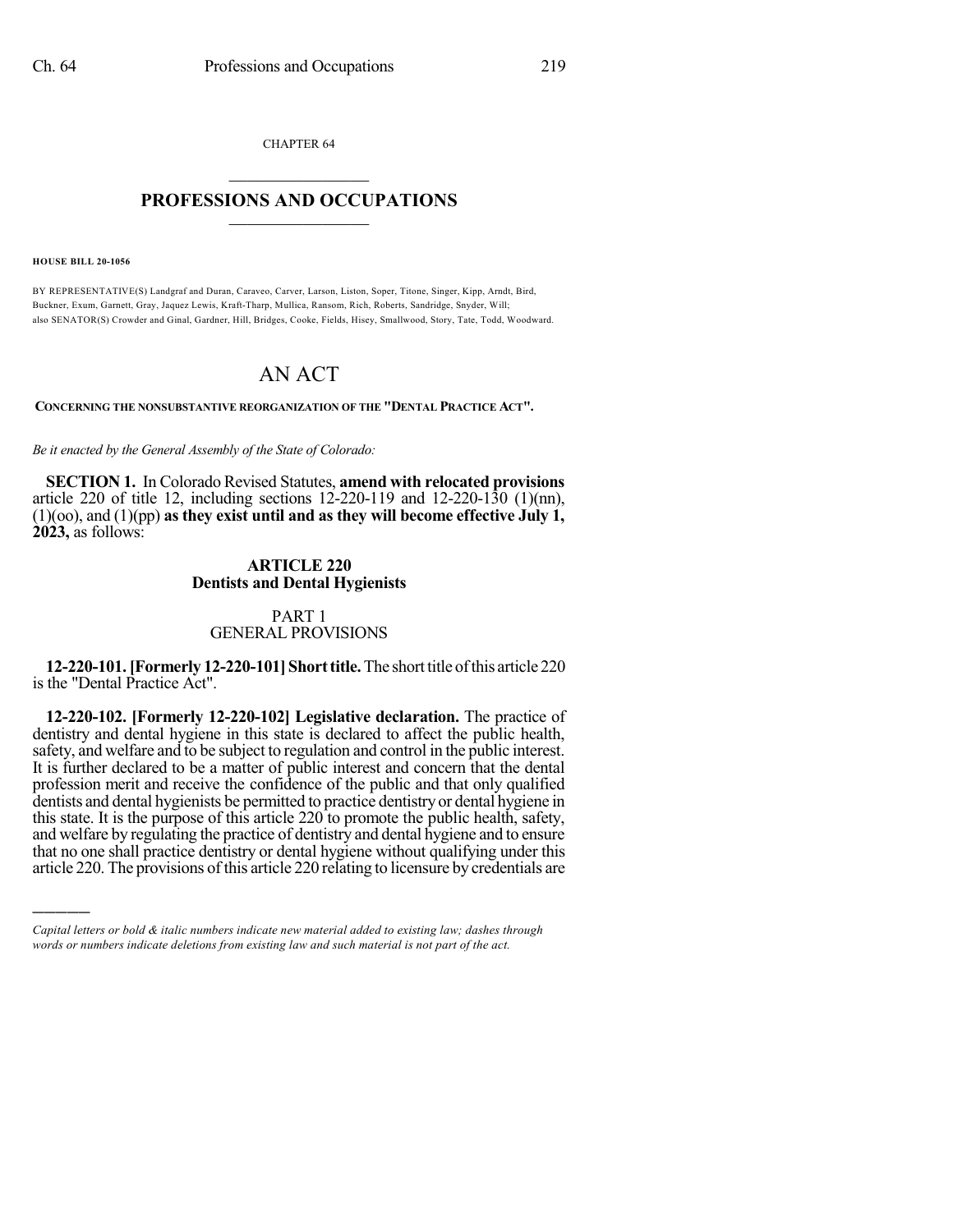not intended to reduce competition or restrain trade with respect to the oral health needs of the public. All provisions of this article 220 relating to the practice of dentistry and dental hygiene shall be liberally construed to carry out these objects and purposes.

**12-220-103. [Formerly 12-220-103] Applicability of common provisions.** Articles 1, 20, and 30 of this title 12 apply, according to their terms, to this article 220.

**12-220-104. [Formerly 12-220-104] Definitions - rules.** As used in this article 220, unless the context otherwise requires:

(1) "Accredited" means a program that is nationally recognized for specialized accrediting for dental, dental hygiene, and dental auxiliary programs by the United States department of education.

(2) "Board" means the Colorado dental board created in section 12-220-105.

(3) "Dental assistant" means any person, not OTHER THAN a dentist or dental hygienist licensed inColorado, whomaybe assigned or delegated to performdental tasks or procedures as authorized by this article 220 or by rules of the board.

(4) "Dental hygiene" means the delivery of preventive, educational, and clinical services supporting total health for the control of oral disease and the promotion of oral health provided by a dental hygienist within the scope of his or her THE DENTAL HYGIENIST'S education, training, and experience and in accordance with applicable law.

(5) "Dental hygiene diagnosis"meansthe identification of an existing oral health problemthat a dental hygienist is qualified and licensed to treat within the scope of dental hygiene practice. The dental hygiene diagnosis focuses on behavioral risks and physical conditions that are related to oral health. A dentist shall confirm any dental hygiene diagnosis that requires treatment that is outside the scope of dental hygiene practice pursuant to sections 12-220-122, 12-220-123, and 12-220-127 SECTIONS 12-220-501, 12-220-503, AND 12-220-504.

(6) "Dentistry" means the evaluation, diagnosis, prevention, or treatment, including nonsurgical, surgical, or related procedures, of diseases, disorders, or conditions of the oral cavity, maxillofacial area, or the adjacent and associated structures and the impact of the disease, disorder, or condition on the human body so long as a dentist is practicing within the scope of his or her THE DENTIST's education, training, and experience and in accordance with applicable law.

(7) (a) "Direct supervision" means the supervision of those tasks or procedures that do not require the presence of the dentist in the room where performed but require the dentist's presence on the premises and availability for prompt consultation and treatment.

(b) For purposes of this subsection (7) only, "premises" means within the same building, dental office, or treatment facility and within close enough proximity to respond in a timely manner to an emergency or the need for assistance.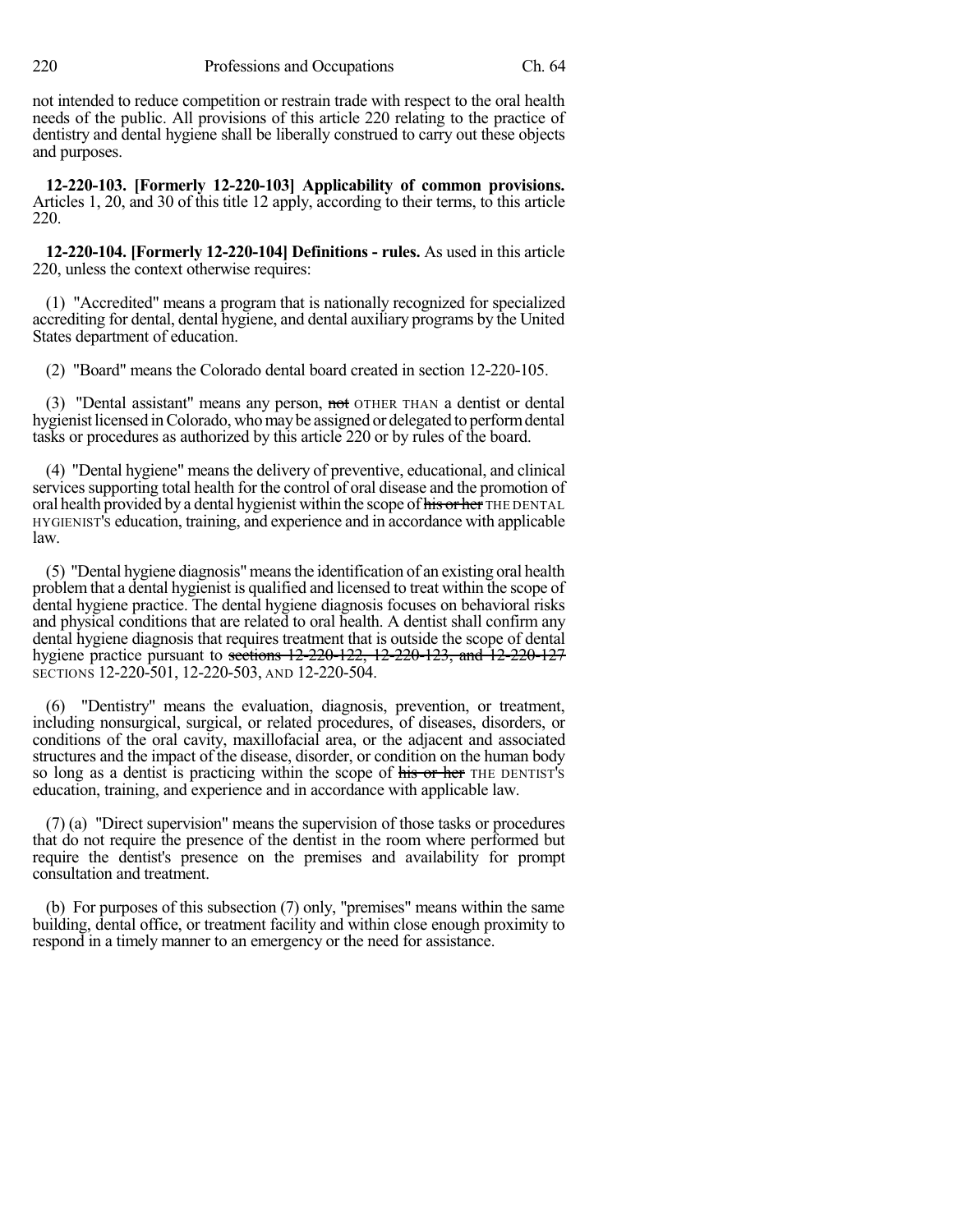(8) "Independent advertising or marketing agent" means a person, firm, association, or corporation that performs advertising or other marketing services on behalf of licensed dentists, including referrals of patients to licensees resulting from patient-initiated responses to the advertising or marketing services.

 $(9)$  (a) "Indirect supervision" means the supervision of those tasks or procedures that do not require the presence of the dentist in the office or on the premises at the time the tasks or procedures are being performed, but do require that the tasks be performed with the prior knowledge and consent of the dentist.

(b) For purposes of this subsection (9) only, "premises" means within the same building, dental office, or treatment facility and within close enough proximity to respond in a timely manner to an emergency or the need for assistance.

(10) (a) "Interim therapeutic restoration" or "ITR" means a direct provisional restoration placed to stabilize a tooth until a licensed dentist can assessthe need for further definitive treatment.

(b)  $(H)$  "Interim therapeutic restoration" involves the removal of soft material using hand instrumentation, without the use of rotary instrumentation, and the subsequent placement of a glass ionomer restoration OR, PURSUANT TO BOARD RULES, A RESTORATION USING NEW RESTORATIVE MATERIALS THAT MAY BECOME AVAILABLE AND ARE APPROPRIATE TO THE INTERIM THERAPEUTIC PROCEDURE.

(II) The board may promulgate rules regarding the use of new restorative materials in addition to the materials described in subsection  $(10)(b)(f)$  of this section that are appropriate to the interim therapeutic restoration procedure as they become available.

(c) "Interim therapeutic restoration" includes protective restoration for adults delivered in accordance with section  $12-220-128$  SECTION 12-220-505.

(11) "Laboratorywork order"meansthe written instructions of a dentist licensed in Colorado authorizing another person to construct, reproduce, or repair any prosthetic denture, bridge, appliance, or other structure to function in the oral cavity, maxillofacial area, or adjacent and associated regions.

(12) "License" has the meaning specified in section 12-20-102 (9) and includes an academic license to practice dentistry pursuant to section 12-220-116 SECTION 12-220-402. A license is a privilege personal to the licensee, and the board may revoke, suspend, or impose disciplinary conditions on the license for a violation of this article 220.

(13) "Proprietor" includes any person who:

(a) Employs dentists, dental hygienists, or dental assistants in the operation of a dental office, except as provided in sections 12-220-110 and 12-220-127 SECTIONS 12-220-305 AND 12-220-501;

(b) Places in possession of a dentist, dental hygienist, dental assistant, or other agent dental material or equipment that may be necessary for the management of a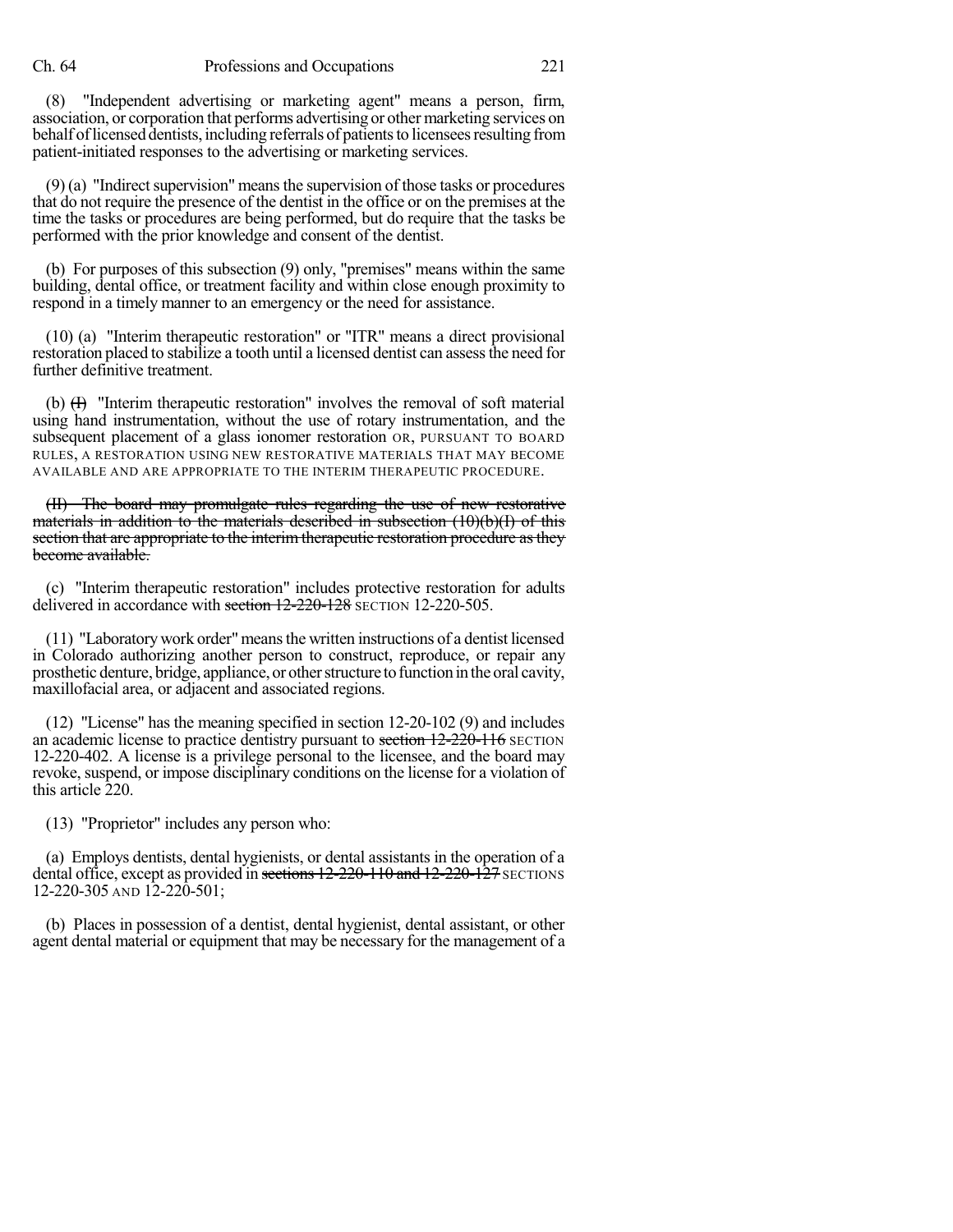222 Professions and Occupations Ch. 64

dental office on the basis of a lease or any other agreement for compensation for the use of the material, equipment, or offices; or

(c) Retains the ownership or control of dental equipment or material or a dental office and makes the same available in any manner for use by dentists, dental hygienists, dental assistants, or other agents; except that nothing in this subsection  $(13)(c)$  shall apply APPLIES to bona fide sales of dental equipment or material secured by a chattel mortgage or retain-title agreement or to the loan of articulators.

(14) "Telehealth by store-and-forward transfer" means an asynchronous transmission of medical or dental information to be reviewed by a dentist at a later time at a distant site without the patient present in real time.

 $(15)$  "Telehealth supervision" means indirect supervision by a dentist of a dental hygienist performing a statutorily authorized procedure using telecommunications systems.

**12-220-105.[Formerly 12-220-105]Coloradodentalboard-qualifications of board members - quorum - panel - rules - review of functions - repeal of article.** (1) (a) The Colorado dental board is hereby created as the agency of this state for the regulation of the practice of dentistry in this state and to carry out the purposes of this article 220. The board is subject to the supervision and control of the division as provided by section 12-20-103 (2).

(b) The board consists of seven dentist members, three dental hygienist members, and three members from the public at large. The governor shall appoint each member for a term of four years, and each member shall MUST have the qualifications provided in this article 220. No member shall serve more than two consecutive terms of four years. Each board member shall hold HOLDS office until his or her THE MEMBER's term expires or until the governor appoints a successor.

(c) In making appointments to the board, the governor shall attempt to create geographical, political, urban, and rural balance among the board members. If a vacancy occurs in any board membership before the expiration of the member's term, the governor shall fill the vacancy by appointment for the remainder of the term in the same manner as in the case of original appointments.

(d) The governor may remove any member of the board for misconduct, incompetence, or neglect of duty.

(2) A person shall be IS qualified to be appointed to the board if the person:

(a) Is a legal resident of Colorado;

(b) Is currently licensed as a dentist or dental hygienist, if fulfilling that position on the board; and

(c) Has been actively engaged in a clinical practice in this state for at least five yearsimmediately preceding the appointment, if fulfilling the position of dentist or dental hygienist on the board.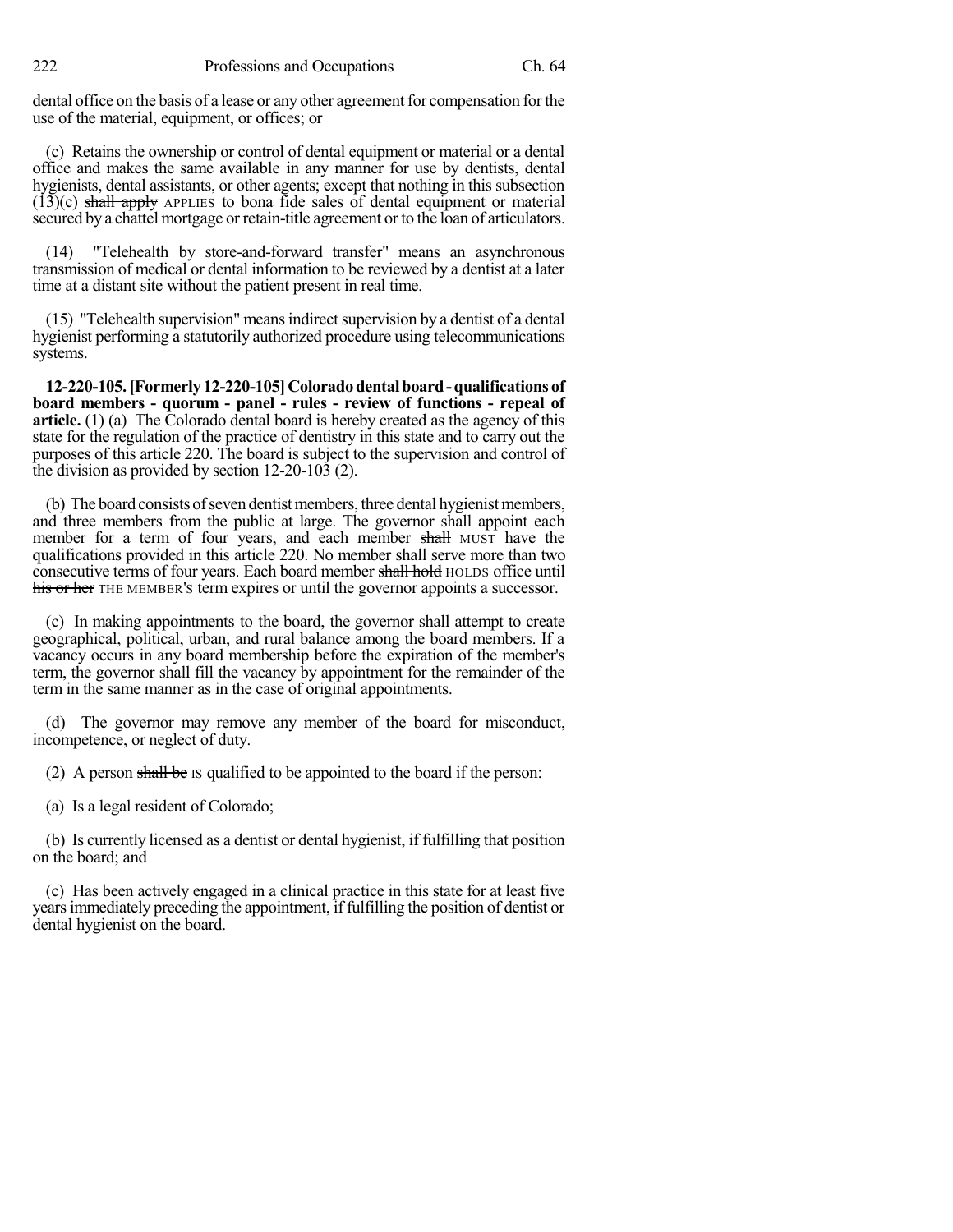(3) The board shall organize annually by electing one of its members as chairperson and one as vice-chairperson. It THE BOARD may adopt such rules for its government as it may deem THAT THE BOARD DEEMS proper. The board shall meet at least quarterly, and more often if necessary, at such times and places as it may from time to time designate THE BOARD DESIGNATES.

(4) A majority of the members of the board shall constitute CONSTITUTES a quorum for the transaction of business, but if less than a quorum is present on the day appointed for a meeting, those present may adjourn until a quorum is present. Any action taken by a quorum of the assigned panel shall constitute CONSTITUTES action by the board; except that, for disciplinary matters concerning a dentist, a majority of dentist members is required for a quorum.

 $(5)$  (a) Before the repeal of this article 220 pursuant to subsection  $(5)$  (b) of this section, all functions of the board are scheduled for review in accordance with section 24-34-104.

(b) This article 220 is repealed, effective September 1, 2025.

**12-220-106. [Formerly 12-220-106] Powers and duties of board - rules limitation on authority.** (1) The board shall exercise, in accordance with this article 220, the following powers and duties:

(a) Make, publish, declare, and periodically review reasonable rules pursuant to section 12-20-204, including rules regarding:

(I) The use oflasersfor dental and dental hygiene purposes within defined scopes of practice, subject to appropriate education and training, and with appropriate supervision, as applicable;

(II) Minimum training, experience, and equipment requirements to obtain an anesthesia or sedation permit under section  $12\text{-}220\text{-}146$  SECTION 12-220-411;

(III) Criteria and procedures consistent with section 12-220-146 SECTION 12-220-411 for an office inspection programto be completed upon application and renewal of sedation and anesthesia permits pursuant to section 12-220-146 SECTION 12-220-411;

(IV) A uniform system and schedule of fines pursuant to section  $12-220-131$  $\overline{(5)}$  $\overline{(b)}$  SECTION 12-220-202 (5)(b);

(V) The granting of temporary licenses, which rules shall MUST include, but not be limited to, restrictions with respect to effective dates, areas of practice that may be performed, and licensing fees that may be charged to the applicant;

(b) (I) (A) Conduct hearings in accordance with section 12-20-403 to revoke, suspend, or deny the issuance of a license or renewal of a license granted under the authority of this article 220 or of previous laws;

(B) Issue a confidential letter of concern in accordance with section 12-20-404 (5);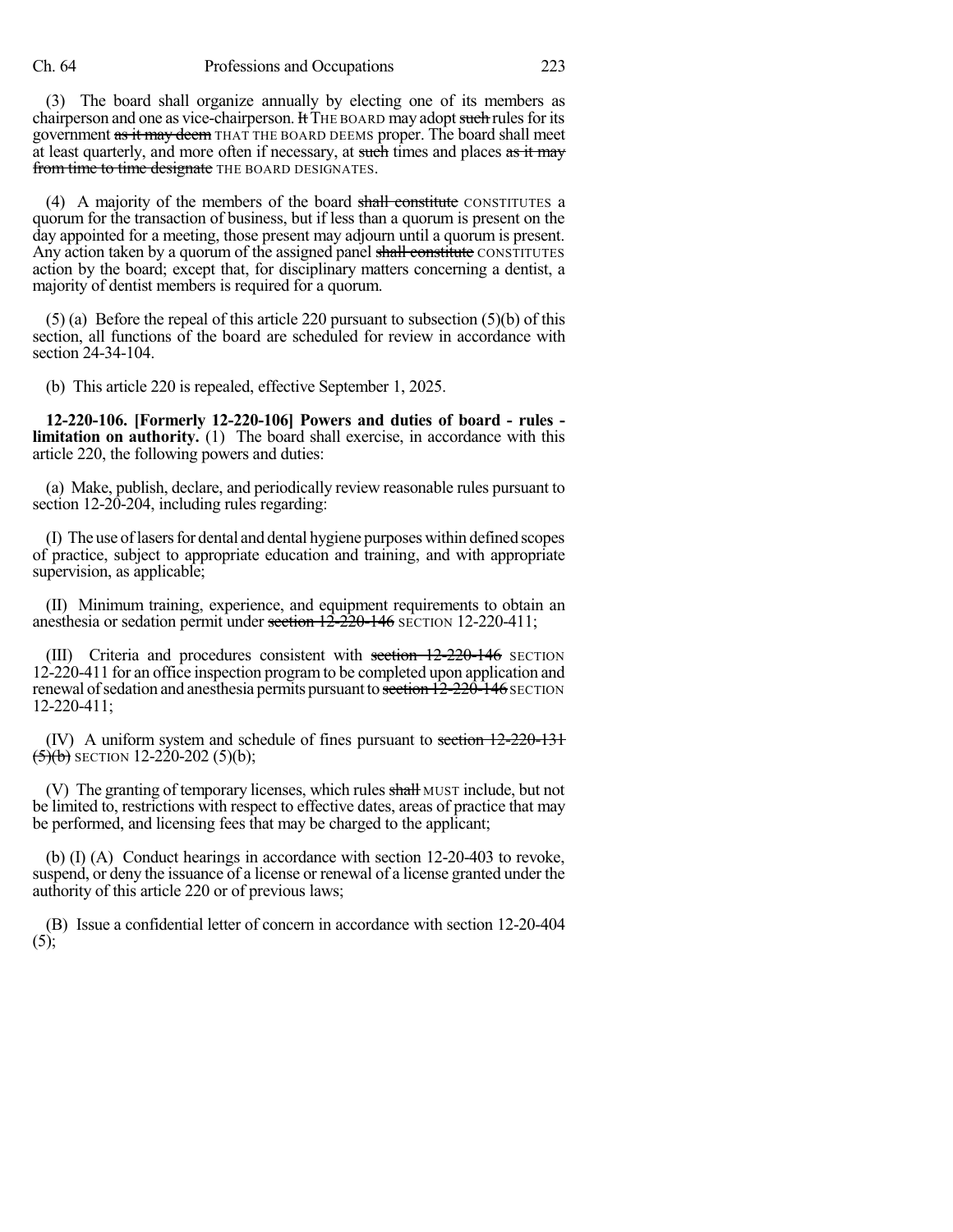(C) Issue a letter of admonition in accordance with section 12-20-404 (4);

(D) Impose an administrative fine in accordance with section  $12\text{-}20\text{-}404$  (1)(e) SECTIONS 12-20-404 (1)(c) AND 12-220-202 (5)(b); or

(E) Reprimand, censure, or, in accordance with section 12-20-404 (1)(b), place a licensee on probation when evidence has been presented showing a violation of any of the provisions of this article 220 by a holder of or an applicant for a license.

(II) The board may elect to hear the matter itself pursuant to the provisions of section  $12-220-131(1)$  SECTION 12-220-202 (1), or it may elect to hear the matter with the assistance of an administrative law judge or an advisory attorney from the office of the attorney general, and, in such case, the advisor or administrative law judge shall advise the board on legal and procedural matters and rule on evidence and otherwise conduct the course of the hearing.

(c) Conduct investigationsin accordance with section 12-20-403 and inspections for compliance with the provisions of this article 220;

(d) Grant and issue licenses and renewal certificates in conformity with this article 220 to such applicants as have been THE BOARD HAS found TO BE qualified. The board may also grant and issue temporary licenses in accordance with rules adopted under subsection  $(1)(a)(V)$  of this section.

(e) Through the department and subject to appropriations made to the department, employ hearing officers or administrative law judges on a full-time or part-time basis to conduct any hearings required by this article 220;

(f) In accordance with section  $12-220-146$  SECTION 12-220-411, issue anesthesia and sedation permits to licensed dentists and dental hygienists and set and collect fees for permit issuance; except that the board shall only collect fees for local anesthesia permits issued to dental hygienists on or after July 1, 2014.

(2) The board may recognize those dental specialties defined by the American Dental Association.

(3) To facilitate the licensure of qualified applicants, the board may  $\frac{in}{it}$ discretion, establish a subcommittee of at least six board members to perform licensing functions in accordance with this article 220. Four subcommittee members shall constitute a quorum of the subcommittee. The chairperson of the board may serve on a subcommittee as deemed necessary by the chairperson. Any action taken by a quorum of the subcommittee shall constitute CONSTITUTES action by the board.

(4) The authority granted the board under the provisions of this article 220 shall not be construed to DOES NOT authorize the board to arbitrate or adjudicate fee disputes between licensees or between a licensee and any other party.

**12-220-107. [Formerly 12-220-107] Indebtedness - appropriations publications.** (1) The board shall DOES not have the power to create any indebtedness on behalf of the state.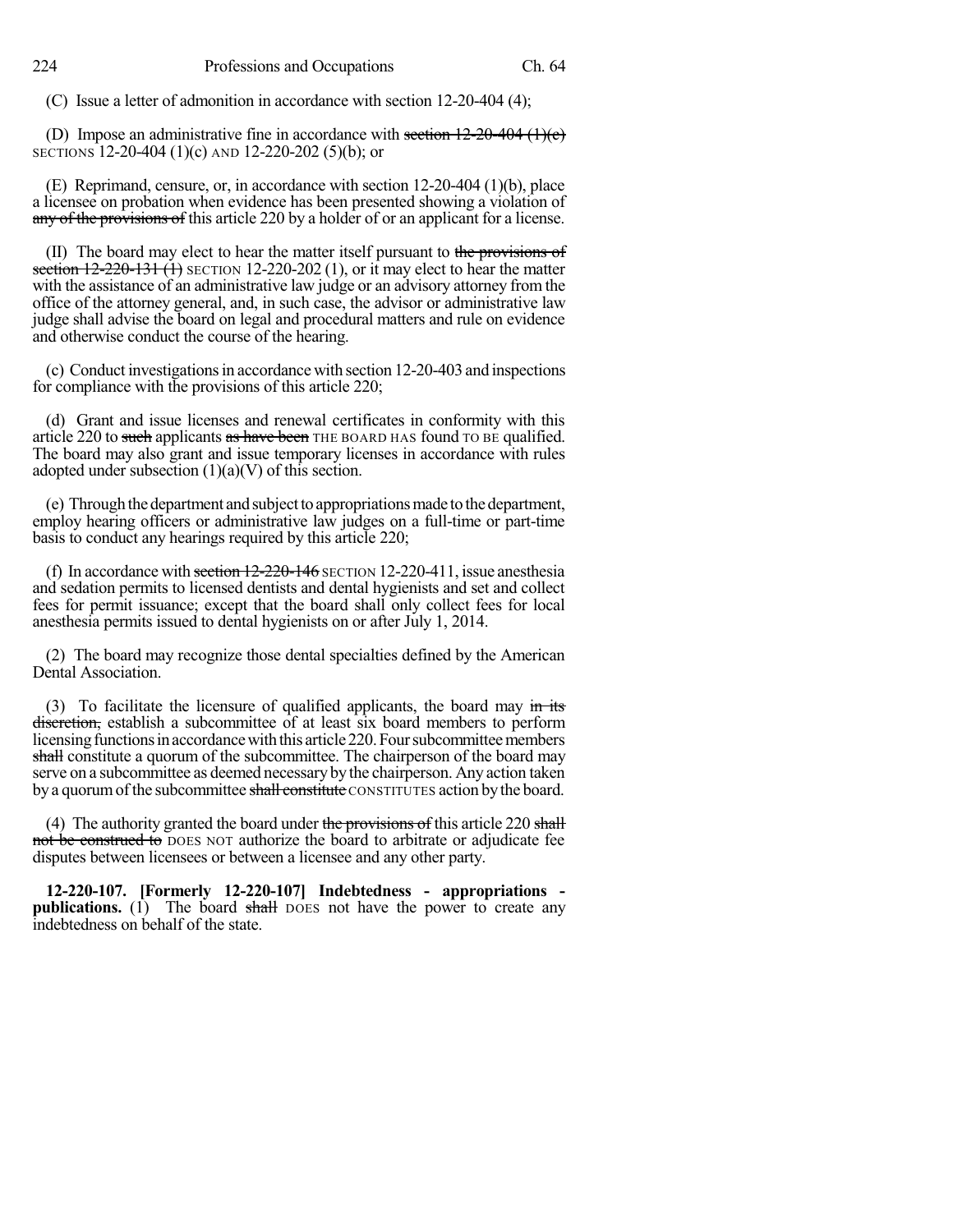(2) Appropriations made to the board may be applied only to the payment of:

(a) The necessary traveling, hotel, and clerical expenses of the members of the board in the performance of their duties;

(b) Dues for membership in the American Association of Dental Boards, or its successor association, and the expense of sending delegates to the association's convention; and

(c) Other expenditures necessary or proper to carry out and execute the powers and duties of the board and implement this article 220.

(3) Publications of the board circulated in quantity outside the executive branch shall be issued in accordance with the provisions of section 24-1-136.

**12-220-108. [Formerly 12-220-142] Attorney general shall represent board and members.** The attorney general of the state of Colorado shall counsel with and advise the board in connection with its duties and responsibilities under this article 220. If litigation is brought against the board or any of its individual members in connection with actions taken by it or them THE BOARD OR ANY OF ITS MEMBERS under the provisions of this article 220 and the actions are free of malice, fraud, or willful neglect of duty, the attorney general shall defend the litigation without cost to the board or to any individual member thereof OF THE BOARD.

## PART 2

### DISCIPLINE

**12-220-201. [Formerly 12-220-130] Grounds for disciplinary action definition.** (1) The board may take disciplinary action against an applicant or licensee in accordance with sections  $12-20-404$  and  $12-220-131$  SECTIONS 12-20-404 AND 12-220-202 for any of the following causes:

(a) Engaging in fraud, misrepresentation, or deception in applying for,securing, renewing, or seeking reinstatement of a license to practice dentistry or dental hygiene in this state, in applying for professional liability coverage required pursuant to section 12-220-147 SECTION 12-220-307, or in taking the examinations provided for in this article 220;

(b) Conviction of a felony or any crime that constitutes a violation of this article 220. For purposes of this subsection  $(1)(b)$ , "conviction" includes the entry of a plea of guilty or nolo contendere or a deferred sentence.

(c) Administering, dispensing, or prescribing a habit-forming drug or controlled substance, as defined in section 18-18-102 (5), to a person, including the applicant or licensee, other than in the course of legitimate professional practice;

(d) Conviction of a violation of a federal or state law regulating the possession, distribution, or use of a controlled substance, as defined in section 18-18-102 (5), and, in determining if a license should be denied, revoked, or suspended or if the licensee should be placed on probation, the board shall be IS governed by sections 12-20-202 (5) and 24-5-101;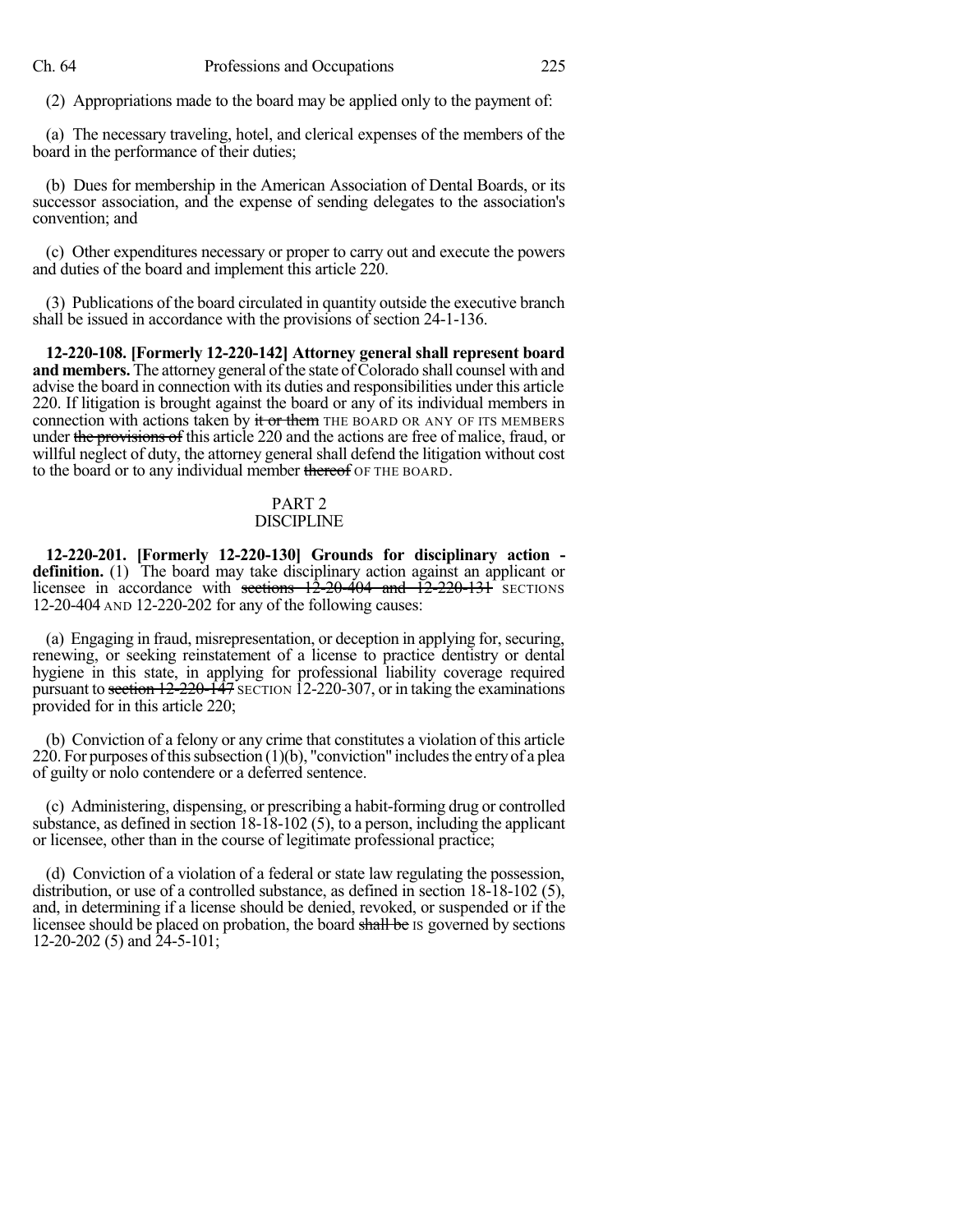(e) Habitually abusing or excessively using alcohol, a habit-forming drug, or a controlled substance, as defined in section 18-18-102 (5);

(f) Misusing a drug or controlled substance, as defined in section 18-18-102 (5);

(g) Aiding or abetting, in the practice of dentistryor dental hygiene, a person who is not licensed to practice dentistry or dental hygiene under this article 220 or whose license to practice dentistry or dental hygiene is suspended;

(h) Except as otherwise provided in sections  $25-3-103.7$ ,  $12-220-113$ , and  $12-220-122$  (4) SECTIONS 12-220-304, 12-220-503 (4), AND 25-3-103.7, practicing dentistry or dental hygiene as a partner, agent, or employee of or in joint venture with any person who does not hold a license to practice dentistry or dental hygiene within this state or practicing dentistry or dental hygiene as an employee of or in joint venture with any partnership, association, or corporation. A licensee holding a license to practice dentistryor dental hygiene in thisstate may accept employment fromanyperson, partnership, association, or corporation to examine, prescribe, and treat the employees of the person, partnership, association, or corporation.

(i) Violating or attempting to violate, directlyorindirectly, assisting inor abetting the violation of, or conspiring to violate any provision or termof this article 220, an applicable provision of article 20 or 30 of this title 12, or any lawful rule or order of the board;

(j) (I) Failing to notify the board, AS REQUIRED BY SECTION  $12-30-108(1)$ , of a physical illness, physical condition, or behavioral HEALTH, mental health, or substance use disorder that renders the licensee unable, or limits the licensee's ability, to perform dental or dental hygiene services with reasonable skill and with safety to the patient;

(II) Failing to act within the limitations created by a physical illness, physical condition, or behavioral HEALTH, mental health, or substance use disorder that renders the licensee unable to practice dental or dental hygiene services with reasonable skill and safety or that may endanger the health or safety of persons under his or her care; or

(III) Failing to comply with the limitations agreed to under a confidential agreement entered pursuant to sections 12-30-108 and 12-220-136 SECTIONS 12-30-108 AND 12-220-207;

(k) Committing an act or omission that constitutes grossly negligent dental or dental hygiene practice or that fails to meet generally accepted standards of dental or dental hygiene practice;

(l) Advertising in a manner that is misleading, deceptive, or false;

(m) Engaging in a sexual act with a patient during the course of patient care or within six months immediately following the termination of the licensee's professional relationship with the patient. "Sexual act", as used in this subsection (1)(m), means sexual contact, sexual intrusion, or sexual penetration as defined in section 18-3-401.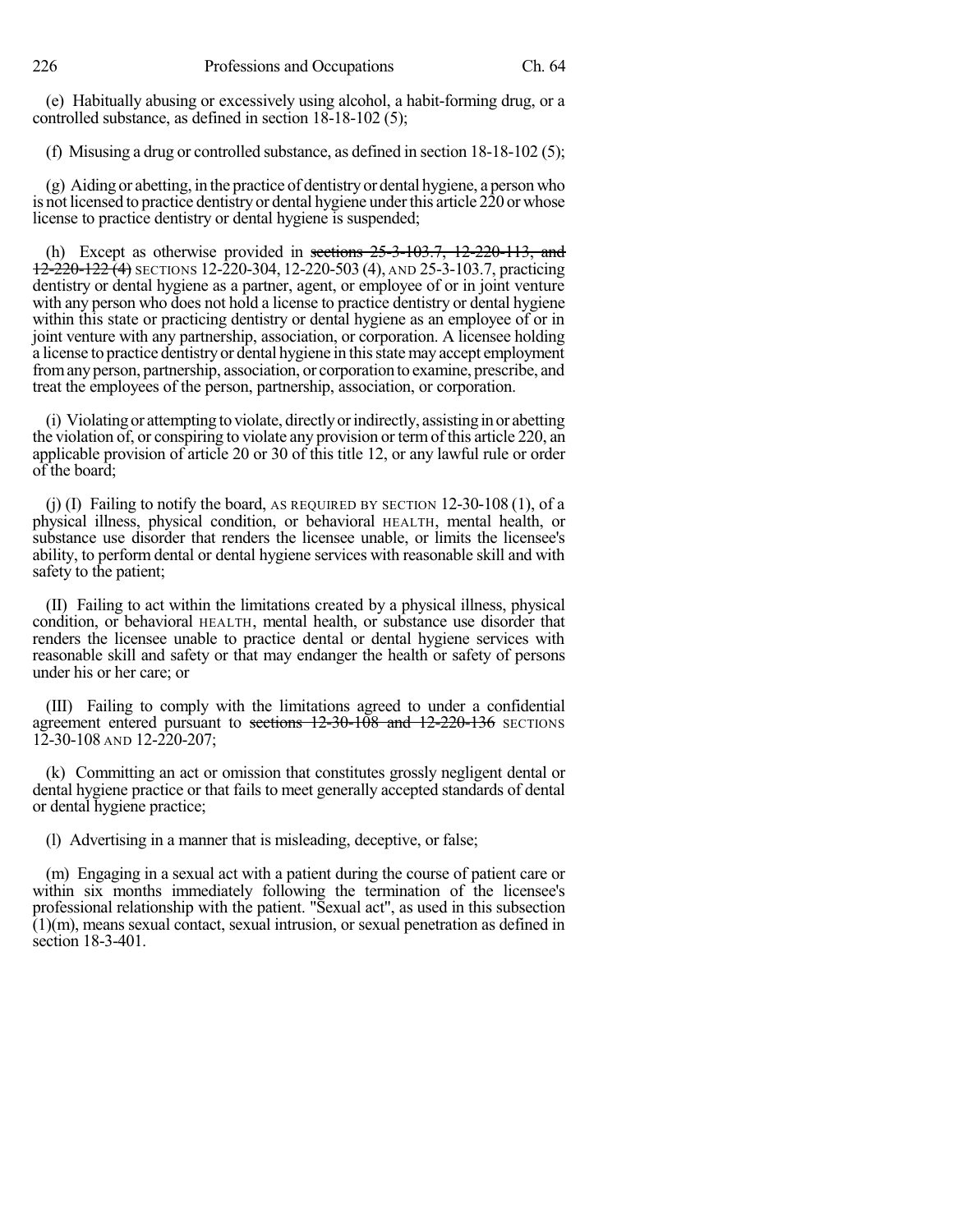(n) Refusing to make patient records available to a patient pursuant to a written authorization-request under section 25-1-802;

(o) False billing in the delivery of dental or dental hygiene services, including, but not limited to, performing one service and billing for another, billing for any service not rendered, or committing a fraudulent insurance act, as defined in section 10-1-128;

(p) Committing abuse of health insurance in violation of section 18-13-119;

(q) Failing to notify the board, in writing and within ninety days after a judgment is entered, of a final judgment by a court of competent jurisdiction in favor of any party and against the licensee involving negligent malpractice of dentistry or dental hygiene, which notice must contain the name of the court, the case number, and the names of all parties to the action;

(r) Failing to report a dental or dental hygiene malpractice judgment or malpractice settlement to the board by the licensee within ninety days;

(s) Failing to furnish unlicensed persons with laboratory work orders pursuant to section 12-220-139 SECTION 12-220-502;

(t) Employing a solicitor or other agent to obtain patronage, except as provided in section 12-220-143 SECTION 12-220-309;

(u) Willfully deceiving or attempting to deceive the board or its agents with reference to any matter relating to this article 220;

(v) Sharing any professional fees with anyone except those with whom the dentist or dental hygienist is lawfully associated in the practice of dentistry or dental hygiene; except that:

(I) A licensed dentist or dental hygienist may pay an independent advertising or marketing agent compensation for advertising or marketing services rendered by the agent for the benefit of the licensed dentist or dental hygienist, including compensation that is based on the results or performance of the services on a per-patient basis; and

(II) Nothing in thissection prohibits a dentist or dental hygienist practice owned or operated by a proprietor authorized under section  $12-220-114$  SECTION 12-220-303 from contracting with any person or entity for business management services or paying a royalty in accordance with a franchise agreement if the terms of the contract or franchise agreement do not affect the exercise of the independent professional judgment of the dentist or dental hygienist.

(w) Failing to provide reasonably necessary referral of a patient to other licensed dentists or licensed health care professionals for consultation or treatment when the failure to provide referral does not meet generally accepted standards of dental care;

(x) Failure of a dental hygienist to recommend that a patient be examined by a dentist or to refer a patient to a dentist when the dental hygienist detects a condition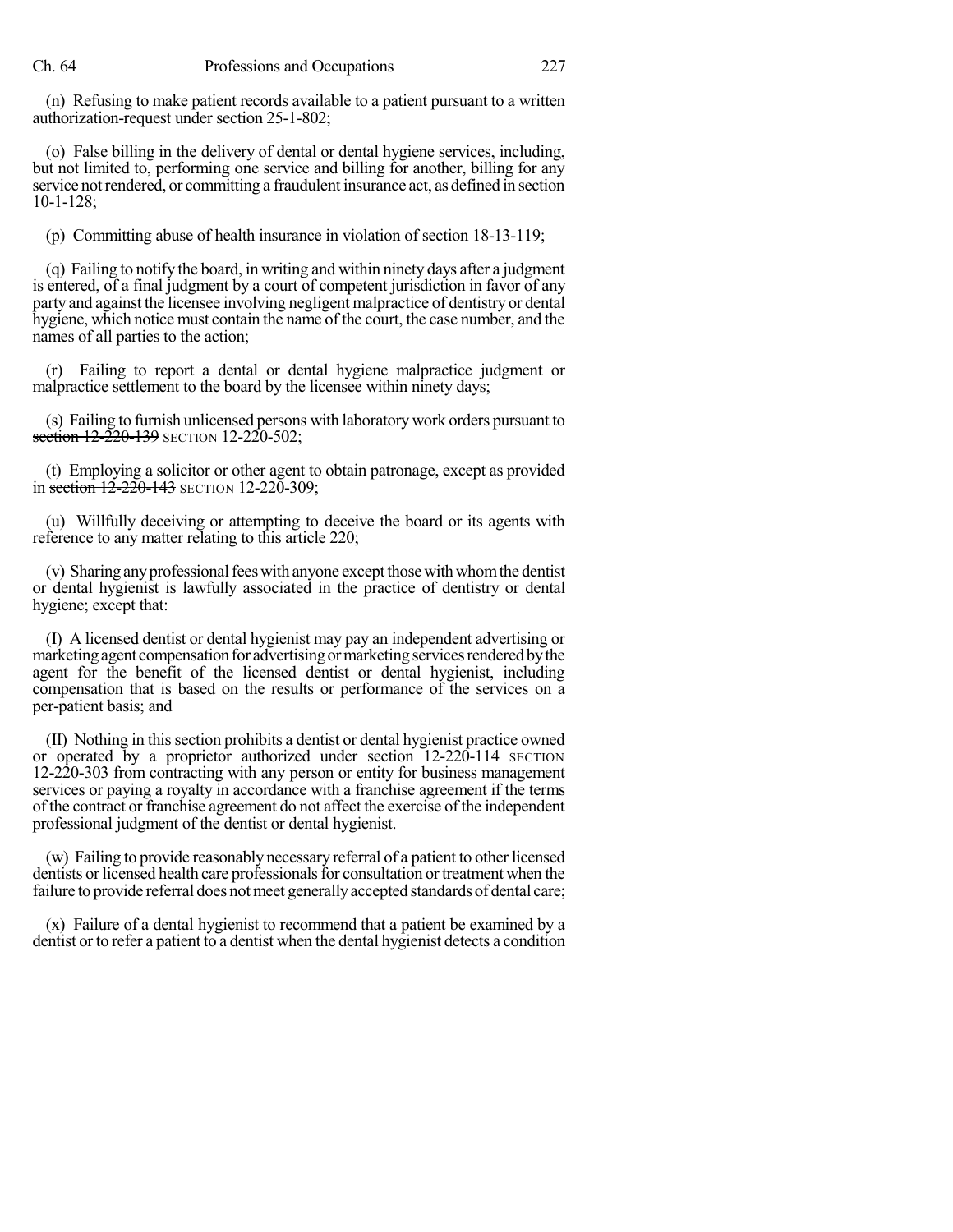that requires care beyond the scope of practicing supervised or unsupervised dental hygiene;

(y) Engaging in any of the following activities and practices:

(I) Willful and repeated WILLFULLY AND REPEATEDLY ordering or performance PERFORMING, without clinical justification, of demonstrably unnecessary laboratory tests or studies;

(II) The administration ADMINISTERING, without clinical justification, of treatment that is demonstrably unnecessary;

(III) In addition to the provisions of subsection  $(1)(x)$  of this section, the failure FAILING to obtain consultations or perform referrals when failing to do so is not consistent with the standard of care for the profession;

(IV) Ordering or performing, without clinical justification, any service, X ray, or treatment that is contrary to recognized standards of the practice of dentistry or dental hygiene as interpreted by the board;

(z) Falsifying or repeatedly making incorrect essential entries or repeatedly failing to make essential entries on patient records;

(aa) Violating section 8-42-101 (3.6);

(bb) Violating section  $12-220-202$  SECTION 12-220-602 or any rule of the board adopted pursuant to that section;

(cc) Administering local anesthesia, minimal sedation, moderate sedation, or deep sedation/general anesthesia without obtaining a permit from the board in accordance with section  $12 - 220 - 146$  SECTION 12-220-411;

(dd) Failing to report to the board, within ninety days after final disposition, the surrender of a license to, or adverse action taken against a license by, a licensing agency in another state, territory, or country, a governmental agency, a law enforcement agency, or a court for an act or conduct that would constitute grounds for discipline pursuant to this article 220;

(ee) Failing to provide adequate or proper supervision when employing unlicensed persons in a dental or dental hygiene practice;

(ff) Engaging in any conduct that constitutes a crime as defined in title 18, which conduct relates to the licensee's practice as a dentist or dental hygienist;

(gg) Practicing outside the scope of dental or dental hygiene practice;

(hh) Failing to establish and continuously maintain financial responsibility or professional liability insurance as required by section  $12-220-147$  SECTION 12-220-307;

(ii) Advertising or otherwise holding oneself out to the public as practicing a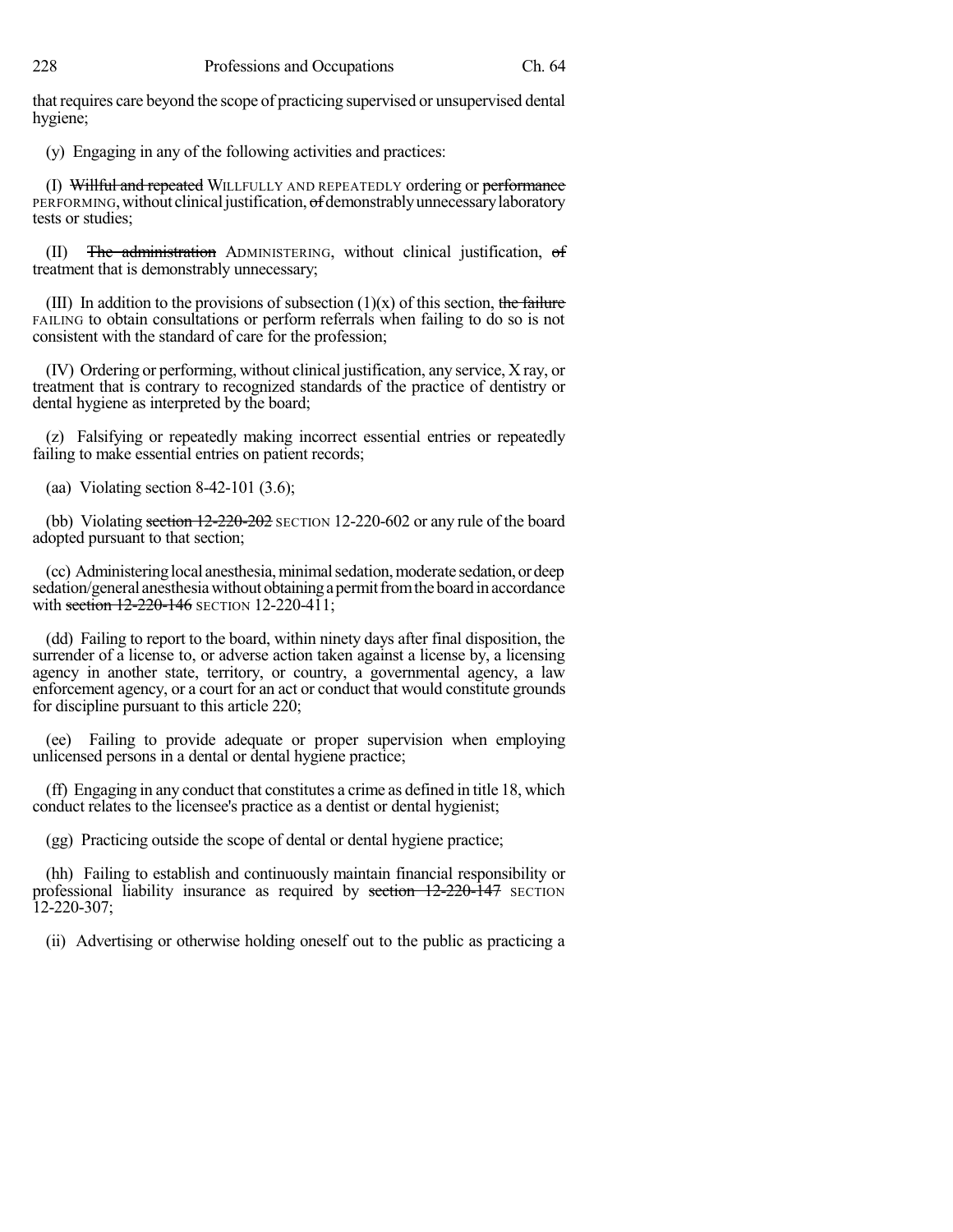dental specialty in which the dentist has not successfully completed the education specified for the dental specialty as defined by the American Dental Association;

(jj) Failing to respond in an honest, materially responsive, and timely manner to a complaint filed against the licensee pursuant to this article 220;

(kk) Committing an act or omission that fails to meet generally accepted standards for infection control;

(ll) Administering moderate sedation or deep sedation/general anesthesia without a licensed dentist or other licensed health care professional qualified to administer the relevant level of sedation or anesthesia present in the operatory;

(mm) Failing to complete and maintain records of completing continuing education as required by section 12-220-145 SECTION 12-220-308;

(nn) **[Formerly 12-220-130 (1)(nn) asit is effective until July 1, 2023]** Failing to comply with section 12-220-128 SECTION 12-220-505 regarding the placement of interim therapeutic restorations; or

(nn) **[Formerly 12-220-130 (1)(nn) as it will become effective July 1, 2023** Failing to comply with section 12-220-128 SECTION 12-220-505 regarding the placement of interim therapeutic restorations;

(oo) **[Formerly 12-220-130 (1)(oo) as it is effective until July 1, 2023]** Failing to comply with section 12-220-129 SECTION 12-220-506 regarding the application of silver diamine fluoride.

(oo) **[Formerly 12-220-130 (1)(oo) as it will become effective July 1, 2023**] Failing to comply with section 12-220-129 SECTION 12-220-506 regarding the application of silver diamine fluoride; or

(pp) **[Formerly 12-220-130 (1)(pp) as it will become effective July 1, 2023]** Failing to accurately complete and submit the questionnaire required by section  $12-220-119(2)$  SECTION 12-220-408 (2).

**12-220-202.[Formerly12-220-131]Disciplinaryactions- rules.**(1)(a) If, after notice and hearing conducted in accordance with article 4 of title 24 and section 12-20-403, the board determines that an applicant or licensee has engaged in an act specified in section 12-220-130 SECTION 12-220-201, the board may:

(I) Issue a letter of admonition under the circumstances specified in and in accordance with section 12-20-404 (4);

(II) Reprimand, censure, or, in accordance with section 12-20-404 (1)(b), place on probation any licensed dentist or dental hygienist;

(III) Impose an administrative fine in accordance with section 12-20-404 (1)(c) and subsection (5) of this section; or

(IV) In accordance with section 12-20-404 (1)(d), deny the issuance of, refuse to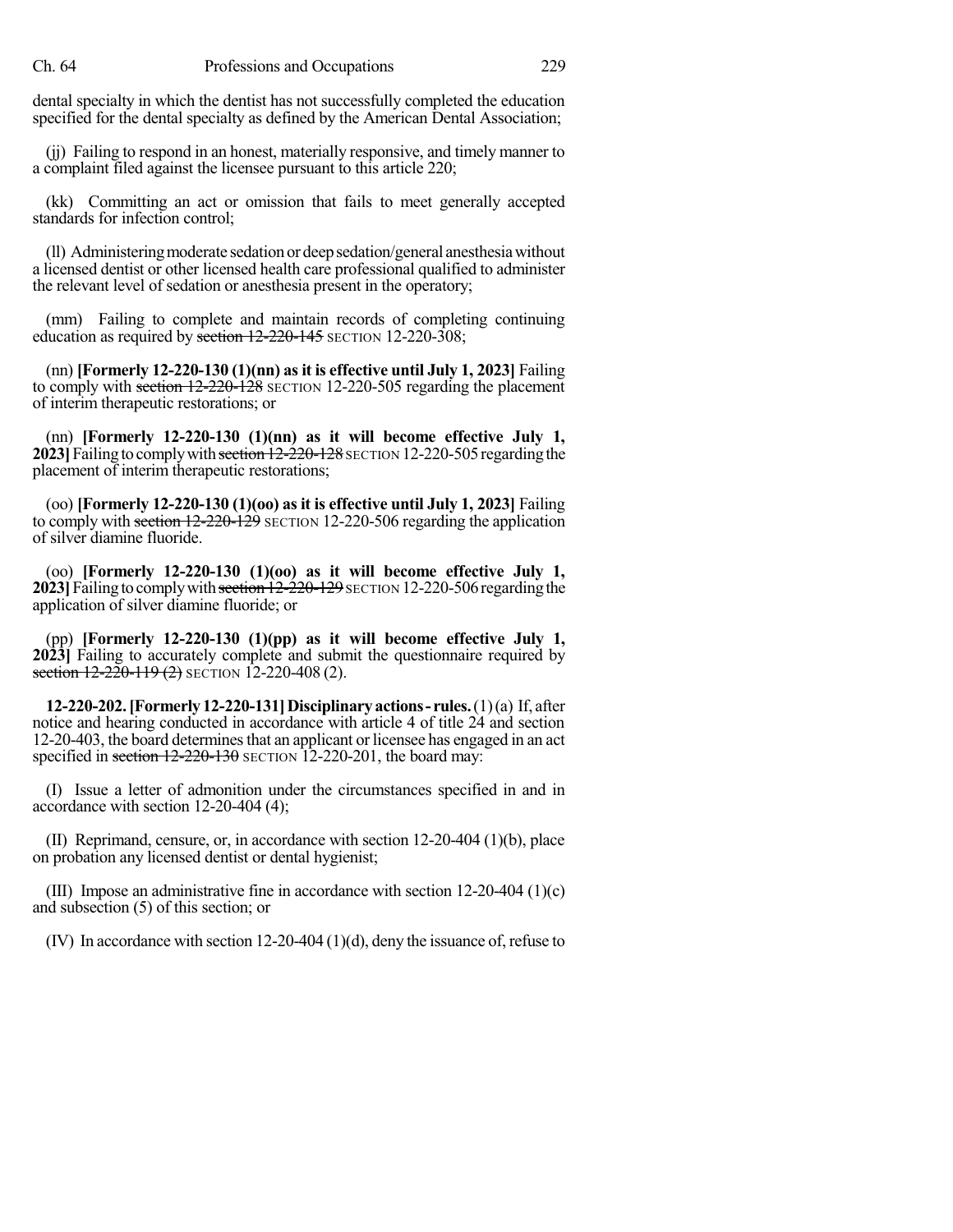renew, suspend, or revoke any license provided for in this article 220.

(b) Hearings under this section must be conducted by the board or by an administrative law judge pursuant to section 12-20-403.

(2) The board shall send a confidential letter of concern to a licensee under the circumstances specified in section 12-20-404 (5). The board shall send the person making the complaint a notice that the board has issued a letter of concern to the licensee.

(3) The board may include, in any disciplinary order that allows a dentist or dental hygienist to continue to practice, conditions the board deems appropriate to assure that the dentist or dental hygienist is physically, mentally, and otherwise qualified to practice dentistry or dental hygiene in accordance with generally accepted professional standards of practice. The order may include any or all of the following:

(a) A condition that the licensee submit to examinations to determine the licensee's physical or mental condition or professional qualifications;

(b) A condition that the licensee take therapy, courses of training, or education as needed to correct deficiencies found by the board or by examinations required pursuant to subsection (3)(a) of this section;

(c) Review orsupervision ofthe licensee's practice as necessary to determine the quality of the practice and to correct any deficiencies;

(d) The imposition of restrictions on the licensee's practice to assure that the practice does not exceed the limits of the licensee's capabilities.

(4) The board may suspend the license of a dentist or dental hygienist who fails to comply with an order of the board issued in accordance with this section. The board may impose the license suspension until the licensee complies with the board's order.

(5) (a) In addition to any other penalty permitted under this article 220, when a licensed dentist or dental hygienist violates a provision of this article 220 or of any rule promulgated pursuant to this article 220, the board may impose a fine on the licensee. If the licensee is a dentist, the fine must not exceed five thousand dollars. If the licensee is a dental hygienist, the fine must not exceed three thousand dollars.

(b) The board shall adopt rules establishing a uniform system and schedule of fines that set forth fine tiers based on the severity of the violation, the type of violation, and whether the licensee repeatedly violates this article 220, board rules, or board orders.

(6) If the board finds the charges proven and orders that discipline be imposed, the board may also order the licensee to take courses of training or education the board deems necessary to correct deficiencies found as a result of the hearing.

**12-220-203. [Formerly 12-220-132] Disciplinary proceedings.** (1) (a) Any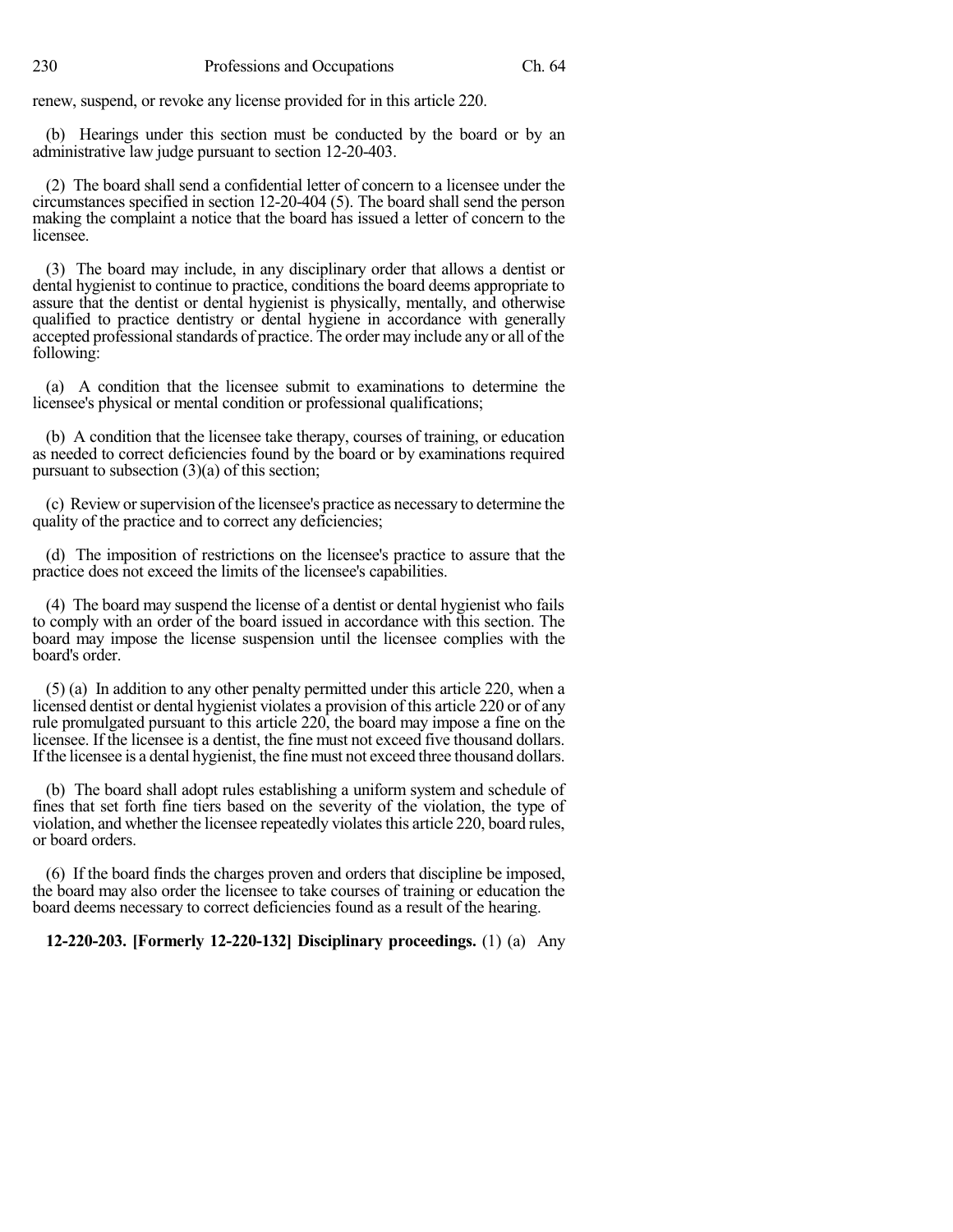#### Ch. 64 Professions and Occupations 231

person may submit a complaint relating to the conduct of a dentist or dental hygienist, which complaint must be in writing and signed by the person. The board, on its own motion, may initiate a complaint. The board shall notify the dentist or dental hygienist of the complaint against him or her THE DENTIST OR DENTAL HYGIENIST.

 $(b)$  (I) For complaints related to the standard of care delivered to a patient that are submitted by a person other than the patient, the person submitting the complaint shall notify the patient of the complaint before filing the complaint with the board.

(II) The requirements of this subsection  $(1)(b)$  do not apply when a complaint is submitted to the board by a state department or agency.

(2) (a) Except as provided in subsection (2)(b) of this section, investigations, examinations, hearings, meetings, and other proceedings of the board conducted pursuant to this section or <del>section 12-220-131, 12-220-133, 12-220-134, or</del> 12-220-135 SECTION 12-220-202, 12-220-204, 12-220-205, OR 12-220-206 are exempt from the provisions of any law requiring that proceedings of the board be conducted publicly or that the minutes or records of the board with respect to action of the board taken pursuant to this section or those sections are open to public inspection.

(b) The final action of the board taken pursuant to this section is open to the public.

(3) In addition to the persons specified in section 12-20-402, any member of a professional review committee authorized by the board, any member of a professional review committee's staff, any person acting as a witness or consultant to a professional review committee, any witness testifying in a proceeding authorized under this article 220, and any person who lodges a complaint pursuant to this article 220 is granted the same immunity, and is subject to the same conditions for immunity, as specified in section 12-20-402.

 $(4)$  (3) The discipline of a licensee by another state, territory, or country is deemed the equivalent of unprofessional conduct under this article 220; except that this subsection  $(4)$  SUBSECTION  $(3)$  applies only to discipline that is based upon an act or omission in the other state, territory, or country that is defined substantially the same as unprofessional conduct pursuant to this article 220.

 $(5)$  (4) (a) Nothing in this section:

(I) Deprives a dental patient of the right to choose or replace any professionally recognized restorative material; OR

(II) Permits disciplinary action against a dentist solely for removing or placing any professionally recognized restorative material.

(b) Nothing in subsection  $(5)(a)$  SUBSECTION  $(4)(a)$  of this section prevents disciplinaryactionagainst adentistfor practicingdentistryinviolation ofthis article 220.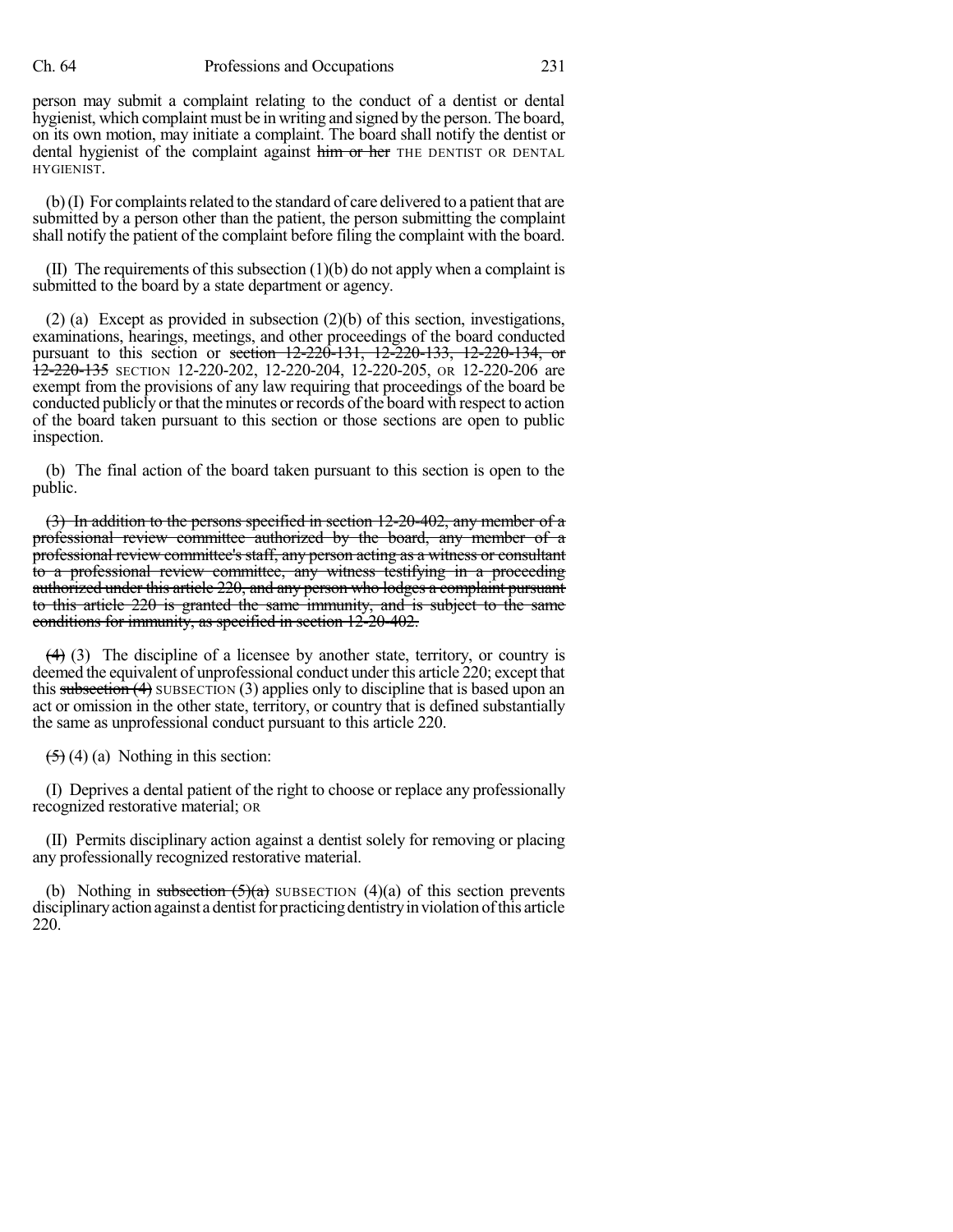### (6) **[Relocated to 12-220-209]**

**12-220-204. [Formerly 12-220-133] Board panels.** (1) The chairperson of the board shall divide the members of the board, other than the chairperson, into two panels of six members each.

(2) Each panel shall act as both an inquiry panel and a hearing panel. The chairperson may reassign members of the board from one panel to the other. The chairperson may be a member of both panels, but neither the chairperson nor any other member who has considered a complaint as a member of a panel acting as an inquiry panel shall take any part in the consideration of a formal complaint involving the same matter.

(3) If the inquiry panel refers a matter for formal hearing, the hearing panel or a committee of the hearing panel shall hear the matter. However, in its discretion, either inquiry panel may elect to refer a case for formal hearing to a qualified administrative law judge in lieu of a hearing panel of the board for an initial decision pursuant to section 24-4-105.

(4) A licensee who is the subject of an initial decision by an administrative law judge, or by the hearing panel that would have heard the case upon its own motion, may seek review of the initial decision pursuant to section 24-4-105 (14) and (15) by filing an exception to the initial decision with the hearing panel that would have heard the case if it had not been referred to an administrative law judge. The respondent or the board's counsel may file the exception.

(5) The inquiry panel to whom an investigation is assigned shall supervise the investigation, and the person conducting the investigation shall report the results of the investigation to the panel for appropriate action.

**12-220-205. [Formerly 12-220-134] Cease-and-desist orders.** The board may issue cease-and-desist orders under the circumstances and in accordance with the procedures specified in section 12-20-405.

**12-220-206. [Formerly 12-220-135] Mental and physical examinations.**  $(1)(a)$  If the board has reasonable cause to believe that a person licensed to practice dentistry or dental hygiene in this state is unable to practice dentistry or dental hygiene with reasonable skill and safety to patients because of a physical or mental disability or because of excessive use of alcohol, a habit-forming drug orsubstance, or a controlled substance, as defined in section 18-18-102 (5), the boardmayrequire the licensed dentist or dental hygienist to submit to a mental or physical examination by a qualified professional designated by the board.

(b) Upon the failure of the licensed dentist or dental hygienist to submit to a mental or physical examination required by the board, unless the failure is due to circumstances beyond the dentist's or dental hygienist's control, the board may suspend the dentist's or dental hygienist's license to practice dentistry or dental hygiene in this state until the dentist or dental hygienist submits to the examination.

(2) Every person licensed to practice dentistry or dental hygiene in this state is deemed, by so practicing or by applying for a renewal of the person's license to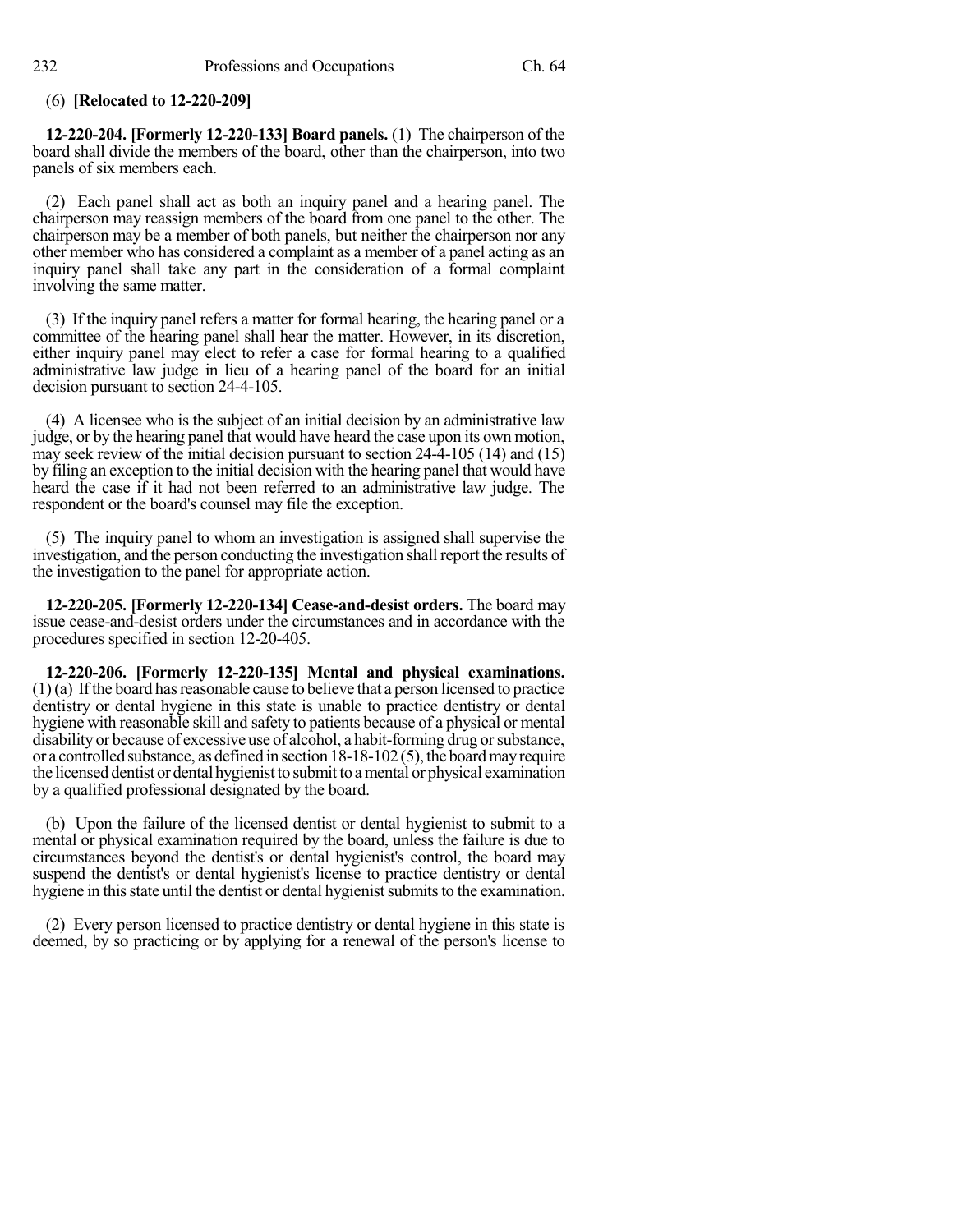practice dentistry or dental hygiene in this state, to have:

(a) Given consent to submit to a mental or physical examination when directed in writing by the board; and

(b) Waived all objections to the admissibility of the examining qualified professional's testimony or examination reports on the ground of privileged communication.

(3) The results of any mental or physical examination ordered by the board cannot be used as evidence in any proceeding other than before the board.

**12-220-207.[Formerly 12-220-136]Confidential agreementtolimitpractice.** Section 12-30-108 concerning confidential agreements to limit practice applies to this article 220.

**12-220-208. [Formerly 12-220-137] Review of board action.** (1) Section 12-20-408 governs judicial review of any final action of the board to:

- (a) Deny or refuse to issue or renew a license;
- (b) Suspend a license;
- (c) Revoke a license;
- (d) Censure a licensee;
- (e) Issue a letter of admonition to a licensee;
- (f) Place a licensee on probation;
- (g) Issue a reprimand to a licensee; or
- (h) Issue an order to cease and desist.

(2) The provisions of this section apply to a license issued to a dentist or dental hygienist.

**12-220-209. Professional review committees - immunity.** (1) (a) **[Formerly 12-220-132 (6)(a)]** If A professional review committee is MAY BE established pursuant to this section to investigate complaints against a person licensed to practice dentistry under this article 220. IF A PROFESSIONAL REVIEW COMMITTEE IS FORMED, the committee must include in its membership at least three persons licensed to practice dentistry under this article 220. The committee may be authorized to act only by:

(I) The board; or

(II) Asocietyor an association of personslicensed to practice dentistryunderthis article 220 whose membership includes not less than one-third of the persons licensed to practice dentistry under this article 220 residing in this state, if the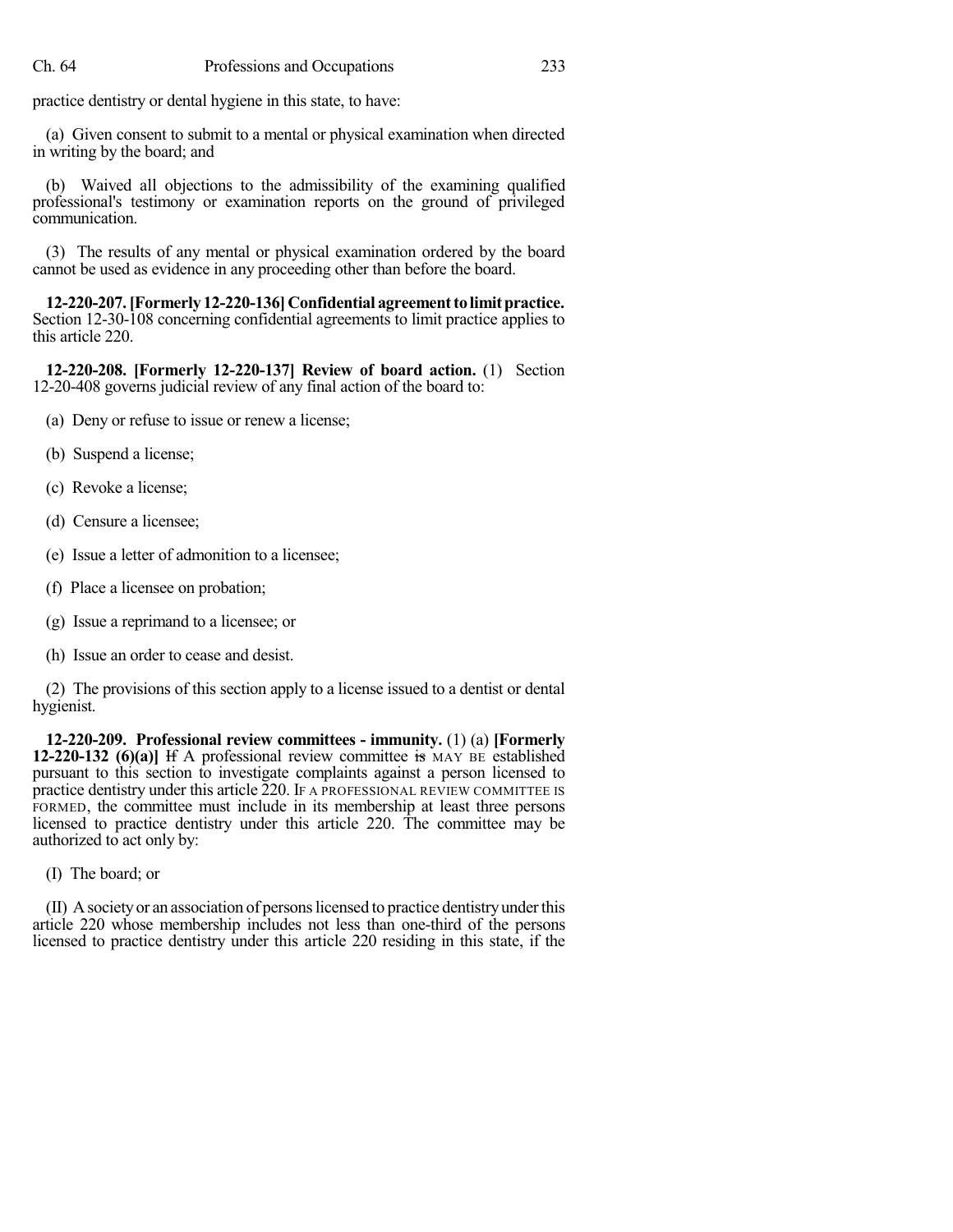licensee whose services are the subject of review is a member of the society or association.

(b) **[Formerly 12-220-132 (6)(c)]** A professional review committee of a society or an association of persons licensed pursuant to this article 220 shall:

(I) Notify the board within sixty days after the review committee analyzes care provided bya licensee and determinesthatthe caremaynotmeet generallyaccepted standards or that the licensee has otherwise violated any provision of this article 220. The licensee may be subject to disciplinary action by the board.

(II) Allow the board or its designee to conduct a periodic audit of records of the review committee. A person designated by the board to conduct the audit must be a licensed or retired dentist from any state. The board or its designee shall conduct the audit no more than twice annually. If any pattern of behavior of a licensee is identified that may constitute reasonable grounds to believe there has been a violation of this article 220, all relevant records of the review committee are subject to a subpoena issued by the board.

(c) **[Formerly 12-220-132 (6)(d)]** (I) The proceedings and records of a review committee must be held in confidence and are not subject to discovery or introduction into evidence in any civil action against a dentist arising out of the matters that are the subject of evaluation and review by the committee. However, records of closed proceedings and investigations are available to the particular licensee under review and the complainant involved in the proceedings.

(II) A person who was in attendance at a meeting of the committee shall not be permitted or required to testify in any civil action as to any evidence or other matters produced or presented during the proceedings of the committee or as to any findings, recommendations, evaluations, opinions, or other actions of the committee or any members of the committee. However, information, documents, or records otherwise available from original sources are not protected from discovery or use in a civil action merely because they were presented during proceedings of the committee, and any documents or records that have been presented to the review committee by any witness must be returned to the witness, if requested by the witness or if ordered to be produced by a court in any action, with copies to be retained by the committee at its discretion.

(III) Any person who testifies before the committee or who is a member of the committee is not prevented from testifying as to matters within the person's knowledge, but the person may not be asked about his or her THE PERSON's testimony before the committee or opinions the person formed as a result of the committee hearings.

(2) **[Formerly 12-220-132 (6)(b)]** Any member of the board or a professional review committee authorized by the board, and ANY MEMBER OF A PROFESSIONAL REVIEW COMMITTEE'S STAFF, any witness or consultant appearing OR TESTIFYING before the **board or** professional review committee, AND ANY PERSON WHO LODGES A COMPLAINT PURSUANT TO THIS ARTICLE 220 is immune from suit in any civil action brought by a licensee who is the subject of a professional review proceeding if the member, witness, or consultant acts in good faith within the scope of the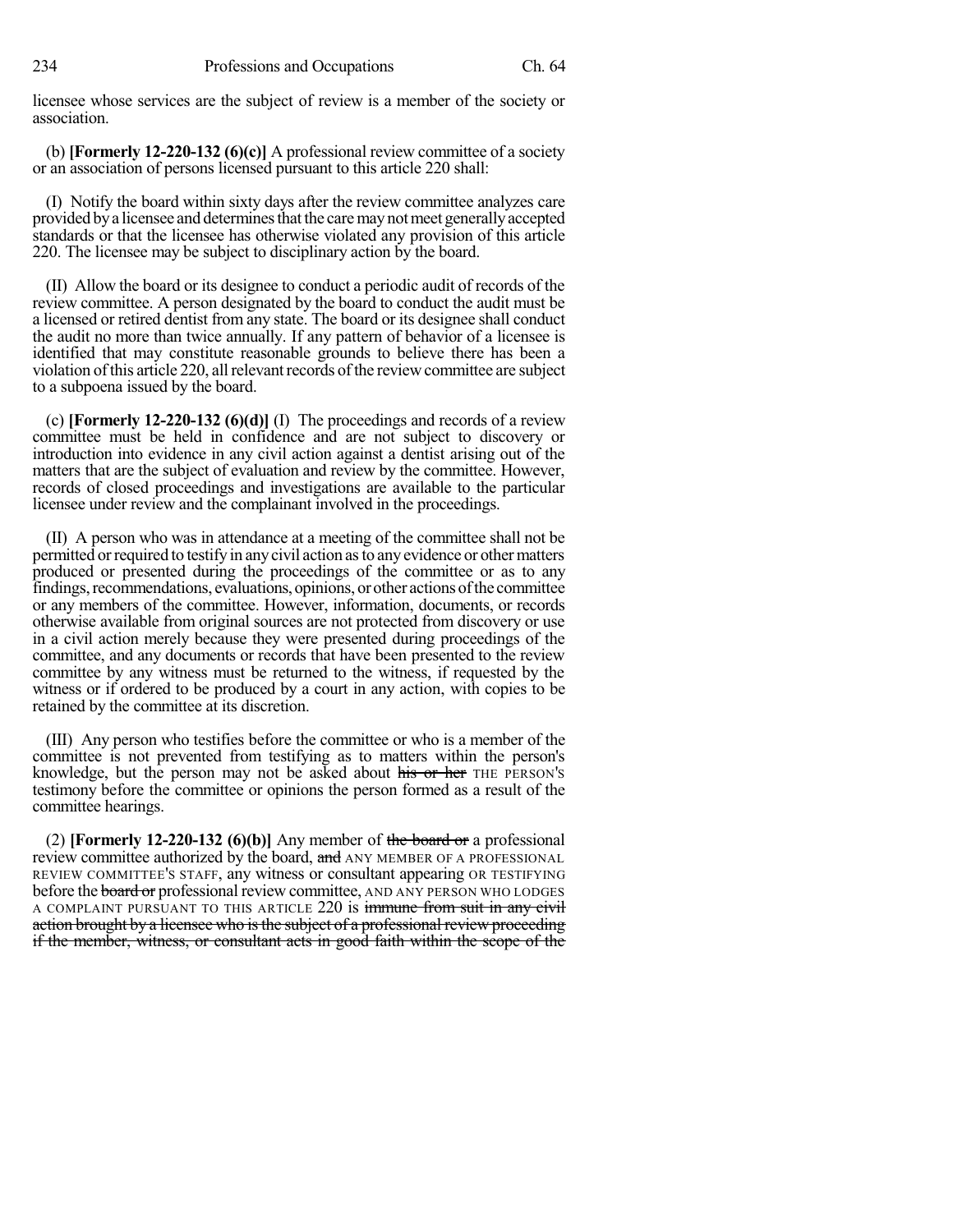#### Ch. 64 Professions and Occupations 235

function of the board or committee, has made a reasonable effort to obtain the facts of the matter as to which the member, witness, or consultant acts, and acts in the reasonable belief that his or her action is warranted by the facts GRANTED THE SAME IMMUNITY AND IS SUBJECT TO THE SAME CONDITIONS FOR IMMUNITY AS SPECIFIED IN SECTION 12-20-402. The immunity provided by this subsection  $(6)(b)$  SUBSECTION (2) extends to the members of an authorized professional review committee of a society or an association of persons licensed pursuant to this article 220 and witnesses or consultants appearing before the committee if the committee is authorized to act as provided in subsection  $(6)(a)(H)$  SUBSECTION  $(1)(a)(H)$  of this section.

**12-220-210. [Formerly 12-220-138] Use or sale of forged or invalid diploma or license certificate.** (1) (a) It is unlawful for any person to use or attempt to use:

(I) As his or her THE PERSON'S own a diploma of FROM a dental college orschool or school of dental hygiene, or a license or license renewal certificate, of any other THAT WAS ISSUED OR GRANTED TO ANOTHER person; or

(II) to use or attempt to use Aforged diploma, license, license renewal certificate, or identification.

(b) It is also unlawful for any person to file with the board a forged document in response to a request bythe board for documentation of an applicant's qualifications for licensure.

(2) It is unlawful to sell or offer to sell a diploma conferring a dental or dental hygiene degree or a license or license renewal certificate granted pursuant to this article 220 or prior dental practice laws, or to procure such diploma or license or license renewal certificate:

(a) With the intent that it be used as evidence of the right to practice dentistry or dental hygiene by a person other than the one upon whom it was conferred or to whom the license or license renewal certificate was granted; or

(b) With fraudulent intent to alter the document and use or attempt to use it when it is so altered.

**12-220-211. [Formerly 12-220-141] Unauthorized practice - penalties.** Any person who practices or offers or attempts to practice dentistry or dental hygiene without an active license issued under this article 220 is subject to penalties pursuant to section  $12-20-407$  (1)(a).

**12-220-212.[Formerly12-220-140]Solicitingoradvertisementsbyunlicensed persons.** It is unlawful for any unlicensed person, corporation, entity, partnership, or group of persons to solicit or advertise to the general public to construct, reproduce, or repair prosthetic dentures, bridges, plates, or other appliances to be used or worn as substitutes for natural teeth.

> PART 3 DENTAL PRACTICE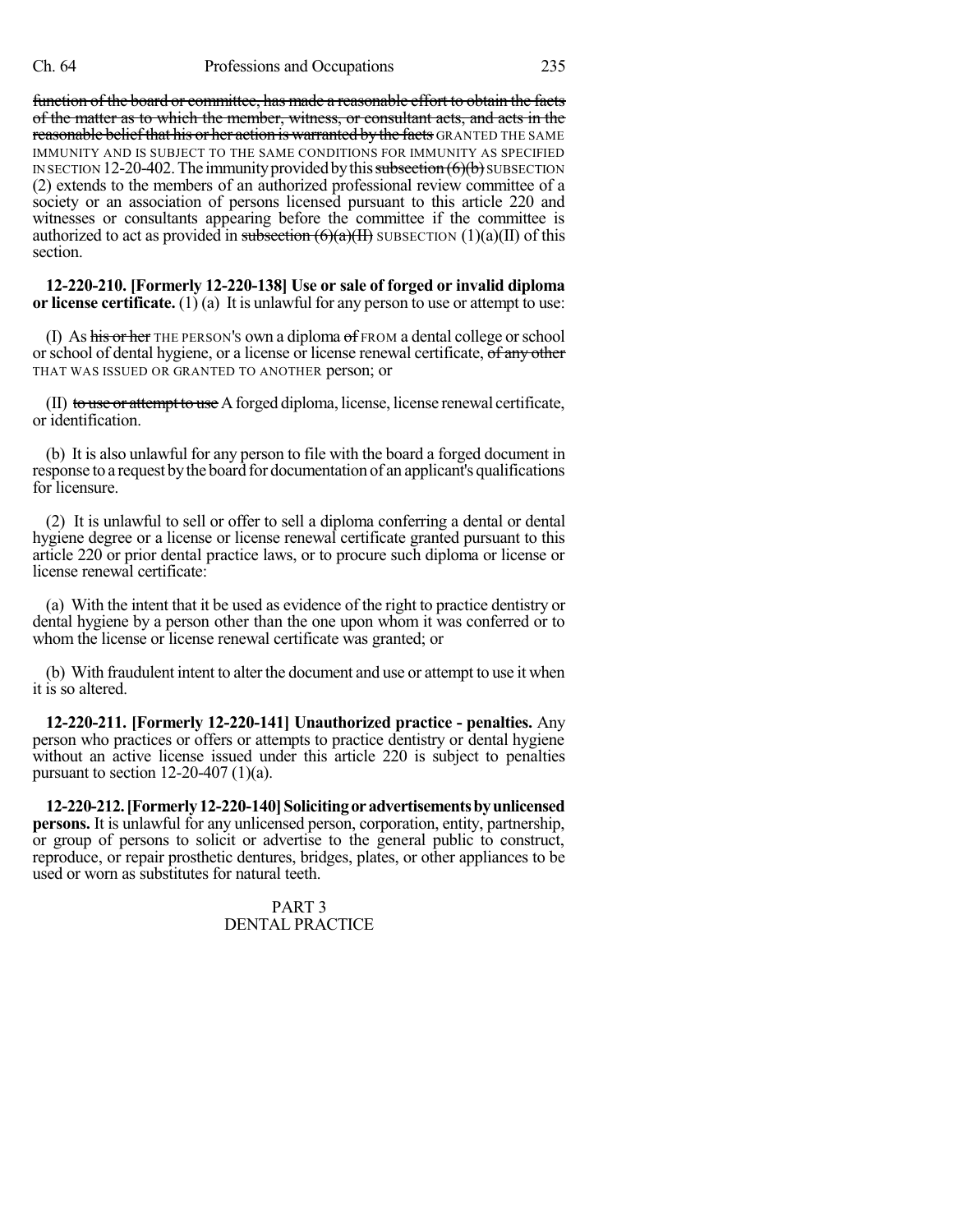**12-220-301. [Formerly 12-220-109] Persons entitled to practice dentistry or dental hygiene.** (1) It is unlawful for any person to practice dentistry or dental hygiene in this state except those:

(a) Who are duly licensed as dentists or dental hygienists pursuant to this article 220;

(b) Who are designated by this article 220 as dental assistants, but only to the extent of the procedures authorized by this article 220 and the rules adopted by the board.

**12-220-302. [Formerly 12-220-112] Persons exempt from operation of this article.** (1) This article 220 does not apply to the following practices, acts, and operations:

(a) Practice of his or her THE profession OF PHYSICIAN OR SURGEON by a physician or surgeon licensed as such under the laws of this state TO PRACTICE THE PROFESSION unless the physician or surgeon practices dentistry as a specialty;

(b) The administration of an anesthetic by a qualified anesthetist or registered nurse for a dental operation;

(c) The practice of dentistry or dental hygiene in the discharge of their official duties by graduate dentists or dental surgeons or dental hygienists in the United States armed forces, public health service,Coast Guard, or veterans administration;

(d) Students or residents regularly employed by a private hospital or by a city, county, city and county, or state hospital under an advanced dental education program accredited by the Commission on Dental Accreditation or its successor commission and approved and registered by the board;

(e) The practice of dental hygiene by instructors and students or the practice of dentistry by students or residents in schools or colleges of dentistry, schools of dental hygiene, or schools of dental assistant education while the instructors, students, or residents are participating in accredited programs of the schools or colleges;

(f) The practice of dentistry or dental hygiene by dentists or dental hygienists licensed in good standing by other states or countries while appearing in programs of dental education or research at the invitation of any group of licensed dentists or dental hygienists in this state who are in good standing, so long as the practice is limited to five consecutive days in a twelve-month period and the name of each person engaging in the practice is submitted to the board, in writing and on a form approved by the board, at least ten days before the person performs the practice;

(g) The filling of laboratory work orders of a licensed dentist, as provided by section 12-220-139 SECTION 12-220-502, by any person, association, corporation, or other entity for the construction, reproduction, or repair of prosthetic dentures, bridges, plates, or appliances to be used or worn as substitutes for natural teeth or for restoration of natural teeth, or replacement of structures relating to the jaws, maxillofacial area, or adjacent and associated structures;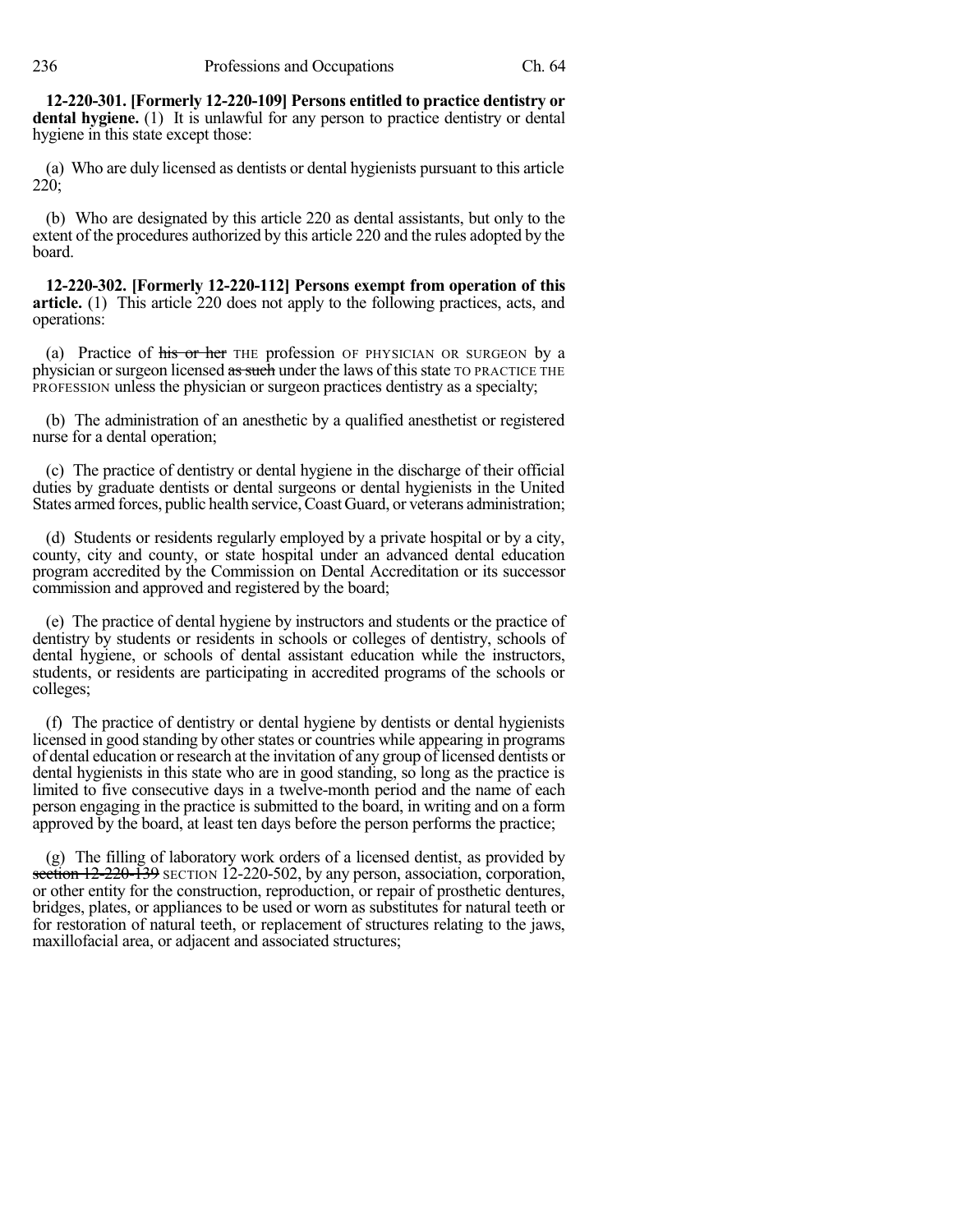(h) The performance of acts by a person under the direct or indirect supervision of a dentist licensed inColorado when authorized pursuant to the rules of the board or when authorized under other provisions of this article 220;

(i) The practicing of dentistry or dental hygiene by an examiner representing a testing agency approved by the board, during the administration of an examination; or

(j) The practice of dentistry or dental hygiene by dentists or dental hygienists licensed in good standing by other states while providing care as a volunteer, at the invitation of any group of licensed dentists or dental hygienists in this state who are in good standing, so long as the practice is limited to five consecutive days in a twelve-month period and the name of each person engaging in the practice is submitted to the board, in writing and on a form approved by the board, at least ten days before the person performs the practice.

**12-220-303. [Formerly 12-220-114] Ownership of dental or dental hygiene practice - information to be posted - heir to serve as temporary proprietor limitations- definitions.** (1) (a) Only a dentist licensed to practice dentistry in this state pursuant to this article 220 may be the proprietor of a dental practice in this state.

(b) Onlya dentist licensed to practice dentistry in thisstate pursuant to this article 220 or a dental hygienist licensed to practice dental hygiene in this state pursuant to this article 220 may be the proprietor of a dental hygiene practice in this state.

(c) (I) Notwithstanding subsections (1)(a) and (1)(b) of this section, a nonprofit organization may be the proprietor of a dental or dental hygiene practice if:

(A) The organization is a community health center, as defined in the federal "Public Health Service Act", 42 U.S.C. sec. 254b; or

(B) At least fifty percent of the patients served by the organization are low income. As used in this subsection  $(1)(c)(I)(B)$ , "low income" means the patient's income does not exceed the income level specified for determining eligibility for the children's basic health plan established in article 8 of title 25.5.

(II) Notwithstanding subsections (1)(a) and (1)(b) of this section, a political subdivision of the state may be the proprietor of a dental or dental hygiene practice. As used in this subsection  $(1)(c)(II)$ , "political subdivision of the state" means a county, city and county, city, town, service authority, special district, or any other kind of municipal, quasi-municipal, or public corporation, as defined in section 7-49.5-103.

(III) The proprietorship of a dental or dental hygiene practice by a nonprofit organization that meets the criteria in subsection  $(1)(c)(I)$  of this section or by a political subdivision of the state shall not affect the exercise of the independent professional judgment of the licensed dentist or dental hygienist providing care to patients on behalf of the organization or political subdivision.

(d) (I) A dentist may conduct a dental or dental hygiene business collaboratively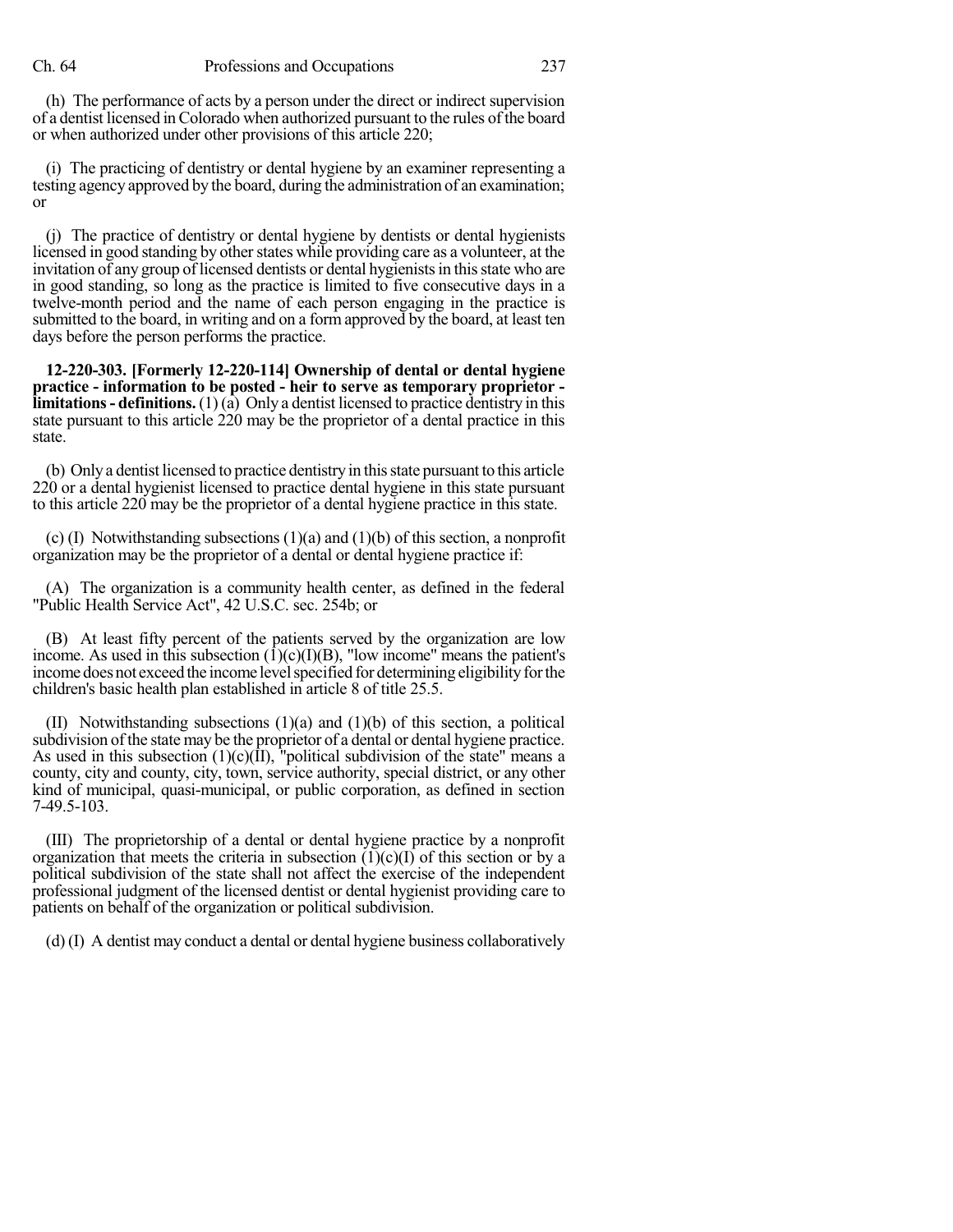as a provider network in accordance with part 3 of article 18 of title 6.

(II) A dental hygienist may conduct a dental hygiene business collaboratively as a provider network in accordance with part 3 of article 18 of title 6.

(2) (a) The name, license number, ownership percentage, and other information, as required by the board, of each proprietor of a dental or dental hygiene practice, including an unlicensed heir who is the temporary proprietor of the practice, as specified in subsection  $(3)$  of this section, shall MUST be available at the reception desk of the dental or dental hygiene practice during the practice's hours of operation. The information required by this subsection  $(2)$ (a) shall MUST be available in a format approved by the board.

(b) Upon request, the dental or dental hygiene practice shall promptly make available to the requesting person a copy of the information required by subsection (2)(a) of this section.

(c) The dental or dental hygiene practice shall ensure that the information required by subsection  $(2)(a)$  of this section is accurate and current. Any change in the information shall be updated within thirty days after the change.

(3) (a) Notwithstanding sections 12-20-405 (1) and (2) and  $\frac{12-220-130 (1)(h)}{2}$ 12-220-201 (1)(h), if a dentist or dental hygienist who wasthe proprietor of a dental or dental hygiene practice and was engaged in the active practice of dentistry or dental hygiene dies:

(I) An heir to the dentist may serve as a proprietor of the deceased dentist's dental or dental hygiene practice for up to one year after the date of the dentist's death, regardless of whether the heir islicensed to practice dentistry or dental hygiene; or

(II) An heir to the dental hygienist may serve as a proprietor of the deceased dental hygienist's dental hygiene practice for up to one year after the date of the dental hygienist's death, regardless of whether the heir is licensed to practice dentistry or dental hygiene.

(b) Upon good cause shown bythe heir orthe heir'srepresentative, the boardmay extend the period described in subsection (3)(a) of this section by up to an additional twelve months, if necessary, to allow the heir sufficient time to sell or otherwise dispose of the practice.

(c) If an heir to a deceased dentist or dental hygienist serves as a proprietor of the deceased dentist's or dental hygienist's practice as specified in subsection (3)(a) of this section, all patient care provided during the time the heir is a proprietor of the practice shall be provided by an appropriately licensed dentist or dental hygienist.

(d) The temporary proprietorship of a dental or dental hygiene practice by an unlicensed heir shall poes not affect the exercise of the independent professional judgment of the licensed dentist or dental hygienist providing care to patients on behalf of the practice.

## **12-220-304. [Formerly 12-220-113] Names and status under which dental**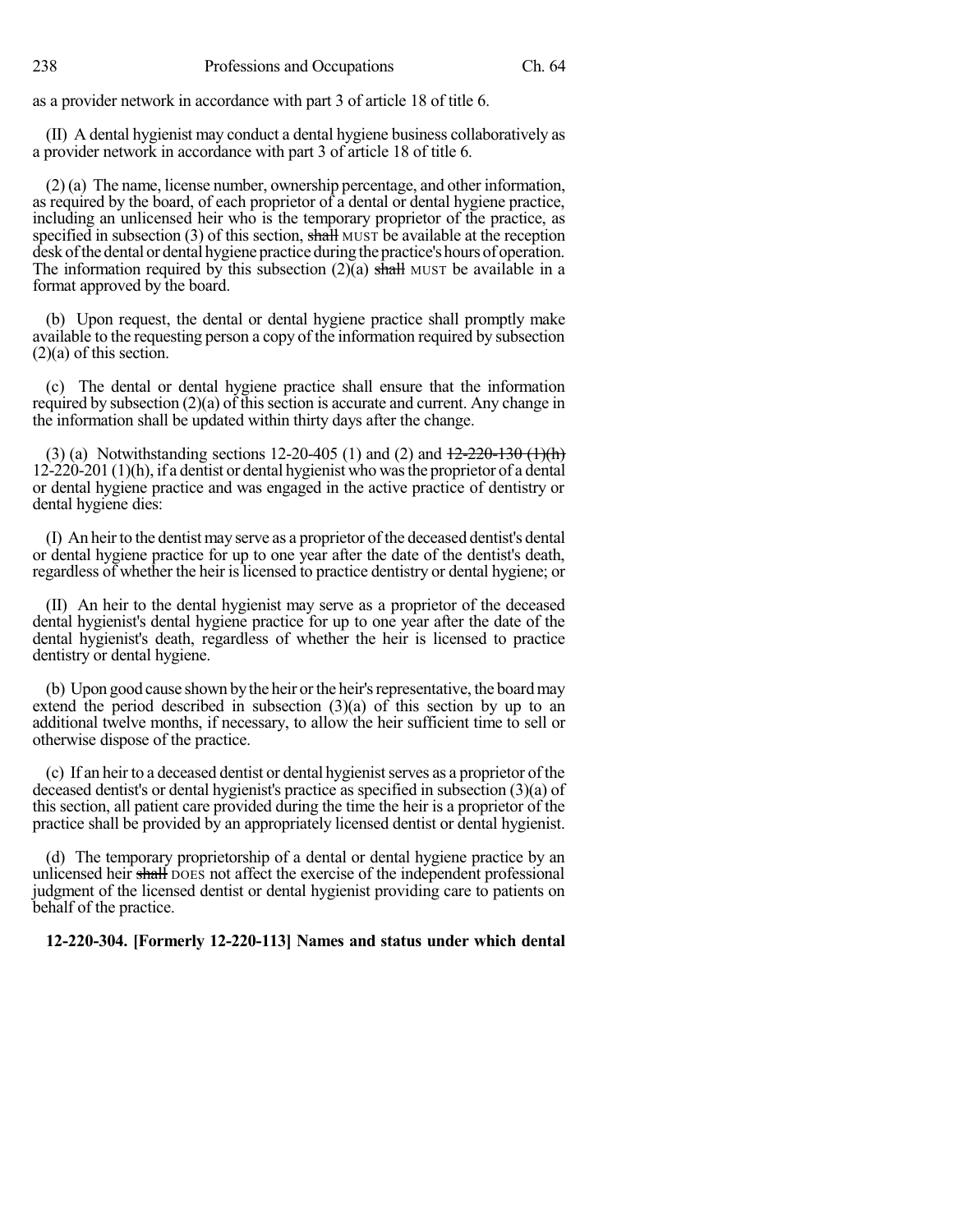**practice may be conducted.** (1) The conduct of the practice of dentistry or dental hygiene in a corporate capacity is prohibited, but the prohibition shall not be construed to prevent the practice of dentistry or dental hygiene by a professional service corporation of licensees so constituted that they may be treated under the federal internal revenue laws as a corporation for tax purposes only. Any such professional service corporation may exercise such powers and shall be subject to such limitations and requirements, insofar as applicable, as are provided in section 12-240-138, relating to professional service corporations for the practice of medicine.

(2) The group practice of dentistry or dental hygiene is permitted.

(3) The practice of dentistry or dental hygiene by a limited liability company of licensees or by a limited liability partnership of licenseesis permitted subject to the limitations and requirements, insofar as are applicable, set forth in section 12-240-138, relating to a limited liability company or limited liability partnership for the practice of medicine.

**12-220-305. [Formerly 12-220-110] What constitutes practicing dentistry authority to electronically prescribe.** (1) A person is practicing dentistry if the person:

(a) Performs, or attempts or professes to perform, any dental operation, oral surgery, or dental diagnostic or therapeutic services of any kind; except that nothing in this subsection (1)(a) shall be construed to prohibit PROHIBITS a dental hygienist or dental assistant from providing preventive dental or nutritional counseling, education, or instruction services;

(b) Is a proprietor of a place where dental operation, oral surgery, or dental diagnostic or therapeutic services are performed; except that nothing in this subsection  $(1)(b)$  shall be construed to prohibit PROHIBITS a dental hygienist or dental assistant from performing those tasks and procedures consistent with section 12-220-127 SECTION 12-220-501;

(c) Directlyorindirectly, byanymeans ormethod, takesimpression ofthe human tooth, teeth, jaws, maxillofacial area, or adjacent and associated structures, performs any phase of any operation incident to the replacement of a part of a tooth, or supplies artificial substitutes for the natural teeth, jaws, or adjacent and associated structures; except that nothing in this subsection  $(1)(c)$  prohibits a dental hygienist or dental assistant from performing tasks and procedures consistent with sections  $12-220-122$  (1)(d) and  $12-220-127$  (3)(b)(III) SECTIONS 12-220-501 (3)(b)(III) AND  $12-220-503$  (1)(d);

(d) Furnishes,supplies, constructs, reproduces, orrepairs any prosthetic denture, bridge, appliance, or other structure to be worn in the human mouth or upon the jaws, maxillofacial area, or adjacent and associated structures other than on the written laboratory work order of a duly licensed and practicing dentist;

(e) Places an appliance or structure described in subsection  $(1)(d)$  of this section in the human mouth;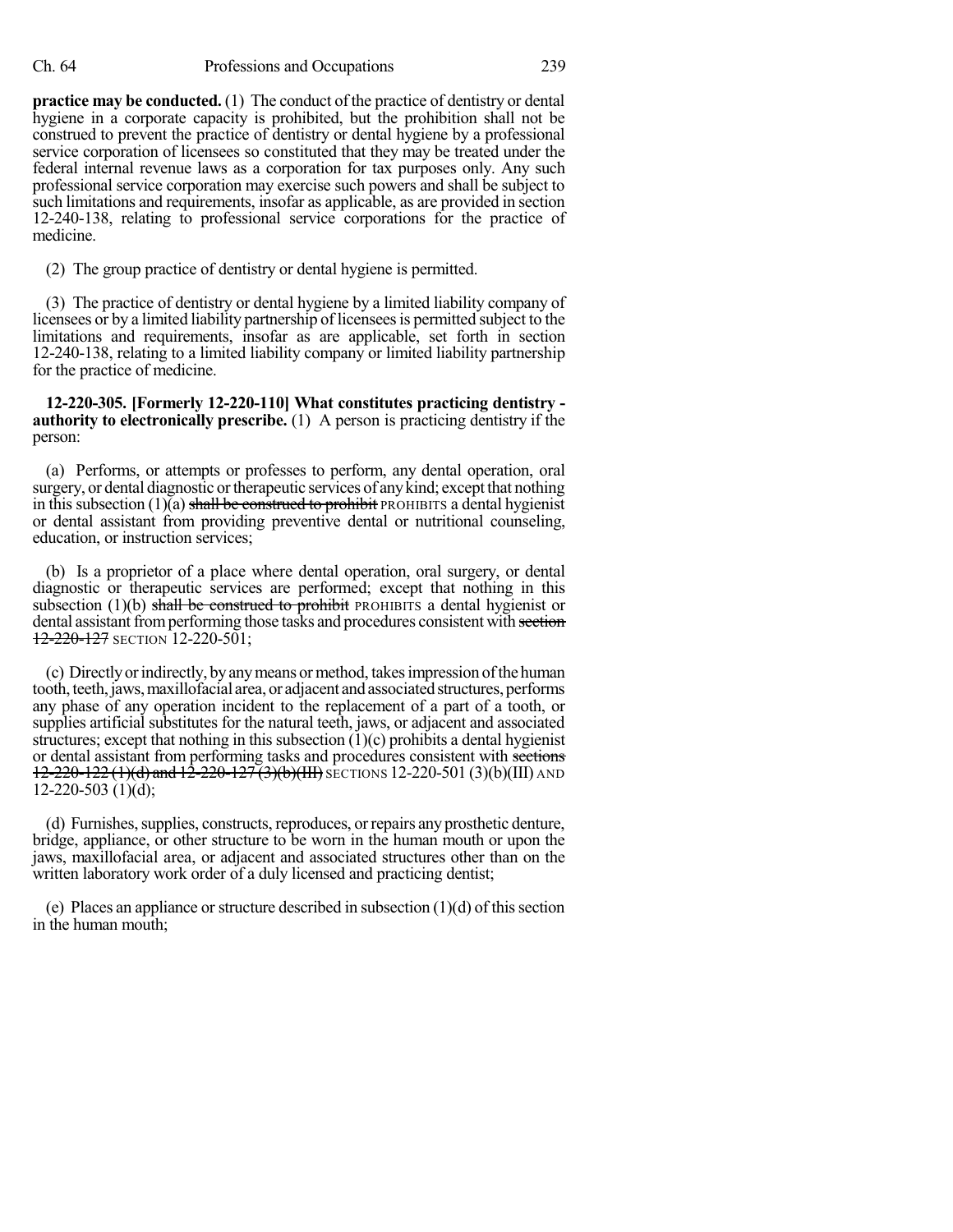(f) Adjusts or attempts or professesto adjust an appliance orstructure described in subsection (1)(d) of this section;

(g) Delivers an appliance or structure described in subsection (1)(d) of this section to any person other than the dentist upon whose laboratory work order the work was performed;

(h) Professes to the public by any method to furnish, supply, construct, reproduce, or repair any prosthetic denture, bridge, appliance, or other structure to be worn in the human mouth or upon the jaws, maxillofacial area, or adjacent and associated structures;

(i) Examines, diagnoses, plans treatment of, or treats natural or artificial structures or conditions associated with, adjacent to, or functionally related to the oral cavity, jaws, maxillofacial area, or adjacent and associated structures and their impact on the human body;

(j) Extracts, or attempts to extract, human teeth or corrects, or attempts to correct, malformations of human teeth or jaws;

(k) Repairs or fills cavities in human teeth;

(l) Prescribes ionizing radiation or the use of an X ray for the purpose of taking dental X rays or roentgenograms; except that nothing in this subsection  $(1)(l)$  shall be construed to prohibit PROHIBITS these procedures from being delegated to appropriately trained personnel in accordance with this article 220 and rules of the board;

(m) Gives, or professes to give, interpretations or readings of dental X rays or roentgenograms, CT scans, or other diagnostic methodologies; except that nothing in this subsection  $(1)(m)$  shall be construed to prohibit PROHIBITS a dental hygienist from performing tasks and procedures consistent with sections 12-220-122 and 12-220-123 SECTIONS 12-220-503 AND 12-220-504;

(n) Represents himself or herself to an individual or the general public as practicing dentistry, by using the words "dentist" or "dental surgeon", or by using the letters "D.D.S.", "D.M.D.", "D.D.S./M.D.", or "D.M.D./M.D." Nothing in this subsection (1)(n) prohibits a dental hygienist or dental assistant from performing tasks and procedures consistent with section  $12-220-127$  (2) or  $(3)(b)$  SECTION 12-220-501 (2) OR (3)(b).

(o) States, permits to be stated, or professes by any means or method whatsoever that he or she THE PERSON can perform or will attempt to perform dental operations or render a diagnosis connected therewith WITH DENTAL OPERATIONS;

(p) Prescribes drugs or medications and administers local anesthesia, analgesia including nitrous oxide/oxygen inhalation, medication prescribed or administered for the relief of anxiety or apprehension, minimal sedation, moderate sedation, deep sedation, or general anesthesia as necessary for the proper practice of dentistry; except that nothing in this subsection  $(1)(p)$  shall be construed to prohibit PROHIBITS a dental hygienist from performing those tasks and procedures consistent with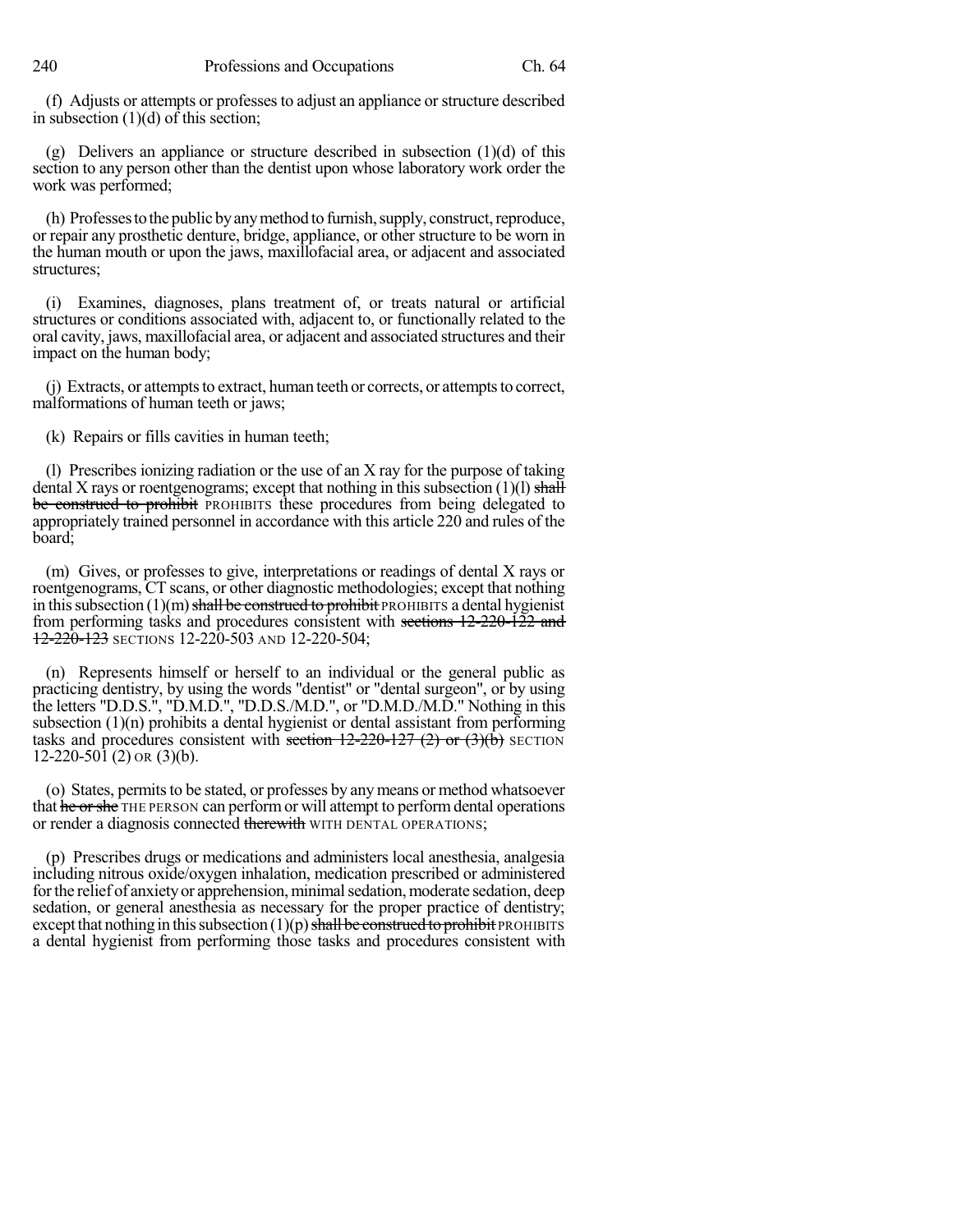sections 12-220-122(1)(e) and (1)(g), 12-220-123(1)(c), and 12-220-127 SECTIONS 12-220-501, 12-220-503 (1)(c) AND (1)(g), AND 12-220-504 (1)(c), and in accordance with rules promulgated by the board;

(q) Prescribes, induces, and sets dosage levels for inhalation anesthesia; except that nothing in this subsection  $(1)(q)$  shall be construed to prohibit PROHIBITS the delegation of monitoring and administration to appropriately trained personnel in accordance with this article 220 and rules of the board;

(r) Gives or professes to give interpretations or readings of dental charts or records or gives treatment plans or interpretations of treatment plans derived from  $examinations, patient records, dental X rays, or roentgenograms; except that nothing$ in this subsection  $(1)(r)$  shall be construed to prohibit PROHIBITS a dental hygienist or dental assistant from performing tasks and procedures consistent with sections 12-220-122, 12-220-123, and 12-220-127 (2) and (3) SECTIONS 12-220-501 (2) AND (3), 12-220-503, AND 12-220-504.

(2) A licensed dentist may prescribe orders electronically.

**12-220-306. [Formerly 12-220-111] Dentists may prescribe drugs - surgical operations - anesthesia - limits on opioid prescriptions - repeal.** (1) (a) A licensed dentist is authorized to:

(I) Prescribe drugs or medicine;

(II) Perform surgical operations;

(III) Administer, pursuant to board rules, local anesthesia, analgesia including nitrous oxide/oxygen inhalation, medication prescribed or administered for the relief of anxiety or apprehension, minimalsedation, moderate sedation, deep sedation, or general anesthesia; and

(IV) Use appliances as necessary to the proper practice of dentistry.

(b) A dentist shall not prescribe, distribute, or give to any person, including himself or herself THE DENTIST, any habit-forming drug or any controlled substance, as defined in section  $18-18-102(5)$  or as contained in schedule II of 21 U.S.C. sec. 812, other than in the course of legitimate dental practice and pursuant to the rules promulgated by the board regarding controlled substance record keeping.

(2) (a) A dentist is subject to the limitations on prescribing opioids specified in section 12-30-109.

(b) This subsection (2) is repealed, effective September 1, 2021.

**12-220-307.[Formerly 12-220-147]Professional liability insurance required - rules.** (1) A licensed dentist and a licensed dental hygienist must meet the financial responsibility requirements established by the board pursuant to section 13-64-301 (1)(a).

(2) Upon request of the board, a licensed dentist or licensed dental hygienist shall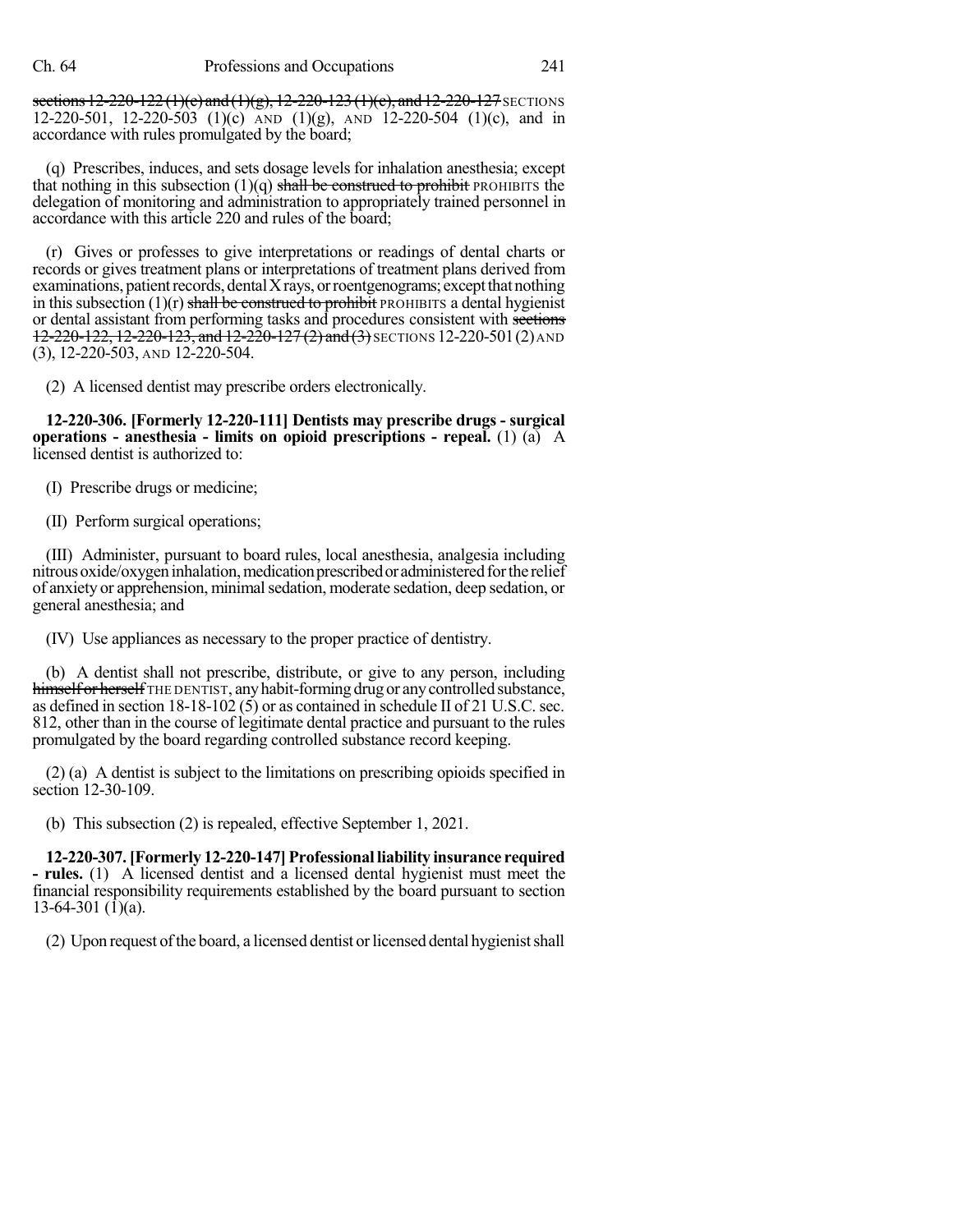provide proof of professional liability insurance to the board.

(3) The board may, by rule, exempt from or establish lesser financial responsibility standards for licensed dentists and licensed dental hygienists who meet the criteria in section 13-64-301 (1)(a)(II).

**12-220-308. [Formerly 12-220-145] Continuing education requirements rules.** (1) As a condition of renewing, reactivating, or reinstating a license issued under this article 220, every dentist and dental hygienist shall MUST obtain at least thirty hours of continuing education every two years to ensure patient safety and professional competency.

 $(2)$  The board may adopt rules establishing the basic requirements for continuing education, including the types of programs that qualify, exemptions for persons holding an inactive or retired license, requirements for courses designed to enhance clinical skills for certain licenses, and the manner by which dentists and dental hygienists are to report compliance with the continuing education requirements.

**12-220-309. [Formerly 12-220-143]. Independent advertising or marketing agent - injunctive** proceedings. (1) Notwithstanding section  $12\overline{-220-130(1)(t)}$ SECTION 12-220-201 (1)(t), a licensed dentist or dental hygienist may employ an independent advertising or marketing agent to provide advertising or marketing services on the dentist's or dental hygienist's behalf, and the same shall not be THAT ACTIVITY IS NOT considered unprofessional conduct.

(2) The board shall poes not have the authority to regulate, directly or indirectly, advertising or marketing activities of independent advertising or marketing agents except as provided in this section. The board may, in the name of the people of the state of Colorado, apply for an injunction in district court to enjoin any independent advertising or marketing agent from the use of advertising or marketing that the court finds on the basis of the evidence presented by the board to be misleading, deceptive, or false; except that a licensed dentist or dental hygienist shall not be IS NOT subject to discipline bythe board, injunction, or prosecution in the courts under this article 220 or any other law for advertising or marketing by an independent advertising or marketing agent if the factual information that the licensed dentist or dental hygienist provides to the independent advertising or marketing agent is accurate and not misleading, deceptive, or false.

**12-220-310. [Formerly 12-220-144] Dentist peer health assistance program - fees - rules.** (1) (a) Effective July 1, 2004, as a condition of renewal in this state, every renewal applicant shall pay to the administering entity that has been selected by the board pursuant to the provisions of subsection  $(1)(b)$  of this section an amount not to exceed fifty-nine dollars per year, which maximum amount may be adjusted on January 1, 2005, and annually thereafter by the board to reflect changes in the United States department of labor, bureau of labor statistics, consumer price index for Denver-Aurora-Lakewood for all urban consumers or goods, or its successor index. The fee shall be used to support designated providers that have been selected by the board to provide assistance to dentists needing help in dealing with physical, emotional, or psychological problems that may be detrimental to their ability to practice dentistry. The fee shall not exceed one hundred dollars per year per licensee.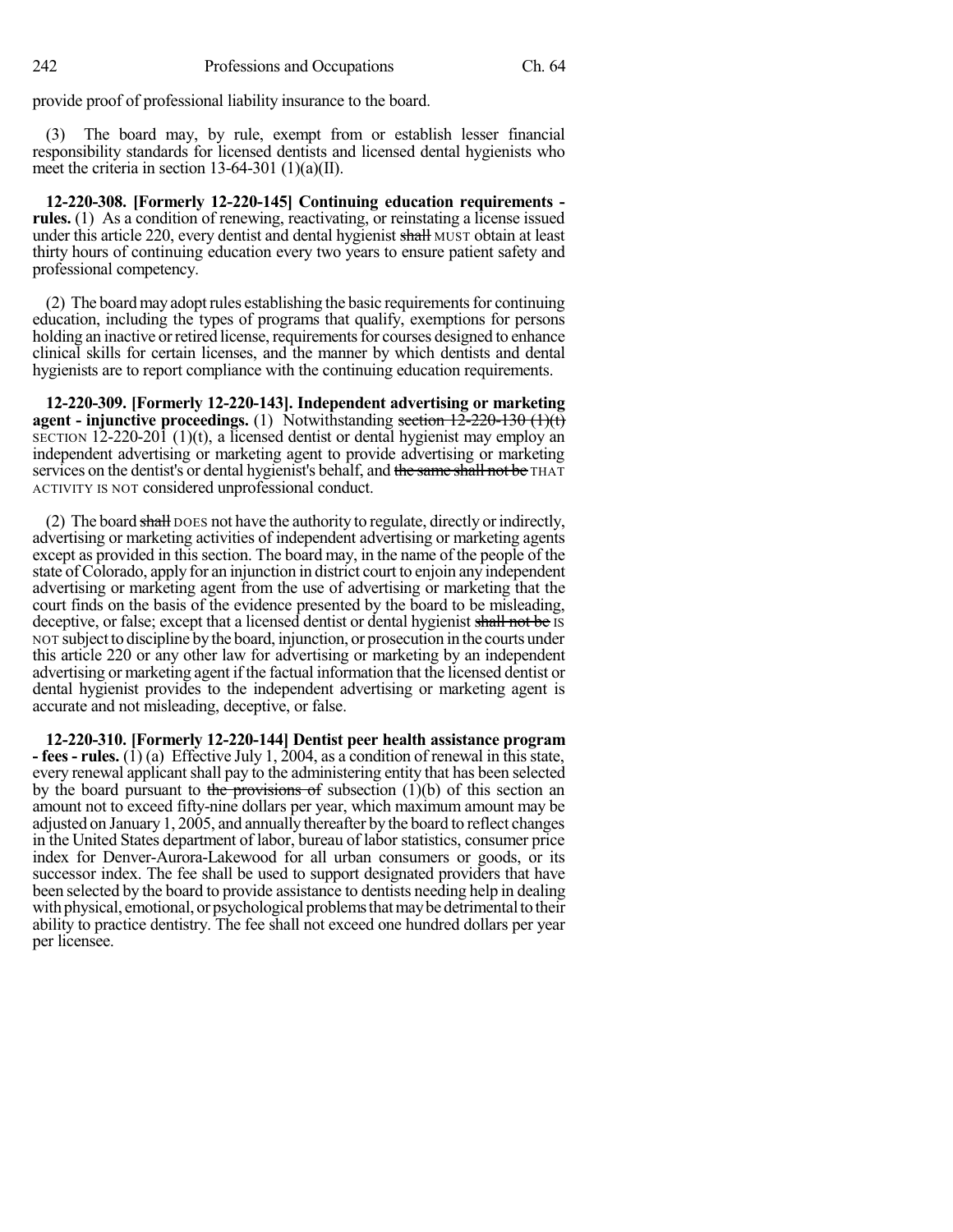(b) The board shall select one or more peer health assistance programs as designated providers. To be eligible for designation by the board, a peer health assistance program shall MUST:

(I) Provide for the education of dentists with respect to the recognition and prevention of physical, emotional, and psychological problems and provide for intervention when necessary or under circumstances that may be established by rules promulgated by the board;

(II) Offer assistance to a dentist in identifying physical, emotional, or psychological problems;

(III) Evaluate the extent of physical, emotional, or psychological problems and refer the dentist for appropriate treatment;

(IV) Monitor the status of a dentist who has been referred for treatment;

(V) Provide counseling and support for the dentist and for the family of any dentist referred for treatment;

(VI) Agree to receive referrals from the board;

(VII) Agree to make its services available to all licensed Colorado dentists.

(c) The administering entity shall MUST be a qualified, nonprofit private foundation that is qualified under section 501 (c)(3) of the federal "Internal Revenue Code of 1986", as amended, and shall MUST be dedicated to providing support for charitable, benevolent, educational, and scientific purposes that are related to dentistry, dental education, dental research and science, and other dental charitable purposes.

(d) The responsibilities of the administering entity shall: be to:

(I) Collect the required annual payments, directly or through the board;

(II) Verify to the board, in a manner acceptable to the board, the names of all dentist applicants who have paid the fee set by the board;

(III) Distribute the money collected, less expenses, to the designated provider, as directed by the board;

(IV) Provide an annual accounting to the board of all amounts collected, expenses incurred, and amounts disbursed; and

(V) Post a surety performance bond in an amount specified by the board to secure performance under the requirements of this section. The administering entity may recover the actual administrative costs incurred in performing its duties under this section in an amount not to exceed ten percent of the total amount collected.

(e) The board at its discretion, may collect the required annual payments payable to the administering entity for the benefit of the administering entity and shall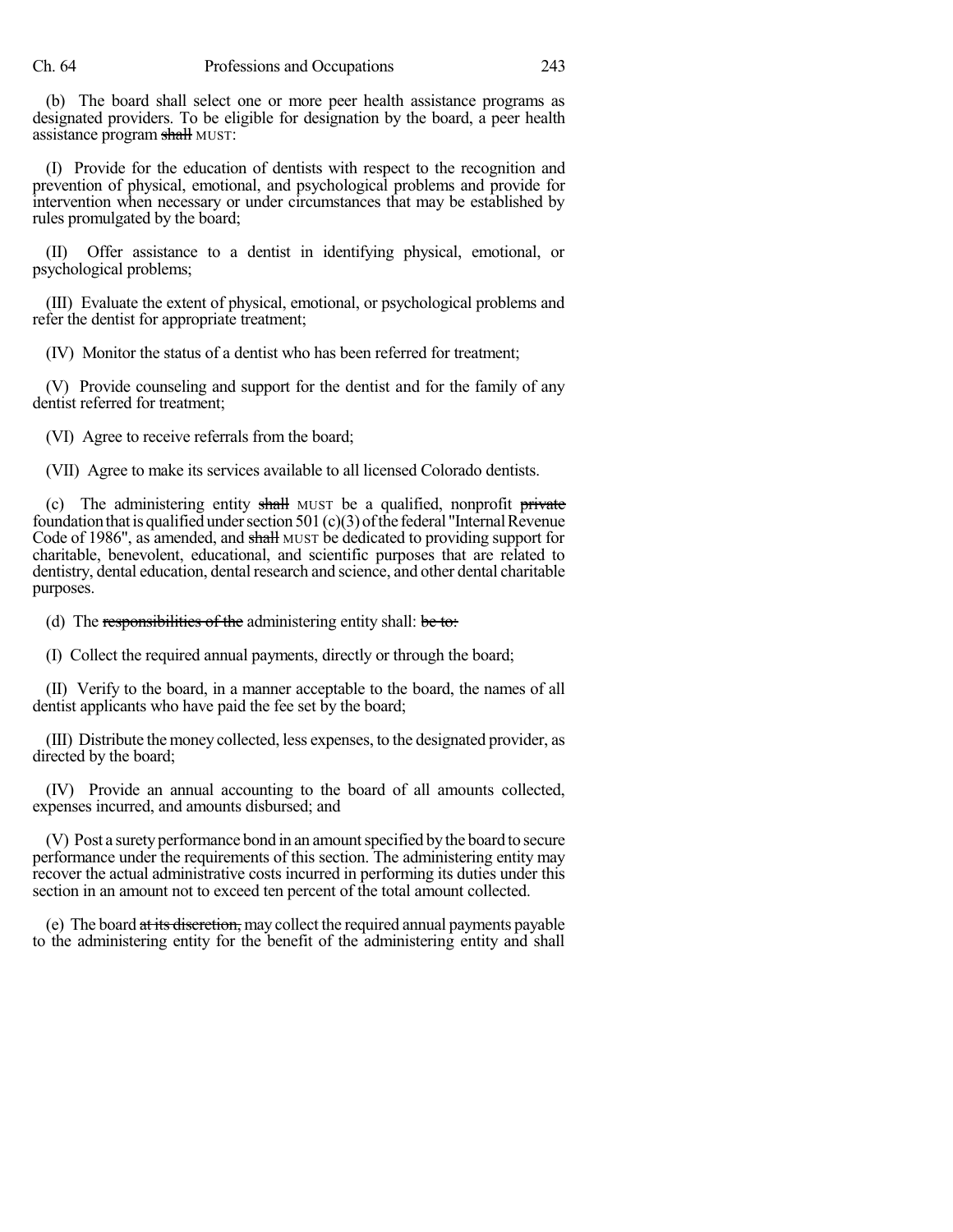244 Professions and Occupations Ch. 64

transfer the payments to the administering entity. All required annual payments collected or due to the board for each fiscal year shall be ARE deemed custodial funds that are not subject to appropriation by the general assembly, and the funds shall DO not constitute state fiscal year spending for purposes of section 20 of article X of the state constitution.

(2) (a) Any dentist who is a referred participant in a peer health assistance program shall enter into a written agreement with the board prior to the dentist becoming a participant in the program. The agreement shall MUST contain specific requirements and goals to be met by the participant, including the conditions under which the program will be successfully completed or terminated, and a provision that a failure to comply with the requirements and goalsshall be promptly reported to the board and that the failure shall result RESULTS in disciplinary action by the board.

(b) Notwithstanding section  $12{\text -}220{\text -}130$  and section  $24{\text -}4{\text -}104$  SECTIONS 12-220-201 AND 24-4-104, the board may immediately suspend the license of any dentist who is referred to a peer health assistance program by the board and who fails to attend or to complete the program. If the dentist objects to the suspension, the dentist may submit a written request to the board for a formal hearing on the suspension within ten days after receiving notice of the suspension, and the board shall grant the request. In the hearing the dentist shall bear BEARS the burden of proving that the dentist's license should not be suspended.

(c) Any dentist who is accepted into a peer health assistance program in lieu of disciplinary action by the board shall affirm that, to the best of the dentist's knowledge, information, and belief, the dentist knows of no instance in which the dentist has violated this article 220 or the rules of the board, except in those instances affected by the dentist's physical, emotional, or psychological problems.

(3) If a dentist is arrested for a drug- or alcohol-related offense, the dentist shall refer himself or herself SELF-REFER to the peer health assistance program within thirty days after the arrest for an evaluation and referral for treatment as necessary. Ifthe dentistself-refers, the evaluation by the programis confidential and cannot be used as evidence in any proceeding other than before the board. If a dentist fails to comply with this subsection (3), the failure, alone, is not grounds for discipline under sections 12-220-130 and 12-220-131 SECTIONS 12-220-201 AND 12-220-202 unless the dentist has also committed an act or omission specified in section 12-220-130 SECTION 12-220-201, other than an act or omission specified in section  $12-220-130$  (1)(e) or (1)(f) SECTION 12-220-201 (1)(e) OR (1)(f).

(4) Nothing in this section shall be construed to create CREATES any liability on behalf of the board or the state of Colorado for the actions of the board membersin making grants to peer assistance programs, and no civil action may be brought or maintained against the board or the state for an injury alleged to have been the result of the activities of any state-funded peer assistance program or the result of an act or omission of a dentist participating in orreferred by a state-funded peer assistance program. However, the state shall remain REMAINS liable under the provisions of the "Colorado Governmental Immunity Act", article 10 of title 24, if an injury alleged to have been the result of an act or omission of a dentist participating in or referred by a state-funded peer assistance program occurred while the dentist was performing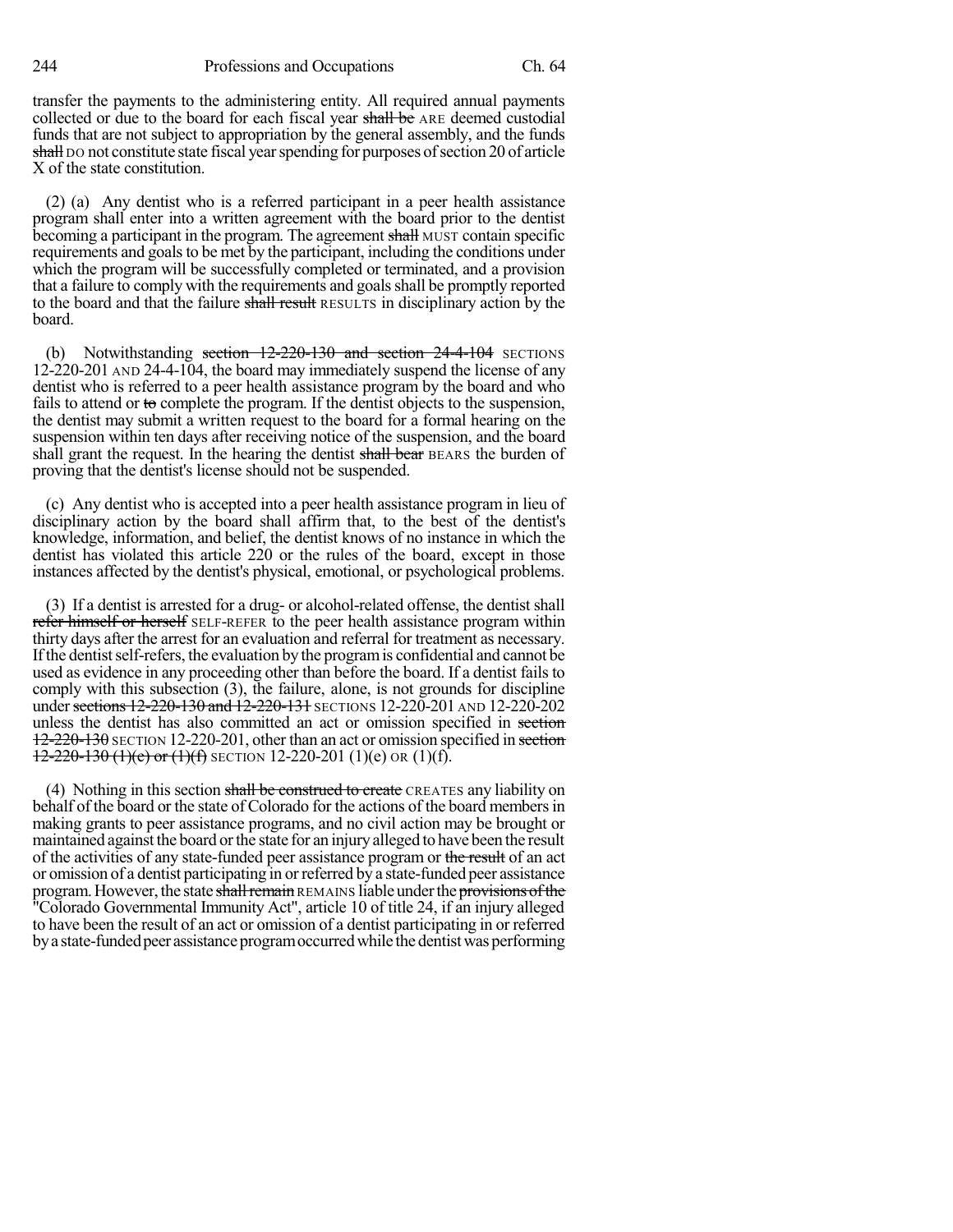duties as an employee of the state.

(5) The board is authorized to promulgate rules necessary to implement the provisions of this section.

#### PART 4 LICENSES AND PERMITS

**12-220-401. [Formerly 12-220-115] Application for dentist license - fee.** (1) Every person not currently holding a license to practice dentistry in this state who desires to practice dentistry in this state shall MUST file with the board an application for a license on a formprovided by the board, verified by the oath of the applicant, and accompanied by a fee required by section  $12-220-144$  (1)(a) or established pursuant to section 12-20-105, indicating that the applicant:

(a) Has attained the age of twenty-one years;

(b) Is a graduate of a dental school or college that, at the time of the applicant's graduation, was accredited. An official transcript prepared by the dental college or school attended shall be submitted to the board.

(c) Has listed any act the commission of which would be grounds for disciplinary action under section 12-220-130 SECTION 12-220-201 against a licensed dentist, along with an explanation of the circumstances of the act;

(d) Has proof that the applicant has not been subject to final or pending disciplinary action by any state in which the applicant is or has been previously licensed; except that, if the applicant has been subject to disciplinary action, the board may review the disciplinary action to determine whether it warrants grounds for refusal to issue a license; and

(e) Has proofthat the applicant hasmet anymore stringent criteria established by the board.

(2) An applicant for licensure shall MUST demonstrate to the board that he or she THE APPLICANT has maintained the professional ability and knowledge required by this article 220 when the applicant has not graduated from an accredited dental school or college within the twelve months immediately preceding the application and has not, for at least one year of the five years immediately preceding the application, engaged in:

- (a) The active clinical practice of dentistry;
- (b) Teaching dentistry in an accredited program; or
- (c) Service as a dentist in the military.

(3) The board may require other pertinent information on the application that the board deems necessary to process the application, including demonstration of compliance with the financial responsibility requirements set forth in section  $13-64-301$  (1)(a).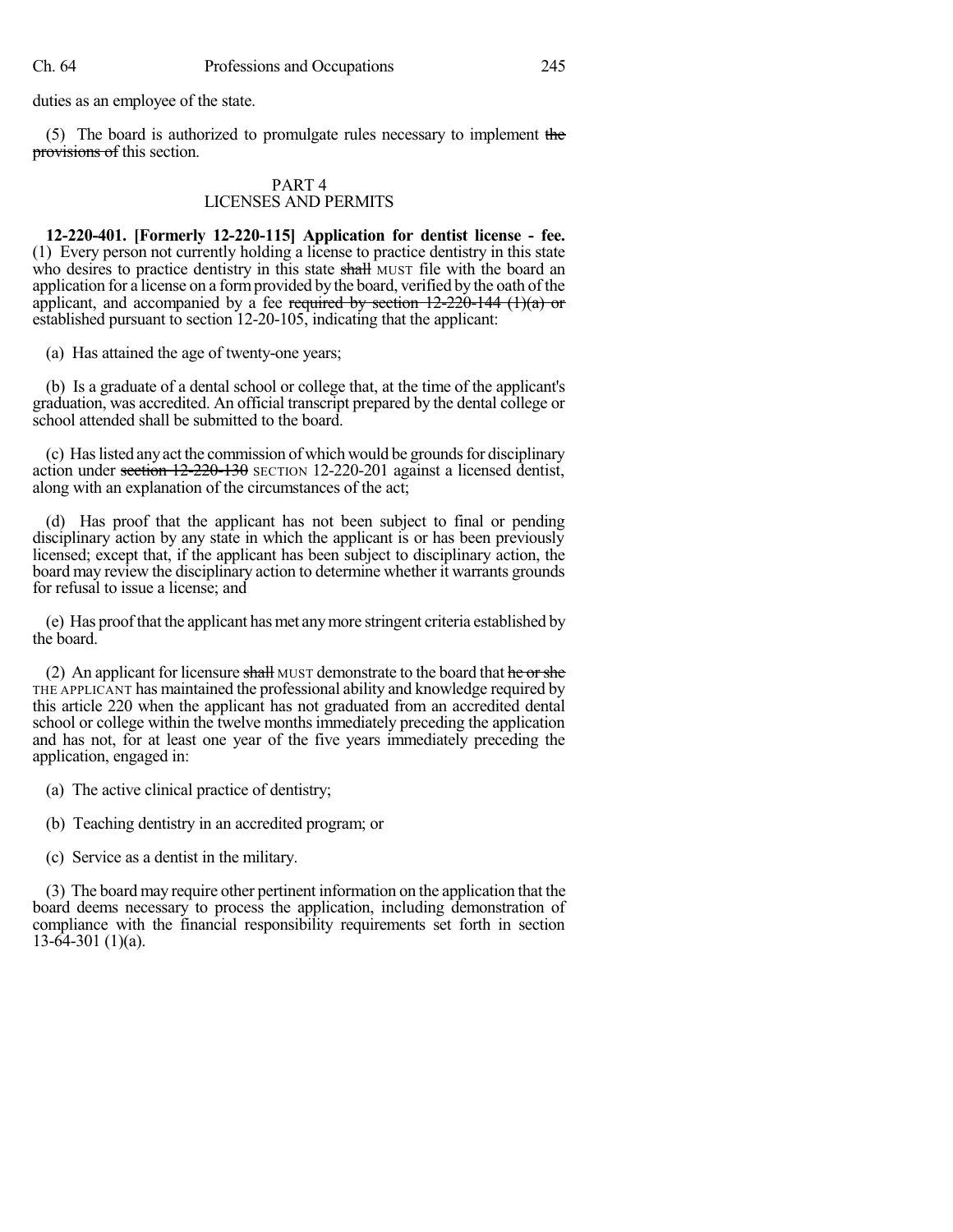246 Professions and Occupations Ch. 64

**12-220-402.[Formerly 12-220-116] Dentist academic license.**(1)(a) Adentist who is employed at an accredited school or college of dentistry in this state and who practices dentistry in the course of his or her THE DENTIST's employment responsibilities shall MUST either make written application to the board for an academic license in accordance with this section or shall otherwise become licensed pursuant to sections 12-220-115 and 12-220-117 SECTIONS 12-220-401 AND 12-220-403, as applicable.

(b) Nothing in this section shall require REQUIRES a dentist who appears in a program of dental education or research, as described in section  $12-220-112$  (1)(f) SECTION 12-220-302 (1)(f), to obtain an academic license pursuant to this section.

(2) A person who applies for an academic license shall MUST submit proof to the board that the person:

(a) Graduated from a school of dentistry located in the United States or another country; and

(b) Is employed by an accredited school or college of dentistry in this state.

(3) An applicant for an academic license shall MUST satisfy the credentialing standards of the accredited school or college of dentistry that employs the applicant.

(4) An academic license shall authorize AUTHORIZES the licensee to practice dentistry only while engaged in the performance of his or her THE LICENSEE's official duties as an employee of the accredited school or college of dentistry and onlyin connectionwith programs affiliated or endorsed bythe school or college.An academic licensee may not use an academic license to practice dentistry outside of his or her THE LICENSEE's academic responsibilities.

(5) In addition to the requirements of this section, an applicant for an academic license shall MUST complete all procedures for academic licensing established by the board to become licensed, including payment of any fee imposed pursuant to section  $12-220-115$  (1) SECTION 12-220-401 (1).

**12-220-403. [Formerly 12-220-117] Examination - how conducted - dentist license issued to successful applicants.** (1) Applicants AN APPLICANT for dental licensure shall MUST submit to the board proof of having THAT THE APPLICANT successfully passed the following:

(a) The examination administered by the Joint Commission on National Dental Examinations; and

(b) An examination or other methodology, as determined by the board, designed to test the applicant's clinical skills and knowledge, which may include residency and portfolio models.

(2) All examination results required by the board must be filed with the board and kept for reference for a period of not less than one year. If the applicant successfully completes the examinations and is otherwise qualified, the board shall grant a license to the applicant and shall issue a license certificate to the applicant.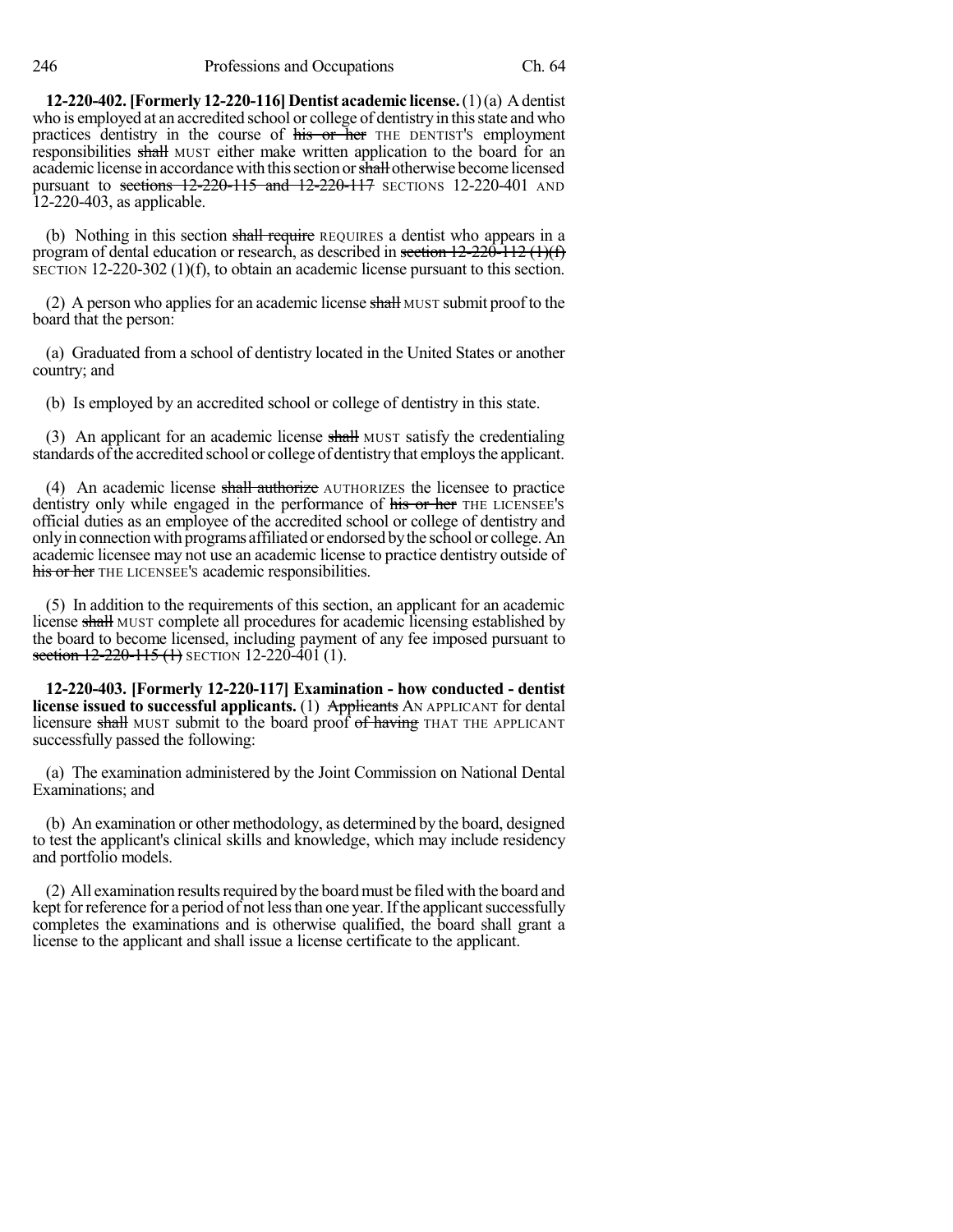**12-220-404. [Formerly 12-220-118] Dentist - licensure by endorsement.** (1) The board shall provide for licensure upon application of any person licensed in good standing to practice dentistry in another state or territory of the United States who provides the credentials and meets the qualifications set forth in this section in the manner prescribed by the board.

(2) The board shall issue a license to an applicant licensed as a dentist in another state or territory of the United States if the applicant has submitted credentials and qualifications for licensure that include:

(a) Proof of graduation from an accredited dental school;

(b) Proof the applicant is currently licensed in another state or United States territory;

(c) Proof the applicant has been in practice or teaching dentistry, which involves personally providing care to patients for not less than three hundred hours annually in an accredited dental school, for a minimum of five years out of the seven years immediately preceding the date of the receipt of the application, or evidence that the applicant has demonstrated competency as a dentist as determined by the board;

(d) Proofthe applicant has not been subject to final or pending disciplinaryaction by any state in which the applicant is or has been previously licensed; except that, if the applicant has been subject to disciplinary action, the board may review the disciplinary action to determine whether the underlying conduct warrants refusal to issue a license;

(e) Proof the applicant has passed an entry level examination acceptable to the board; and

(f) Proof the applicant has met any more stringent criteria established by the board.

**12-220-405. [Formerly 12-220-124] Application for dental hygienist license - fee.** (1) Every person who desires to qualify for practice as a dental hygienist within this state shall MUST file with the board:

(a) A written application for a license, on which application the applicant shall list:

(I) Any act the commission of which would be grounds for disciplinary action under section  $12-220-130$  SECTION 12-220-201 against a licensed dental hygienist; and

(II) An explanation of the circumstances of such THE act; and

(b) Satisfactory proof of graduation from a school of dental hygiene that, at the time of the applicant's graduation, was accredited, and proof that the program offered by the accredited school of dental hygiene was at least two academic years or the equivalent of two academic years.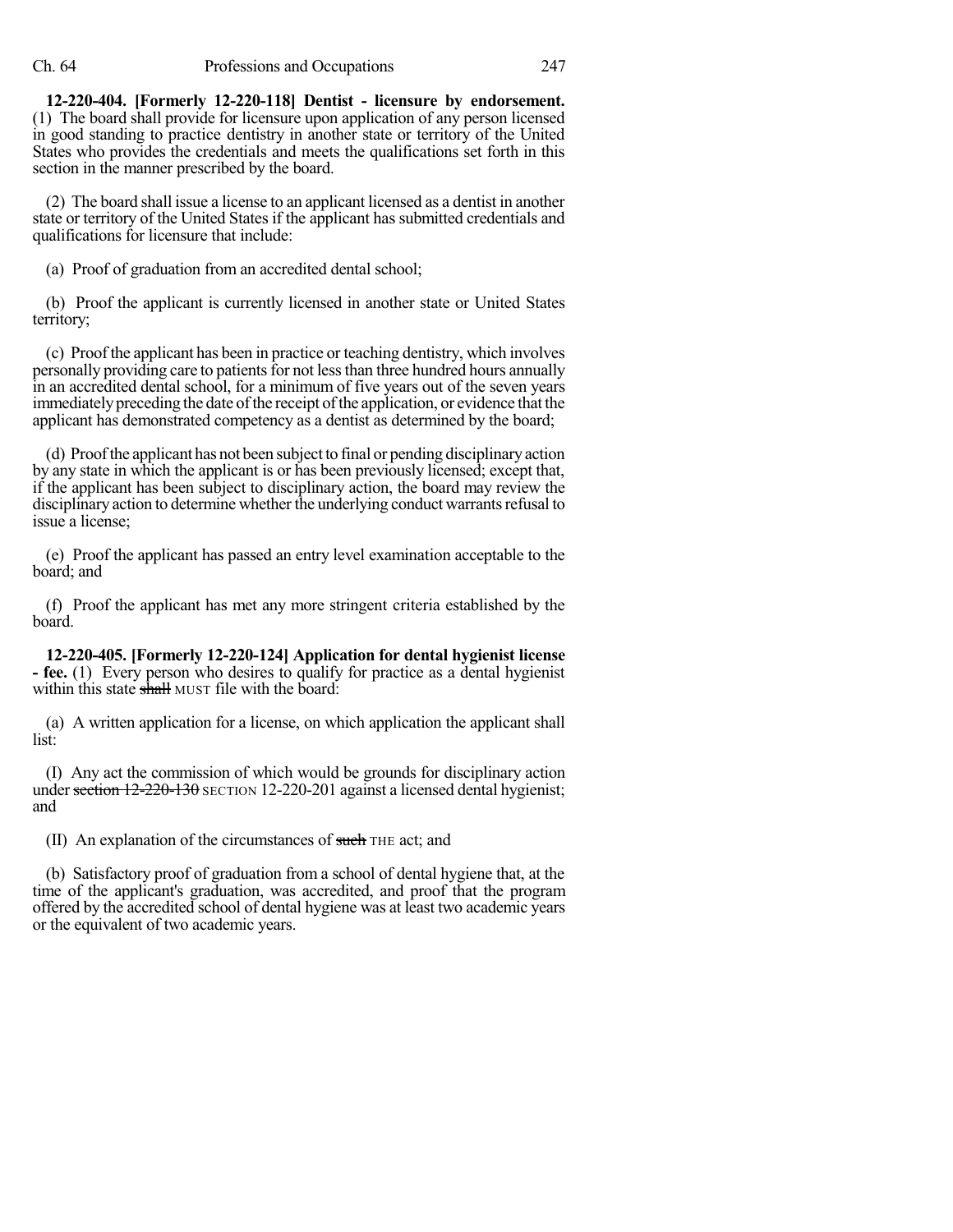248 Professions and Occupations Ch. 64

(2) The application must be APPLICANT MUST APPLY FOR A DENTAL HYGIENIST LICENSE on the form prescribed and furnished by the board, verified MUST VERIFY THE APPLICATION by the oath, of the applicant, and accompanied by a MUST SUBMIT THE fee established pursuant to section 12-20-105 WITH THE APPLICATION.

(3) An applicant for licensure who has not graduated from an accredited school or program of dental hygiene within the twelve months immediately preceding application, or who has not engaged either in the active clinical practice of dental hygiene or in teaching dental hygiene in an accredited program for at least one year during the five years immediately preceding the application, shall MUST demonstrate to the board that the applicant has maintained the professional ability and knowledge required by this article 220.

**12-220-406. [Formerly 12-220-125] Dental hygienist examinations - license.** (1) Every applicant for dental hygiene licensure shall MUST submit to the board proof of having THAT THE APPLICANT successfully completed the following:

(a) An examination administered by the Joint Commission on National Dental Examinations; and

(b) An examination designed to test the applicant's clinical skills and knowledge, which must be administered by a regional testing agency composed of at least four states or an examination of another state, or a methodology adopted by the board by rule that is designed to test the applicant's clinical skills and knowledge.

(2) All examination results required by the board must be filed with the board and kept for reference for a period of not less than one year. If an applicant successfully completes the examinations and is otherwise qualified, the board shall grant a license to the applicant and shall issue a license certificate signed by the officers of the board.

**12-220-407. [Formerly 12-220-126] Dental hygienist - licensure by endorsement.** (1) The board shall provide for licensure upon application of any person licensed in good standing to practice dental hygiene in another state or territory of the United States who has met the requirements of section 12-220-124 SECTION 12-220-405 and provides the credentials and meets the qualifications set forth in this section in the manner prescribed by the board.

(2) The board shall issue a license to an applicant duly licensed as a dental hygienist in another state or territory of the United States who has submitted credentials and qualifications for licensure in Colorado that include:

(a) Verification of licensure from any other jurisdiction where the applicant has held a dental hygiene or other health care license;

(b) Evidence ofthe applicant'ssuccessful completion ofthe national board dental examination administered by the Joint Commission on National Dental Examinations;

(c) (I) Verification that the applicant has been engaged either in clinical practice or in teaching dental hygiene or dentistry in an accredited program for at least one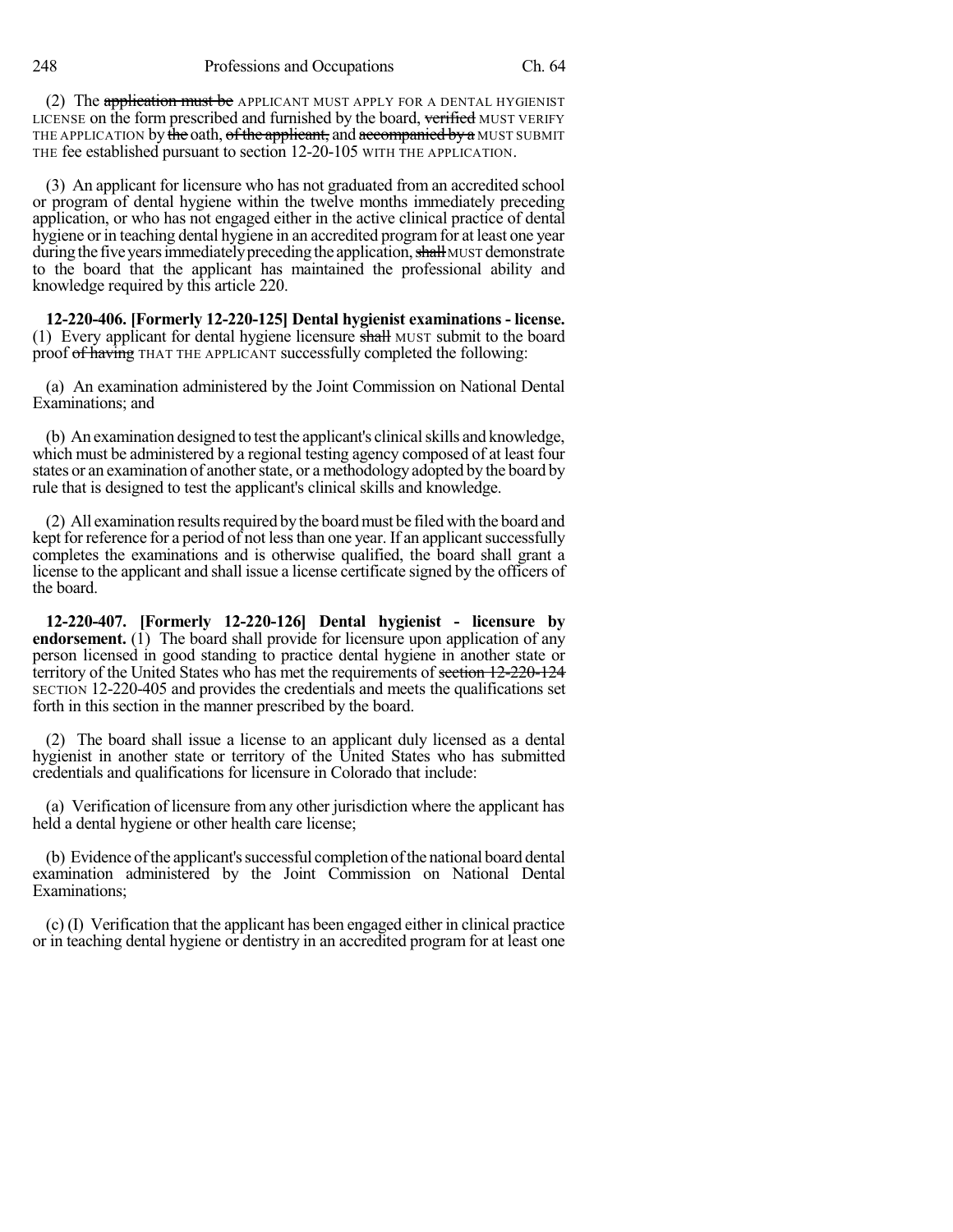year during the three years immediately preceding the date of the receipt of the application; or

(II) Evidence that the applicant has demonstrated competency as a dental hygienist as determined by the board;

(d) A report of any pending or final disciplinary actions against any health care license held by the applicant at any time; and

(e) A report of any pending or final malpractice actions against the applicant.

**12-220-408. [Formerly 12-220-119 as it is effective until July 1, 2023] Renewal of dental and dental hygienist licenses- fees.** Licenses issued pursuant to this article 220 are subject to the renewal, expiration, reinstatement, and delinquency fee provisions specified in section 12-20-202 (1) and (2). Any person whose license expires is subject to the penalties provided in this article 220 or section 12-20-202 (1).

**12-220-408. [Formerly 12-220-119 as it will become effective July 1, 2023] Renewal of dental and dental hygienist licenses - fees - questionnaire.** (1) Licenses issued pursuant to this article 220 are subject to the renewal, expiration, reinstatement, and delinquency fee provisions specified in section 12-20-202 (1) and (2). Any person whose license expiresissubject to the penalties provided in this article 220 or section 12-20-202 (1).

(2) On and after July 1, 2023, the board shall require a dentist who applies for license renewal to complete a questionnaire that requires the dentist to indicate whether the dentist has complied with section  $12-30-11$ . The failure of an applicant to answer the questionnaire accurately constitutes grounds for discipline pursuant to section  $12-220-130$  SECTION 12-220-201.

**12-220-409.[Formerly12-220-120]Inactivedentalordentalhygienistlicense.** (1) Any person licensed to practice dentistry or dental hygiene pursuant to this article 220 may apply to the board to be transferred to an inactive status. The licensee shall MUST submit an application in the form and manner designated by the board.The boardmaygrant inactive status byissuing an inactive license or denythe application for any of the causes set forth in section  $12-220-130$  SECTION 12-220-201.

(2) Any person applying for a license under this section shall MUST:

(a) Provide an affidavit to the board that the applicant, after a date certain, will not practice dentistry or dental hygiene in this state unless he or she THE APPLICANT isissued a license to practice dentistry or dental hygiene pursuant to subsection (5) of this section;

(b) Pay the license fee as authorized pursuant to section 12-20-105; and

(c) Comply with any financial responsibility or professional liability insurance requirements established by the board under section 12-220-147 PURSUANT TO SECTIONS 12-220-307 AND 13-64-301 (1)(a), as applicable.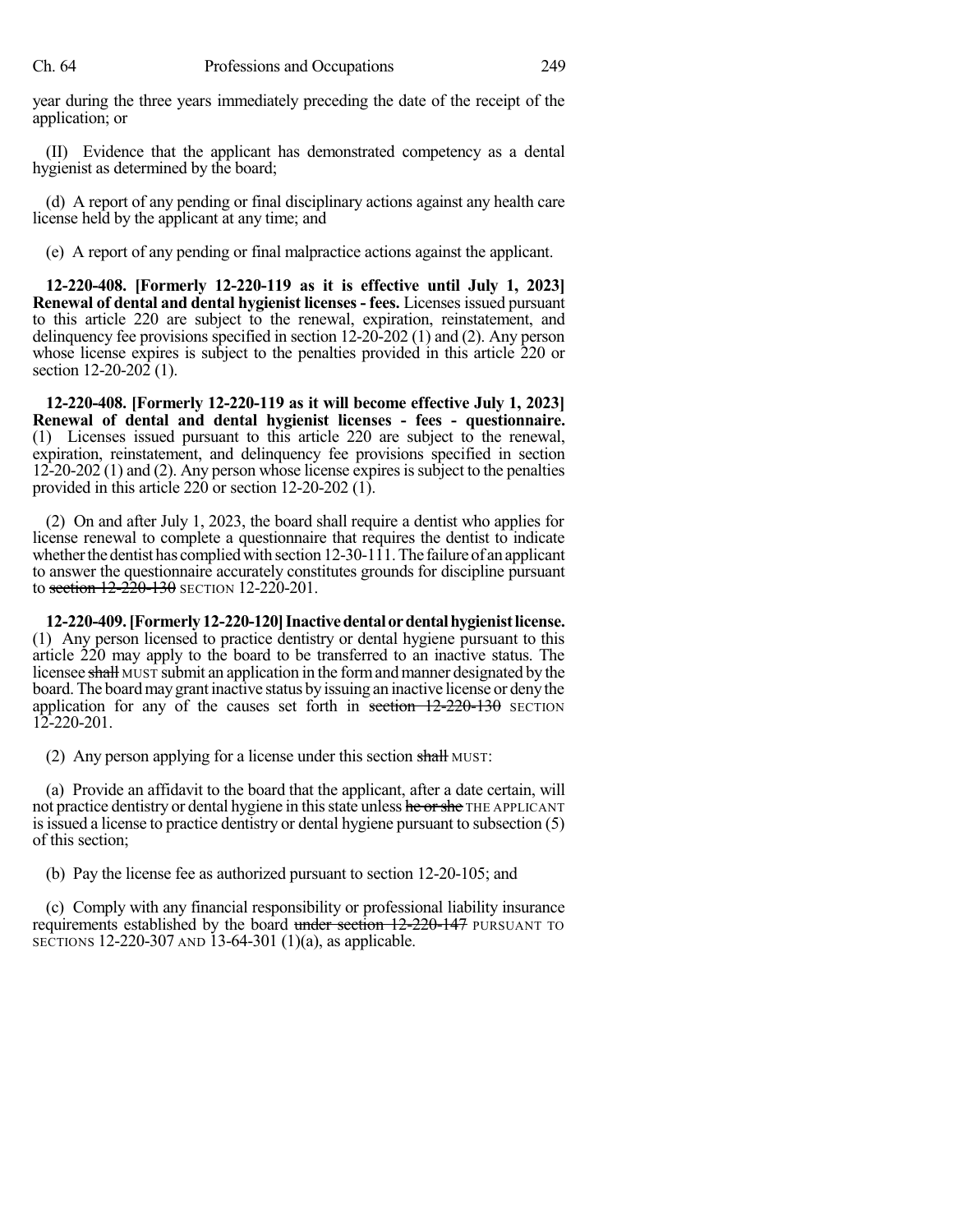(3) The inactive status  $\frac{\text{shall}}{\text{MUST}}$  be plainly indicated on the face of any inactive license certificate issued under this section.

(4) The board is authorized to conduct MAY TAKE disciplinary proceedings as set forth in section 12-220-130 ACTION PURSUANT TO SECTIONS 12-220-202 TO 12-220-206 against any person licensed under this section for any act committed while the person was licensed pursuant to this article 220.

(5) Any person licensed under this section who wishesto resume the practice of dentistry or dental hygiene shall MUST file an application in the form and manner the board designates, pay the license fee promulgated by the board pursuant to section 12-20-105, and meet the financial responsibility requirements or the professional liability insurance requirements in section 12-220-147 ESTABLISHED BY THE BOARD PURSUANT TO SECTIONS 12-220-307 AND 13-64-301  $(1)(a)$ , as applicable. The board may approve the application and issue a license to practice dentistry or dental hygiene or may deny the application for any of the causes set forth in section  $12-220-130$  SECTION 12-220-201.

**12-220-410. [Formerly 12-220-121] Retired dental and dental hygienist licenses.** (1) Any person licensed to practice dentistry or dental hygiene pursuant to this article 220mayapplyto the board forretired licensure status.The application shall MUST be in the form and manner designated by the board. The board may grant retired licensure status by issuing a retired license, or it may deny the application if the licensee has been disciplined for any of the causes set forth in section 12-220-130 SECTION 12-220-201.

(2) Any person applying for a license under this section shall MUST:

(a) Provide an affidavit to the board stating that, after a date certain, the applicant shall WILL not practice dentistry or dental hygiene, shall WILL no longer earn income as a dentist or dental hygiene administrator or consultant, and shall WILL not performany activity that constitutes practicing dentistry or dental hygiene pursuant to sections 12-220-110, 12-220-122, and 12-220-123 SECTIONS 12-220-305, 12-220-503, AND 12-220-504 unless the applicant is issued a license to practice dentistry or dental hygiene pursuant to subsection (5) of this section; and

(b) Pay the license fee authorized by section  $12-20-105$ , which fee shall MUST not exceed fifty dollars.

(3) The retired status of a licensee shall MUST be plainly indicated on the face of any retired license certificate issued under this section.

(4) The board may take disciplinary action pursuant to sections  $12-220-131$  to 12-220-135 SECTIONS 12-220-202TO 12-220-206 against anyperson licensed under this section for an act committed while the person was licensed pursuant to this article 220.

(5) Any person licensed under thissection may apply to the board for a return to active licensure status by filing an application in the form and manner the board designates, paying the appropriate license fee established pursuant to section 12-20-105, and meeting the financial responsibility requirements or the professional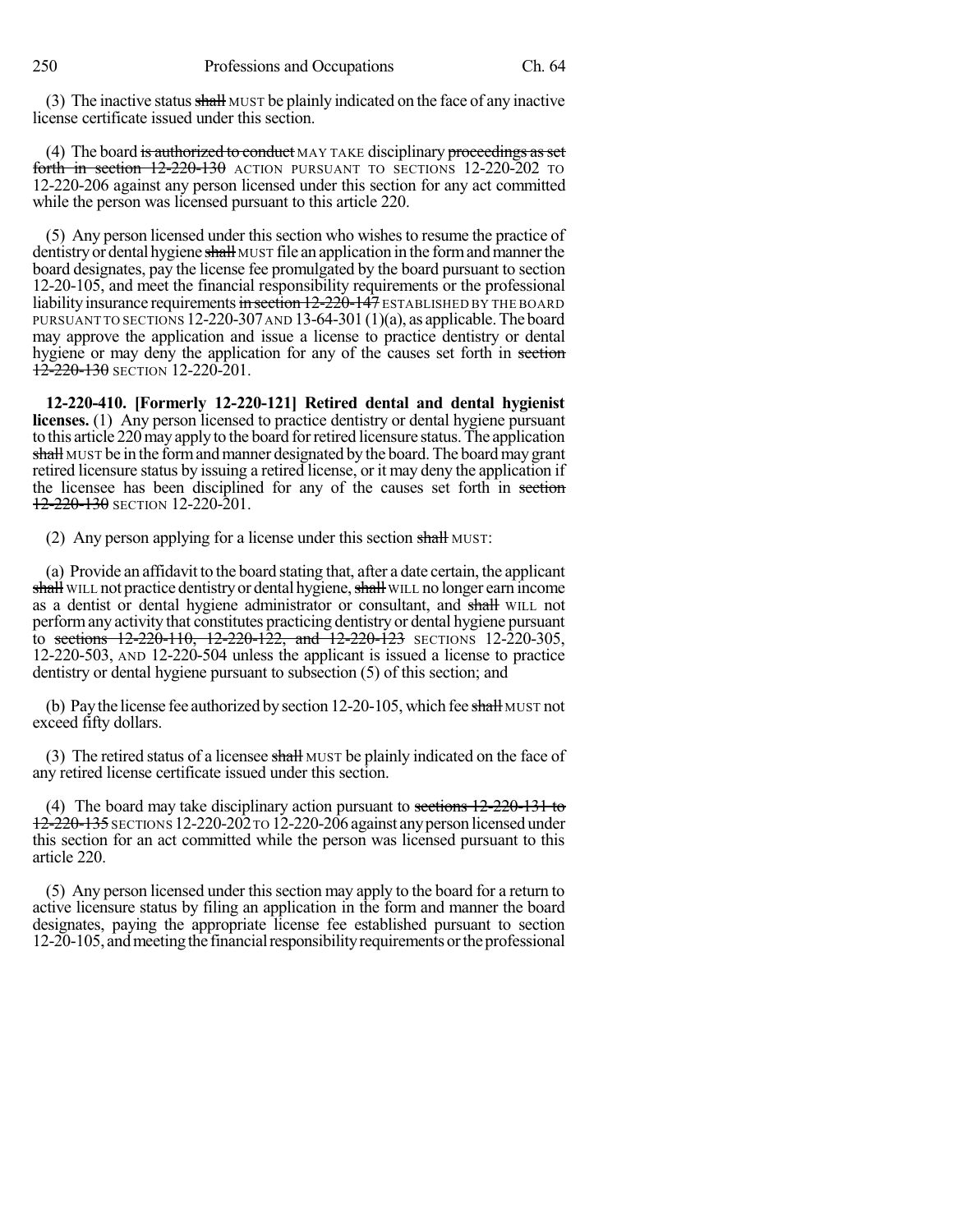liability insurance requirements in section 12-220-147 ESTABLISHED BY THE BOARD PURSUANT TO SECTIONS 12-220-307 AND 13-64-301 (1)(a), as applicable. The board may approve the application and issue a license to practice dentistry or dental hygiene or may deny the application if the licensee has been disciplined for any of the causes set forth in section  $12-220-130$  SECTION 12-220-201.

(6) A dentist or dental hygienist on retired status may provide dental or dental hygiene services on a voluntary basis to the indigent if the retired dentist or dental hygienist provides the services on a limited basis and does not charge a fee for the services. A retired dentist or dental hygienist providing voluntary care pursuant to this subsection  $(6)$  is immune from any liability resulting from the voluntary care he or she THE RETIRED DENTIST OR DENTAL HYGIENIST provided.

**12-220-411.[Formerly12-220-146]Anesthesiaandsedationpermits-dentists and dental hygienists - training and experience requirements - office inspections- rules.** (1) Upon application in a form and manner determined by the board and payment of the applicable fees established by the board, the board may issue an anesthesia or sedation permit to a licensed dentist or a local anesthesia permit to a dental hygienist in accordance with this section.

(2) (a) A licensed dentist who obtains an anesthesia or sedation permit pursuant to this section may administer minimal sedation, moderate sedation, or deep sedation/general anesthesia.

(b) A licensed dentist who administers minimal sedation, moderate sedation, or deep sedation/general anesthesia to pediatric dental patients shall obtain a permit designated by the board to allow for administration to pediatric dental patients.

(c) An anesthesia or sedation permit issued to a licensed dentist is valid for five years, unless the dentist's license expires. As a condition of renewing an anesthesia or sedation permit, a licensed dentist shall MUST attest, when applying to renew the permit, that he or she THE LICENSED DENTIST completed seventeen continuing education credits specific to anesthesia or sedation administration during the five-year permit period. Continuing education credits obtained as required by this section may be used to satisfy the continuing education requirements in section  $12 - 220 - 145$  SECTION 12-220-308.

(3)(a) A licensed dental hygienist who obtains a local anesthesia permit pursuant to this section may administer local anesthesia.

(b) A local anesthesia permit issued to a dental hygienist is valid as long as the dental hygienist's license is active.

(4) (a) The board shall establish, by rule, minimum training, experience, and equipment requirements for the administration of local anesthesia, analgesia including nitrous oxide/oxygen inhalation, and medication prescribed or administered for the relief of anxiety or apprehension, minimalsedation, moderate sedation, deep sedation, or general anesthesia, including procedures that may be used by and minimum training requirements for dentists, dental hygienists, and dental assistants.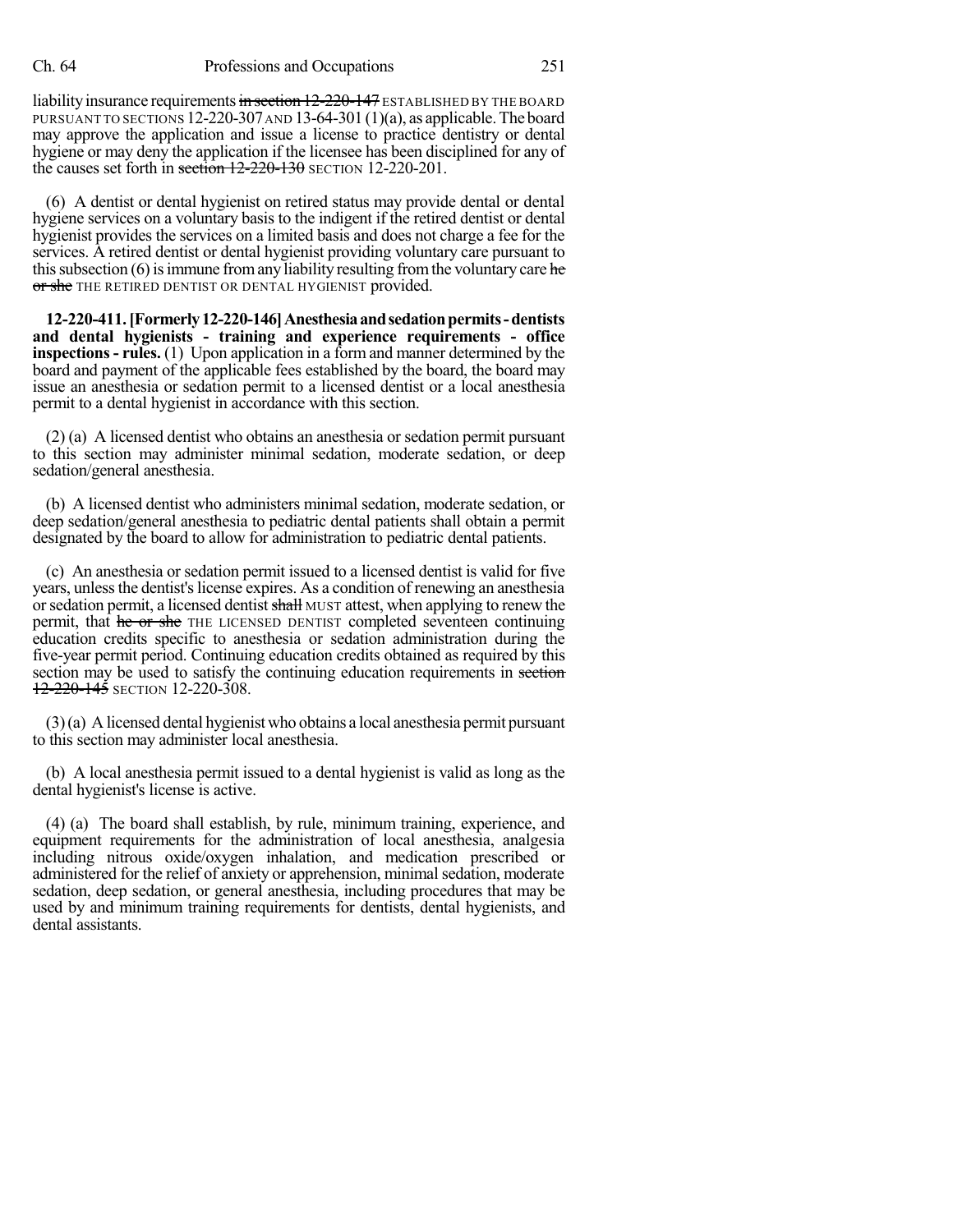252 Professions and Occupations Ch. 64

(b) In order to fulfill the training and experience requirements for an anesthesia or sedation permit, an applicant must be the primary provider and directly provide care for all required case work.

(c) The rules relating to anesthesia and sedation are not intended to:

(I) Permit administration oflocal anesthesia, analgesia, medication prescribed or administered for the relief of anxiety or apprehension, minimal sedation, moderate sedation, deep sedation, or general anesthesia by dental assistants; except that this section does not prohibit a dental assistant from monitoring and administering nitrous oxide/oxygen inhalation performed under the supervision of a licensed dentist pursuant to section  $12-220-110(1)(q)$  SECTION 12-220-305 (1)(q) and board rules; or

(II) Reduce competition orrestrain tradewith respect to the dentistry needs ofthe public.

(5) The board shall establish, by rule, criteria and procedures for an office inspection program to be completed upon application and renewal of anesthesia or sedation permits, which must include:

(a) Designation of qualified inspectors who are experts in dental outpatient deep sedation/general anesthesia and moderate sedation;

(b) A requirement for each licensee that is inspected to bear the cost of inspection by allowing designated inspectors to charge a reasonable fee as established by the board;

(c) A requirement that an inspector notify the board in writing of the results of an inspection; and

(d) A requirement forreinspection of an office prior to the renewal of a moderate sedation or deep sedation/general anesthesia permit.

**12-220-412. [Formerly 12-220-108] Change of address - duplicate licenses and certificates.** (1) Every person licensed under this article 220, upon changing the licensee's place of business, shall furnish to the board the licensee's new mailing address within thirty days AFTER THE CHANGE.

(2) The board may issue a duplicate of any license upon attestation by the licensee of loss or destruction and shall charge a fee established pursuant to section 12-20-105 for a duplicate.

#### PART 5 PRACTICE BY DENTAL HYGIENISTS AND NONLICENSED DENTAL PERSONNEL

**12-220-501. [Formerly 12-220-127] Tasks authorized to be performed by dental assistants or dental hygienists - rules.** (1) (a) (I) Except as provided in subsection  $(1)(a)(II)$  of this section, the responsibility for dental diagnosis, dental treatment planning, or the prescription of therapeutic measures in the practice of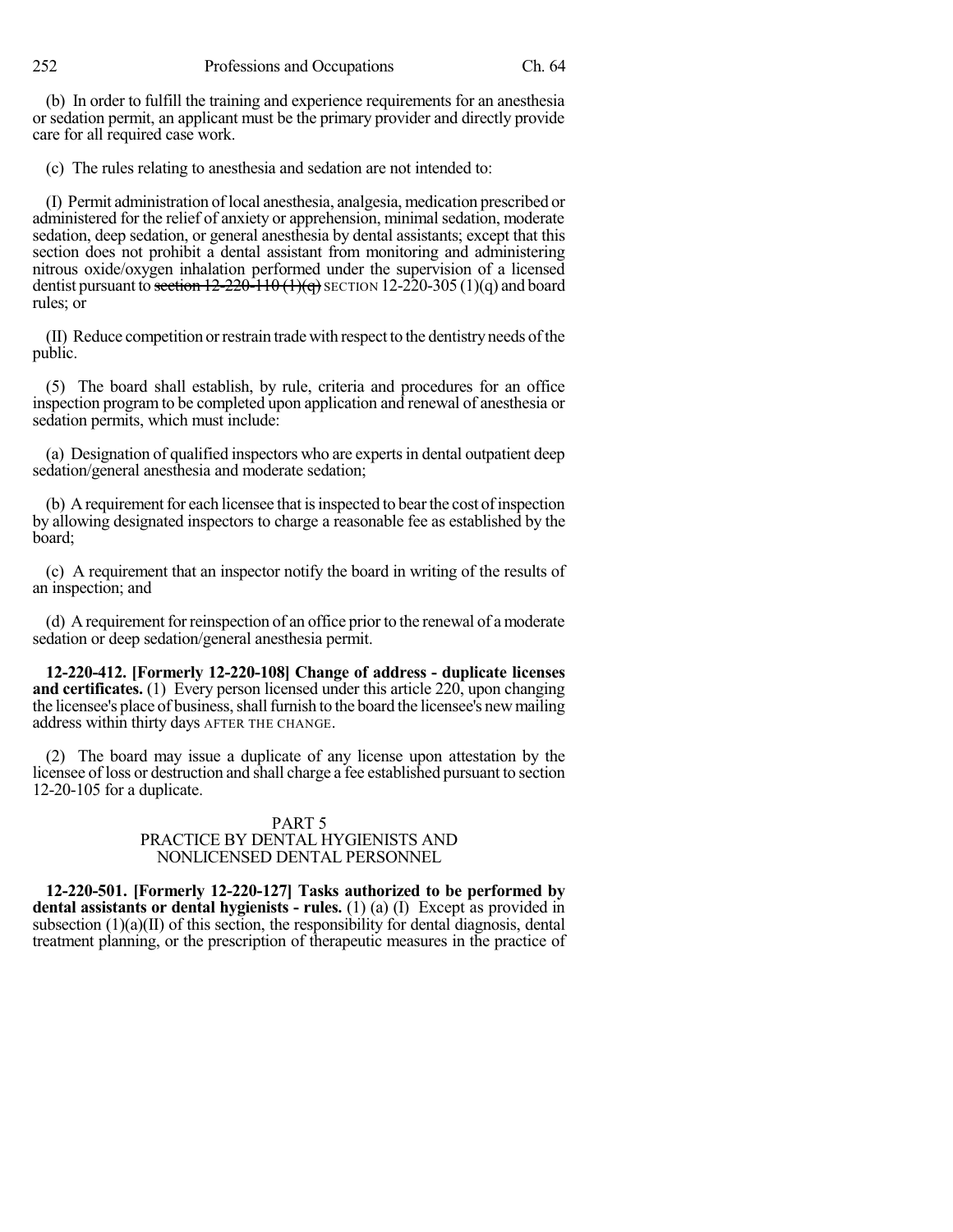dentistry remains with a licensed dentist and may not be assigned to any dental hygienist.

(II) A dental hygienist may:

(A) Perform dental hygiene assessment, dental hygiene diagnosis, and dental hygiene treatment planning for dental hygiene services pursuant to section  $12-220-122$  (1)(f) SECTION 12-220-503 (1)(f);

(B) Identify dental abnormalities for immediate referral to a dentist as described in section  $12-220-122$  (1)(f) SECTION 12-220-503 (1)(f);

(C) In collaboration with a licensed dentist, prescribe, administer, and dispense, as described in section  $12-220-122$  (1)(g) SECTION 12-220-503 (1)(g): Fluoride, fluoride varnish, antimicrobial solutions for mouth rinsing, other nonsystemic antimicrobial agents, and resorbable antimicrobial agents pursuant to rules of the board; and

(D) In collaboration with a licensed dentist, apply silver diamine fluoride pursuant to section 12-220-129 SECTION 12-220-506.

(b) A dental procedure that involves surgery or that will contribute to or result in an irremediable alteration of the oral anatomy shall not be assigned to anyone other than a licensed dentist.

(2) Except as provided in subsection (1) of this section, a dental hygienist may performany dental task or procedure assigned to the hygienist by a licensed dentist that does not require the professional skill of a licensed dentist; except that the dental hygienist may perform the task or procedure only under the indirect supervision of a licensed dentist or as authorized in sections 12-220-122 and  $12-220-123$  Sections 12-220-503 and 12-220-504.

(3) (a) A dental assistant shall not perform the following tasks:

(I) Diagnosis;

(II) Treatment planning;

(III) Prescription of therapeutic measures;

(IV) Any procedure that contributes to or results in an irremediable alteration of the oral anatomy;

(V) Administration of local anesthesia;

(VI) Scaling (supra and sub-gingival), as it pertains to the practice of dental hygiene;

(VII) Root planing;

(VIII) Soft tissue curettage;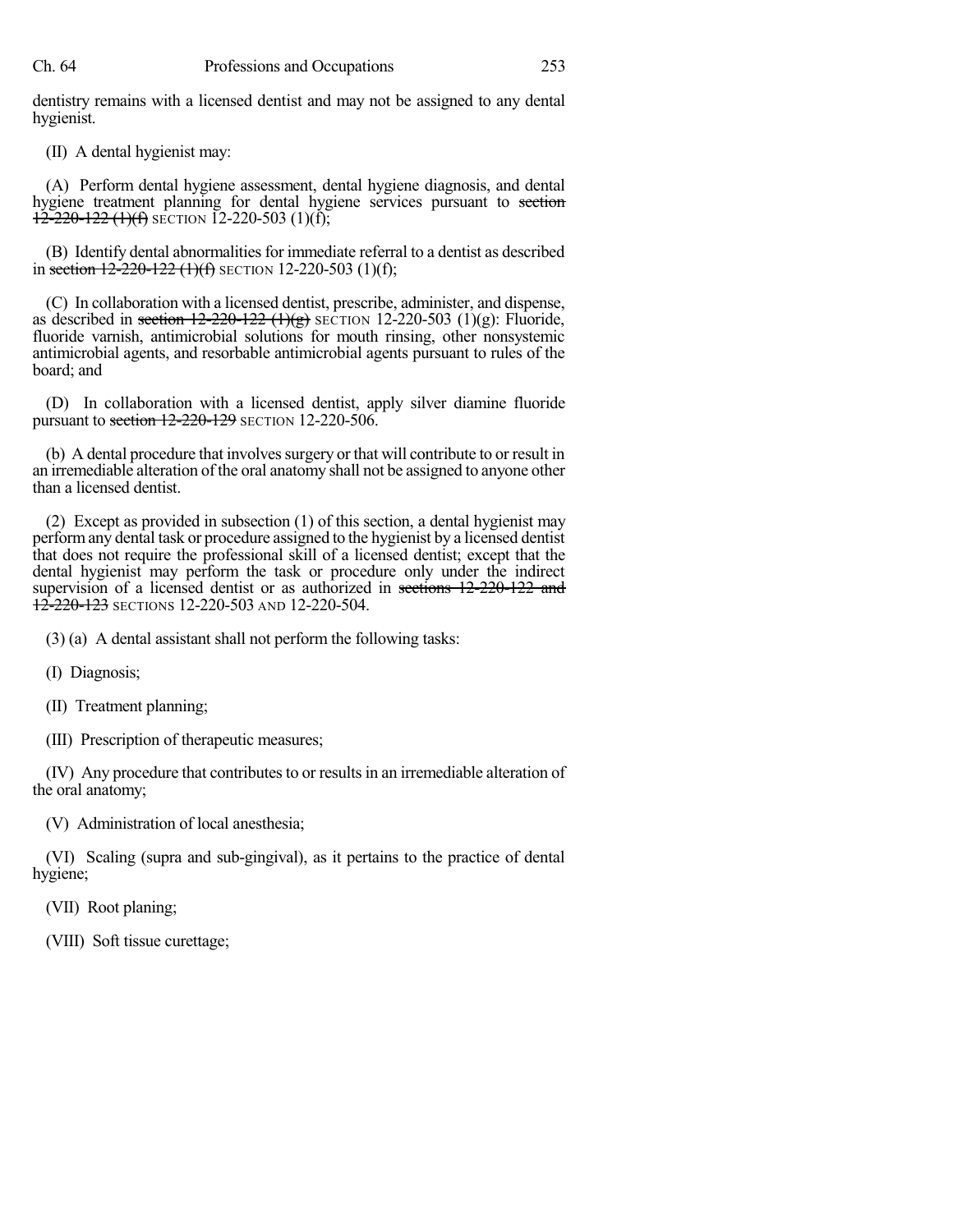(IX) Periodontal probing.

(b) A dental assistant may perform the following tasks under the indirect supervision of a licensed dentist:

(I) Smoothing and polishing natural and restored tooth surfaces;

(II) Provision of preventive measures, including the application of fluorides and other recognized topical agents for the prevention of oral disease;

(III) Gathering and assembling information including, but not limited to, fact-finding and patient history, oral inspection, and dental and periodontal charting;

(IV) Administering topical anesthetic to a patient in the course of providing dental care;

(V) Any other task or procedure that does not require the professional skill of a licensed dentist;

(VI) (V) Repairing and relining dentures pursuant to a dental laboratory work order signed by a licensed dentist; OR

(VI) ANY OTHER TASK OR PROCEDURE THAT DOES NOT REQUIRE THE PROFESSIONAL SKILL OF A LICENSED DENTIST.

(c) A dental assistant may, under the direct supervision of a licensed dentist in accordance with rules promulgated by the board, administer and monitor the use of nitrous oxide on a patient.

(d) (I) A dental assistant may perform intraoral and extraoral tasks and procedures necessary for the fabrication of a complete or partial denture under the direct supervision of a licensed dentist. These tasks and procedures shall include:

(A) Making of preliminary and final impressions;

(B) Jaw relation records and determination of vertical dimensions;

(C) Tooth selection;

(D) Apreliminarytry-in ofthewax-up trial denture priorto and subject to a try-in and approval in writing of the wax-up trial denture by the licensed dentist;

(E) Denture adjustments that involve the periphery, occlusal, or tissue-bearing surfaces of the denture prior to the final examination of the denture.

(II) IF A DENTAL ASSISTANT IS PERFORMING the tasks and procedures SPECIFIED in subsection  $(3)(d)(I)$  of this section, shall be performed THE DENTAL ASSISTANT SHALL PERFORM THE TASKS AND PROCEDURES in the regularly announced office location of a licensed practicing dentist, and the dentist shall be IS personally liable for all treatment rendered to the patient. A dental assistant performing these tasks and procedures shall be properly identified as a dental assistant. No  $\overrightarrow{A}$  dentist shall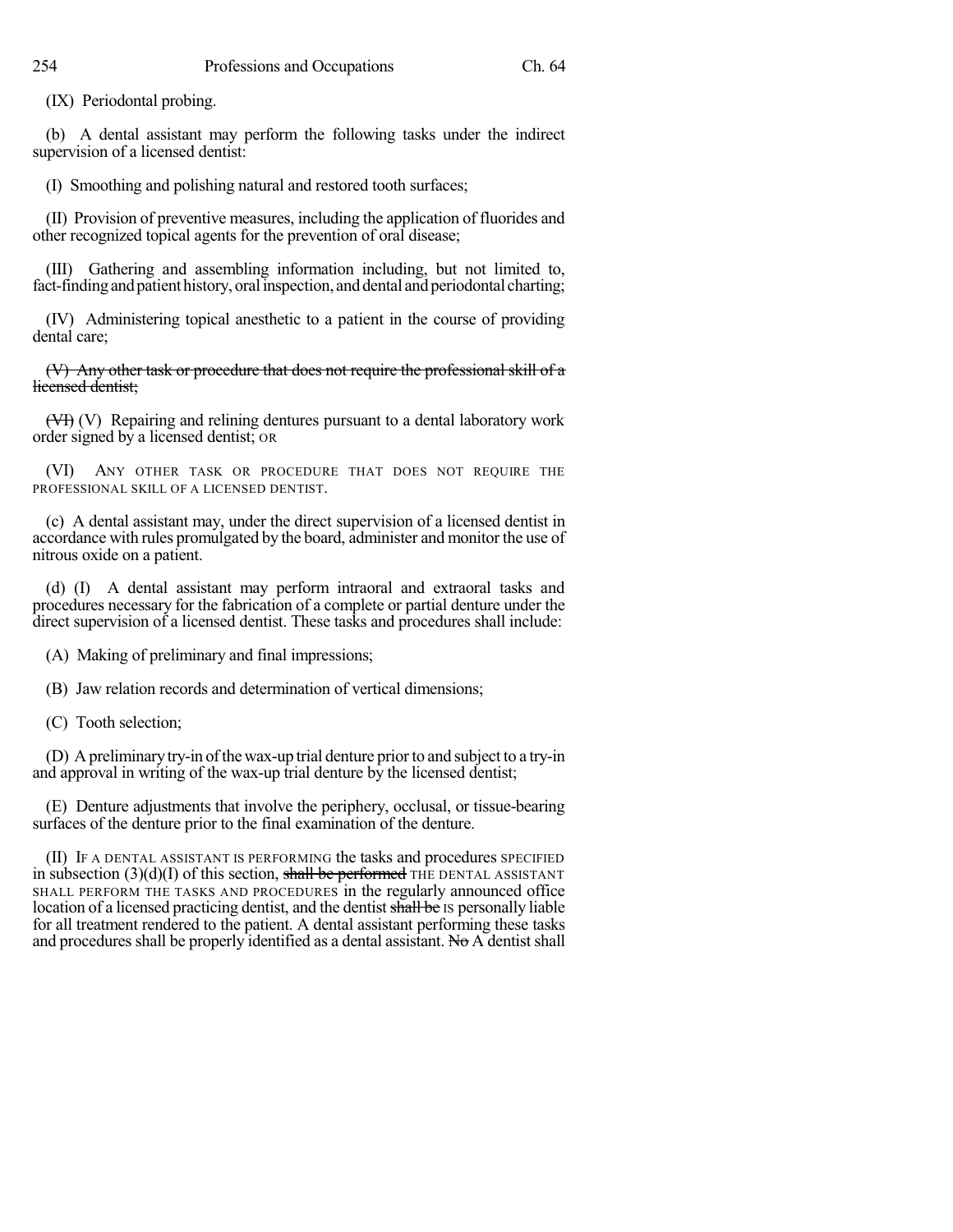NOT utilize more DENTAL ASSISTANTS than the number of dental assistants the dentist can reasonably supervise.

(III) Prior to any work being performed pursuant to subsection  $(3)(d)(I)$  of this section, the patient shall first be examined by the treating dentist licensed to practice in this state who shall FIRST EXAMINE THE PATIENT AND certify that the patient has no pathologic condition that requiressurgical correction or other treatment prior to complete denture service.

(4) The board may make such ADOPT reasonable rules as  $\frac{m}{y}$  be necessary to implement and enforce the provisions of this section.

**12-220-502. [Formerly 12-220-139] Construction of dental devices by unlicensed technician.** (1) (a) A licensed dentist who uses the services of an unlicensed technician for the purpose of constructing, altering, repairing, or duplicating any denture, bridge, splint, or orthodontic or prosthetic appliance shall furnish the unlicensed technician with a written or electronic laboratorywork order in a form approved by the board, which form must SHALL be dated and signed by the dentist for each separate and individual piece of work. The dentist shall make the laboratory work order in a reproducible form, and the dentist and the unlicensed technician shall each retain a copy in a permanent file for two years. The permanent files of the licensed dentist and the unlicensed technician shall MUST be open to inspection at any reasonable time by the board or its duly constituted agent. The licensed dentist that furnishes the laboratory work order shall MUST have appropriate training, education, and experience related to the prescribed treatment and is responsible for directly supervising all intraoral treatment rendered to the patient.

(b) An unlicensed technician that possesses a valid laboratory work order may provide extraoral construction, manufacture, fabrication, supply, or repair of identified dental and orthodontic devices but shall not provide intraoral service in a human mouth except under the direct supervision of a licensed dentist in accordance with section  $12-220-127$  (3)(d) SECTION 12-220-501 (3)(d).

(2) If the dentist fails to keep permanent records of laboratory work orders as required in subsection (1)(a) of this section, the dentist is subject to disciplinary action as deemed appropriate by the board.

(3) If an unlicensed technician fails to have in his or her THE TECHNICIAN's possession a laboratory work order signed by a licensed dentist with each denture, bridge, splint, or orthodontic or prosthetic appliance in his or her THE TECHNICIAN's possession, the absence of the laboratory work order is prima facie evidence of a violation of this section and constitutes the practice of dentistry without an active license in violation of, and subject to the penalties specified in, section 12-220-141 SECTION 12-220-211.

**12-220-503.[Formerly12-220-122]What constitutespracticingunsupervised dental hygiene - rules.** (1) Unless licensed to practice dentistry, a person shall be Is deemed to be practicing unsupervised dental hygiene who WHEN THE PERSON, within the scope of the person's education, training, and experience:

(a) Removes deposits, accretions, and stains by scaling with hand, ultrasonic, or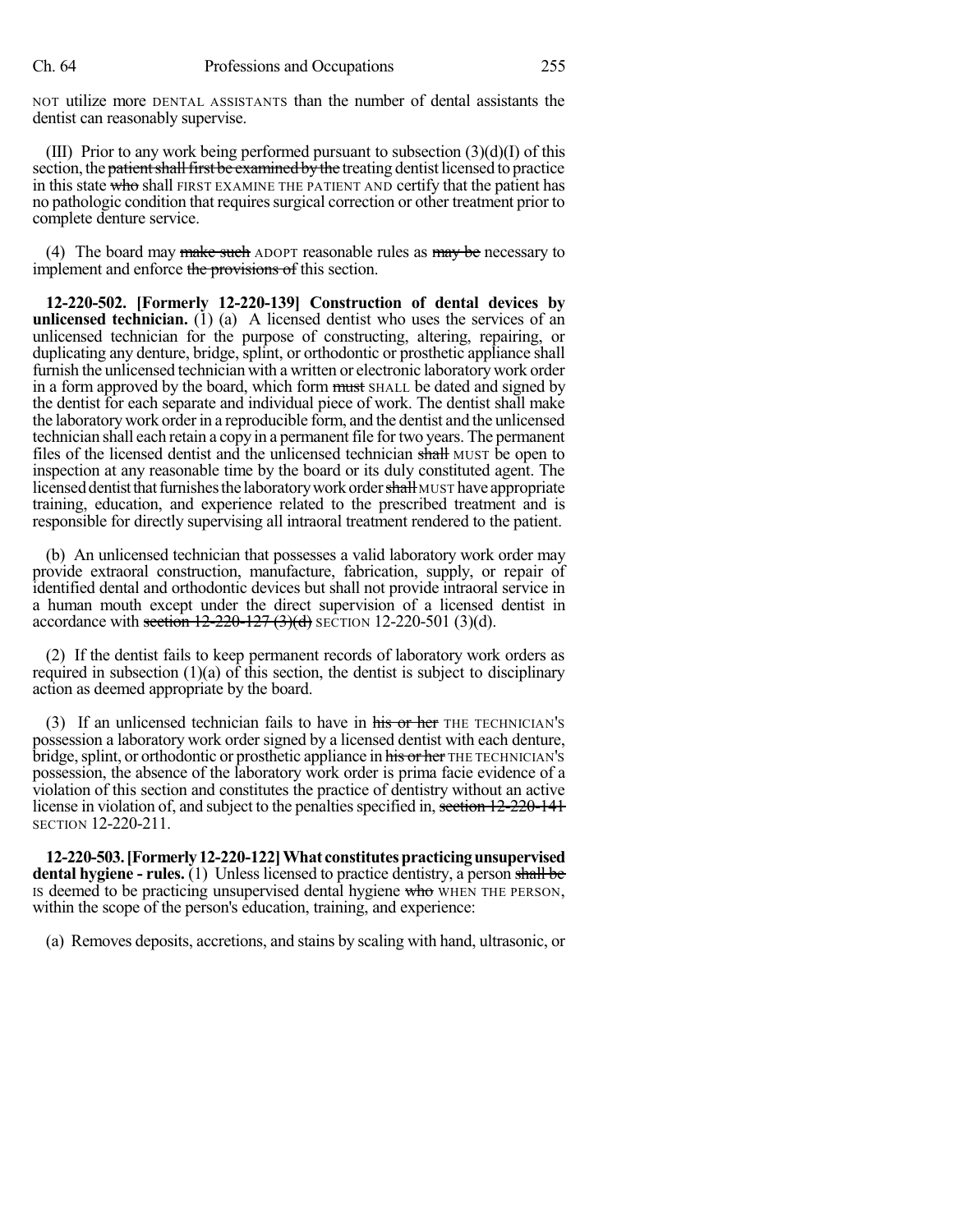other devices from all surfaces of the tooth and smooths and polishes natural and restored tooth surfaces, including root planing;

(b) Removes granulation and degenerated tissue from the gingival wall of a periodontal pocket;

(c) Provides preventive measures including the application of fluorides, sealants, and other recognized topical agents for the prevention of oral disease;

(d) Gathers and assembles information including, but not limited to:

(I) Fact-finding and patient history;

(II) Preparation of study casts for the purpose of fabricating a permanent record of the patient's present condition; as a visual aid for patient education, dental hygiene diagnosis, and dental hygiene treatment planning; and to provide assistance during forensic examination;

(III) Extra- and intra-oral inspection;

(IV) Dental and periodontal charting; and

(V) Radiographic and  $X$  ray X-RAY survey for the purpose of assessing and diagnosing dental hygiene-related conditions for treatment planning for dental hygiene services as described in this section and identifying dental abnormalities for immediate referral to a dentist;

(e) Administers a topical anesthetic to a patient in the course of providing dental care;

(f) Performs dental hygiene assessment, dental hygiene diagnosis, and dental hygiene treatment planning for dental hygiene services as described in this section and identifies dental abnormalities for immediate referral to a dentist; or

(g) (I) Prescribes, administers, and dispenses fluoride, fluoride varnish, antimicrobial solutions for mouth rinsing, other nonsystemic antimicrobial agents, and related emergency drugs and reversal agents in collaboration with a licensed dentist. The board, BY RULE, may by rule, further define the permissible and appropriate emergency drugs and reversal agents. Dental hygienists shall maintain clear documentation in the patient record of the drug or agent prescribed, administered, or dispensed; the date of the action; and the rationale for prescribing, administering, or dispensing the drug or agent.

(II) A dental hygienistshall not prescribe, administer, or dispense the following:

(A) Drugs whose primary effect is systemic, with the exception of fluoride supplements permitted under subsection  $(1)(g)(III)(A)$  of this section; and

(B) Dangerous drugs or controlled substances, as defined in section 18-18-102 (5).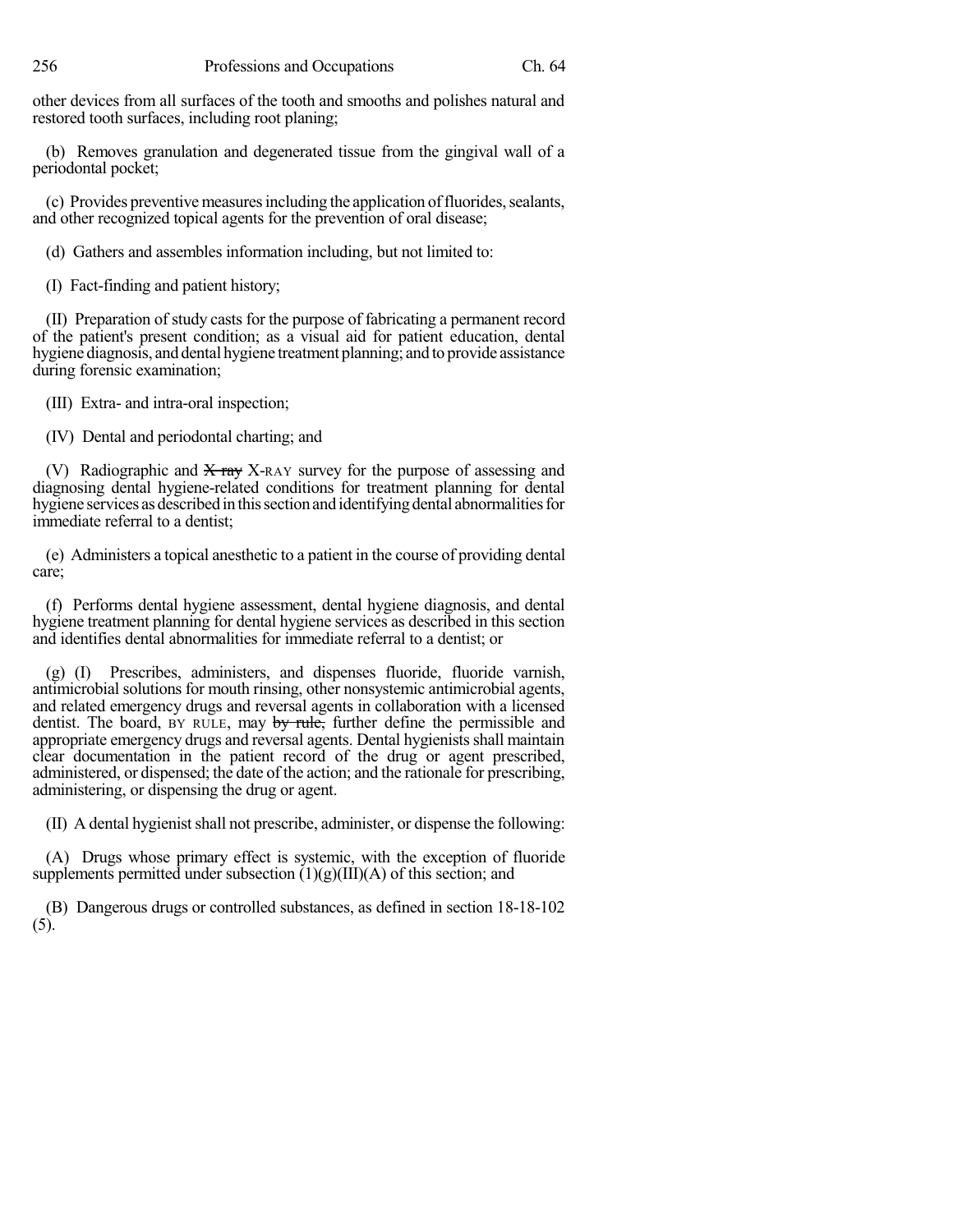(III) A dental hygienist may prescribe the following:

(A) Fluoride supplements asfollows, all using sodiumfluoride: Tablets: 0.5 mg, 1.1 mg, or 2.2 mg; lozenges: 2.21 mg; and drops: 1.1 mL;

(B) Topical anti-caries treatments as follows, all using sodium fluoride unless otherwise indicated: Toothpastes: 1.1 % orless(orstannousfluoride 0.4%); topical gels: 1.1% or less (or stannous fluoride 0.4%); oral rinses: 0.05%, 0.2%, 0.44%, or 0.5%; oral rinse concentrate used in periodontal disease: 0.63% stannous fluoride; fluoride varnish: 5%; and prophy pastes containing approximately 1.23% sodium fluoride and used for polishing procedures as part of professional dental prophylaxis treatment;

(C) Topical anti-infectives as follows: Chlorhexidine gluconate rinses: 0.12%; chlorhexidine gluconate periodontal chips for subgingival insertion into a periodontal pocket/sulcus; tetracycline impregnated fibers, inserted subgingivally into a periodontal pocket/sulcus; doxycycline hyclate periodontal gel, inserted subgingivally into a periodontal pocket/sulcus; and minocycline hydrochloride periodontal powder, inserted subgingivally into a periodontal pocket/sulcus; and

(D) Related emergency drugs and reversal agents as authorized by the collaborating dentist.

(2) A dental hygienist shall state in writing and require a patient to acknowledge by signature that any diagnosis or assessment is for the purpose of determining necessary dental hygiene services only and that it isrecommended by the American Dental Association, or any successor organizations, that a thorough dental examination be performed by a dentist twice each year.

(3) Unsupervised dental hygienemay be performed by licensed dental hygienists without the supervision of a licensed dentist.

(4) (a) Notwithstanding section  $12-220-104$  (13) or  $12-220-110$  (1)(b) 12-220-305 (1)(b), a dental hygienist may be the proprietor of a place where supervised or unsupervised dental hygiene is performed and may purchase, own, or lease equipment necessary to perform supervised or unsupervised dental hygiene.

(b) A dental hygienist proprietor, or a professional corporation or professional limited liability corporation of dental hygienists, in addition to providing dental hygiene services, may enter into an agreement with one or more dentists for the lease or rental of equipment or office space in the same physical location as the dental hygiene practice, but only if the determination of necessary dental services provided by the dentist and professional responsibility for those services, including but not limited to dental records, appropriate medication, and patient payment, remain with the treating dentist. It shall be IS the responsibility of the dental hygienist to inform the patient as to whether there is a supervisory relationship between the dentist and the dental hygienist. An agreement under this subsection  $(4)(b)$  shall DOES not constitute employment and shall DOES not constitute cause for discipline pursuant to section  $12-220-130$  (1)(h) SECTION 12-220-201 (1)(h).

### **12-220-504. [Formerly 12-220-123] What constitutes practicing supervised**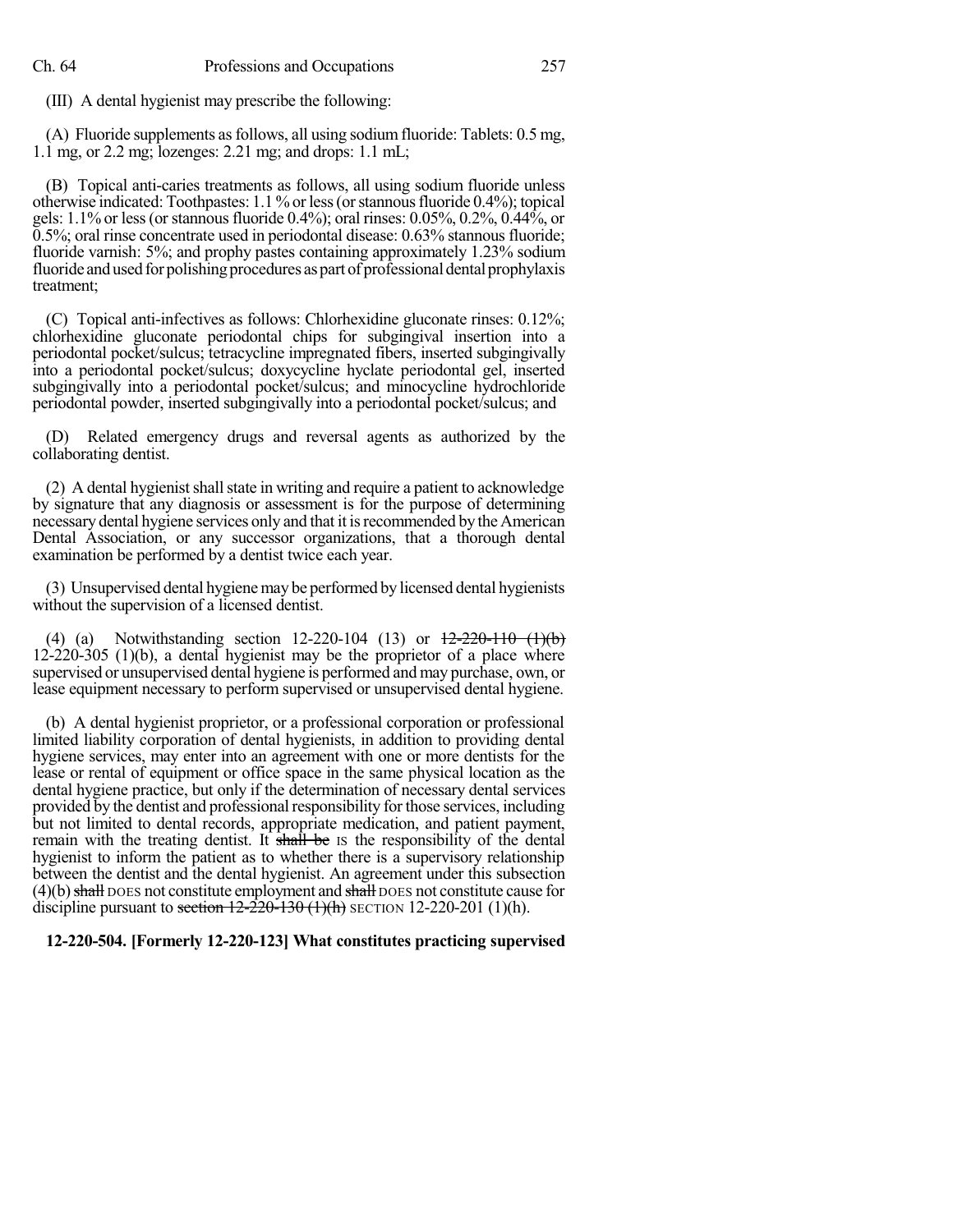**dental hygiene.** (1) Unless licensed to practice dentistry, a person who performs any of the following tasks under the supervision of a licensed dentist is deemed to be practicing supervised dental hygiene:

(a) Any PERFORMING A task described in section  $12-220-122$  (1) SECTION 12-220-503 (1);

(b) Prepares PREPARING study casts;

(c) Administers ADMINISTERING local anesthesia under the indirect supervision of a licensed dentist pursuant to rules of the board, including minimum education requirements and procedures for local anesthesia administration;

(d) Places PLACING interim therapeutic restorations pursuant to section 12-220-128 SECTION 12-220-505; or

(e) Applies APPLYING silver diamine fluoride pursuant to section 12-220-129 SECTION 12-220-506.

**12-220-505. [Formerly 12-220-128] Interim therapeutic restorations by dental hygienists - permitting process - rules - subject to review - repeal.** (1) Upon application, accompanied by a fee in an amount determined by the director, the board shall grant a permit to place interim therapeutic restorations to any dental hygienist applicant who:

(a) Holds a license in good standing to practice dental hygiene in Colorado;

(b) Has completed a course developed atthe postsecondaryeducational level that complies with the rules adopted by the board. The course must be offered under the direct supervision of a member of the faculty of a Colorado dental or dental hygiene school accredited by the Commission on Dental Accreditation or its successor agency. All faculty responsible for clinical evaluation of students must be dentists with a faculty appointment at an accredited Colorado dental or dental hygiene school.

(c) Carries current professional liability insurance in the amount specified in section 12-220-147 AS REQUIRED PURSUANT TO SECTIONS 12-220-307 AND 13-64-301 (1)(a); and

(d) Has completed the following hours of dental hygiene practice as evidenced in documentation required by the board:

(I) Two thousand hours of supervised dental hygiene practice after initial dental hygiene licensure;

(II) Four thousand hours of unsupervised dental hygiene practice after initial dental hygiene licensure; or

(III) A combination of the hours specified in subsections  $(1)(d)(I)$  and  $(1)(d)(II)$ of this section as determined by the board by rule.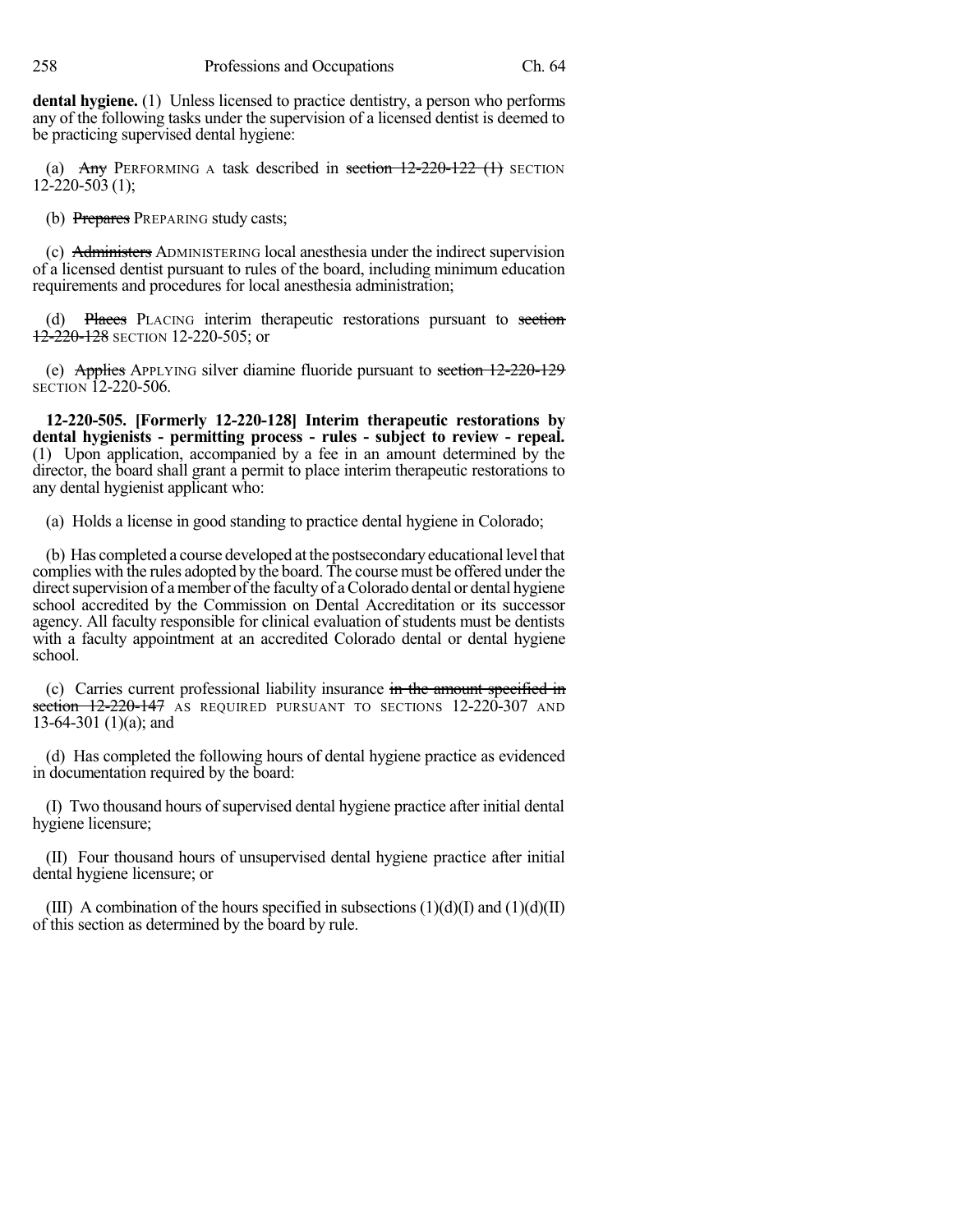(2) The board may waive the requirement in subsection  $(1)(d)$  of this section for a dental hygienist who performs interim therapeutic restorations exclusively under the direct supervision of a dentist.

(3) A dental hygienist shall not use local anesthesia for the purpose of placing interim therapeutic restorations.

(4) (a) A dental hygienist may place an interim therapeutic restoration only after a dentist provides a diagnosis, treatment plan, and instruction to perform the procedure.

(b) If an interim therapeutic restoration is authorized by a supervising dentist AUTHORIZES A DENTAL HYGIENIST TO PERFORM AN INTERIM THERAPEUTIC RESTORATION PLACEMENT at a location otherthan the dentist's practice location, the dental hygienist shall provide the patient or the patient's representative with written notification that the care was provided at the direction of the supervising dentist. The dental hygienist shall include in the written notification the dentist's name, practice location address, and telephone number.

(c) A dental hygienist who obtains a dentist's diagnosis, treatment plan, and instruction to perform an ITR utilizing telehealth by store-and-forward transfer shall notify the patient of the patient's right to receive interactive communication with the distant dentist upon request. Communication with the distant dentist may occur either at the time of the consultation or within thirty days after the dental hygienist notifies the patient of the results of the consultation.

(5) A dental hygienist who obtains a permit pursuant to this section may place interim therapeutic restorations in a dental office setting under the direct or indirect supervision of a dentist or through telehealth supervision for purposes of communication with the dentist.

(6) A dentist shall not supervise more than five dental hygienists who place interim therapeutic restorations under telehealth supervision. A dentist who supervises a dental hygienist who provides interim therapeutic restorations under telehealth supervision must have a physical practice location in Colorado for purposes of patient referral for follow-up care.

(7) A dental hygienist shall inform the patient or the patient's legal guardian, in writing, and require the patient or the patient's legal guardian to acknowledge by signature, that the interim therapeutic restoration is a temporary repair to the tooth and that appropriate follow-up care with a dentist is necessary.

(8) This section isrepealed, effective September 1, 2021. Before the repeal, the permitting of dental hygienists to place interim therapeutic restorations is scheduled for review in accordance with section 24-34-104.

**12-220-506.[Formerly 12-220-129] Application ofsilver diamine fluoride by dental hygienists - authorization - limitations - rules - subject to review repeal.** (1) A dental hygienist may apply silver diamine fluoride if the dental hygienist: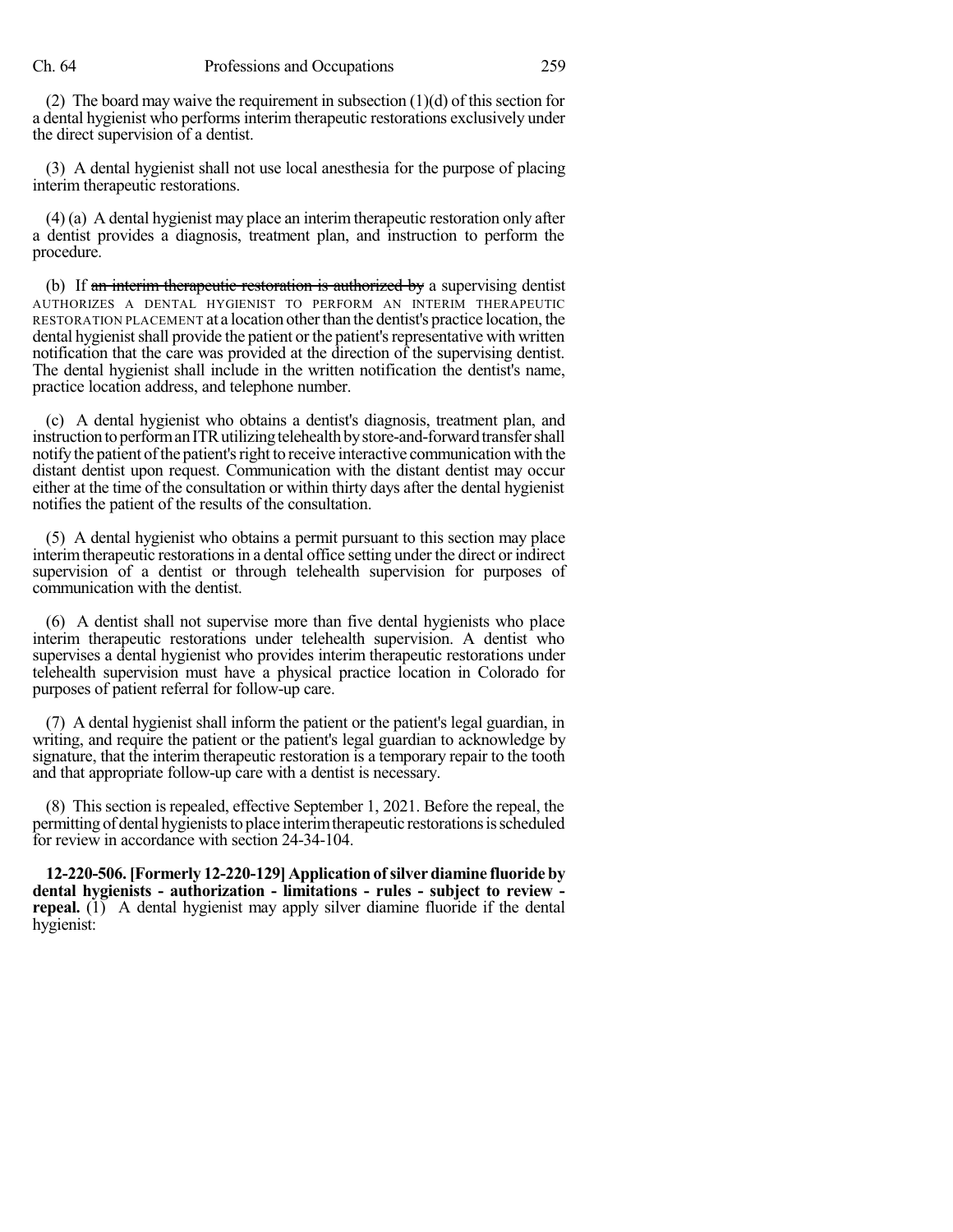(a) Holds a license in good standing to practice dental hygiene in Colorado;

(b) Has completed a postsecondary course or continuing education course developed at the postsecondary level that satisfies the requirements established by the board by rule and that provides instruction on the use and limitations of applying silver diamine fluoride;

(c) Is covered by professional liability insurance in the amount established by the board pursuant to section 12-220-147 AS REQUIRED PURSUANT TO SECTIONS 12-220-307 AND 13-64-301 (1)(a); and

(d) Has a collaborative agreement with a dentist that describesthe silver diamine fluoride protocols, any restrictions or limitations, follow-up and referral mechanisms, and any other requirements established by the board by rule.

 $(2)$  (a) If the application of silver diamine fluoride is authorized by a supervising dentist AUTHORIZES THE DENTAL HYGIENIST TO PERFORM THE SILVER DIAMINE FLUORIDE APPLICATION at a location other than the dentist's practice location, the dental hygienist shall provide the patient or the patient's representative with written notification that the application of silver diamine fluoride is being provided in collaboration with the supervising dentist. The dental hygienist shall include in the written notification the dentist's name, practice location address, and telephone number.

(b) A dental hygienist who applies silver diamine fluoride in collaboration with a supervising dentist utilizing telehealth by store-and-forward transfer shall notify the patient or the patient's representative of the patient's right to receive interactive communication with the distant dentist upon request. Communication with the distant dentist may occur either at the time of the consultation or within thirty days after the dental hygienist notifies the patient of the results of the consultation.

(3) A dental hygienist who meets the requirements of subsections (1) and (2) of this section may apply silver diamine fluoride under the direct or indirect supervision of a dentist or through telehealth supervision for purposes of communication with the dentist.

(4) (a) The board shall promulgate rules to:

(I) Define requirements for the education course required in subsection  $(1)(b)$  of this section, including qualifications for entities offering the course and faculty oversight requirements; and

(II) Address appropriate indications and limitations for the application of silver diamine fluoride by a dental hygienist.

(b) The board may establish additional requirements for the collaborative agreement required by subsection (1)(d) of this section.

(5) This section is repealed, effective September 1, 2021. Before the repeal, the application of silver diamine fluoride by dental hygienists is scheduled for review in accordance with section 24-34-104.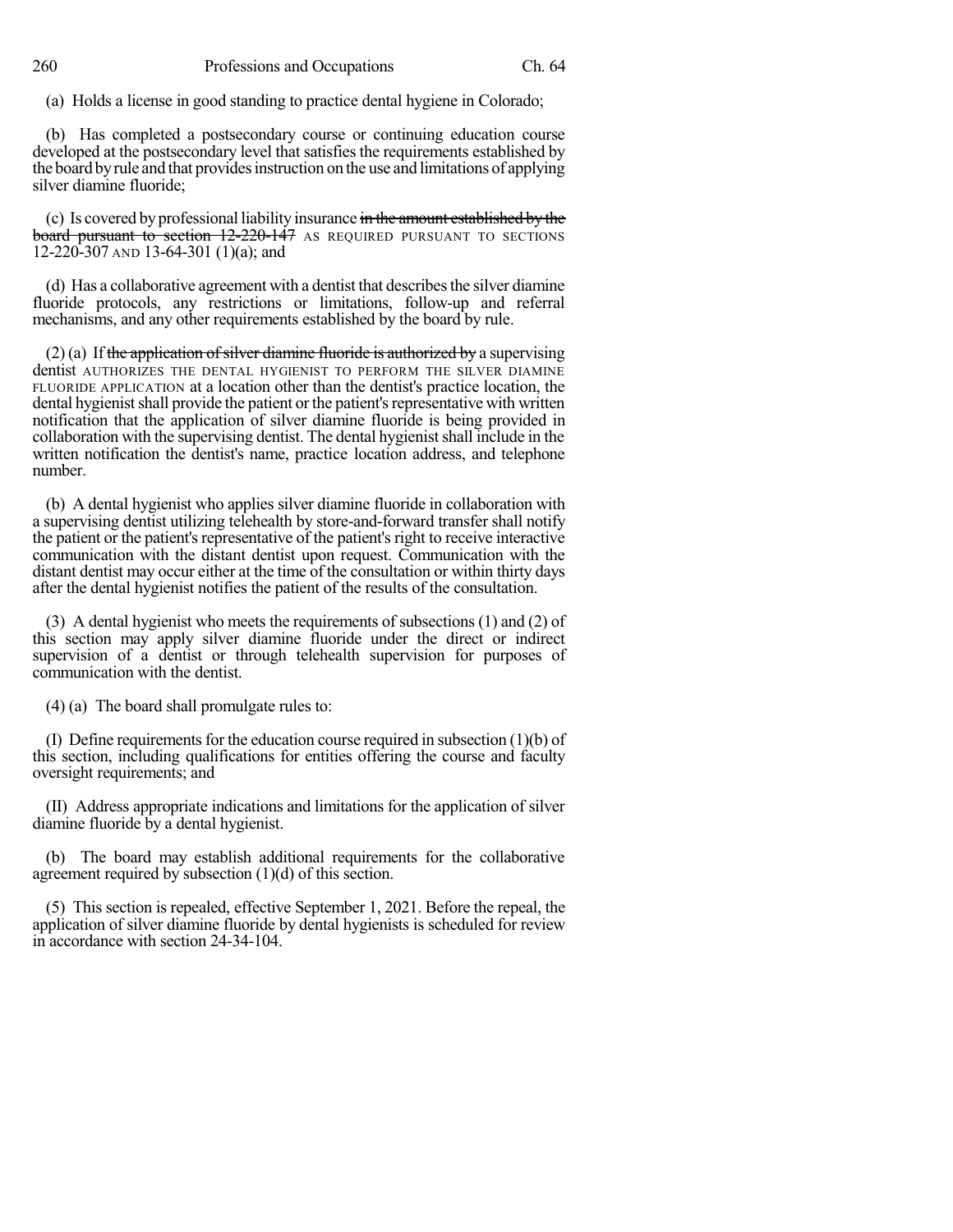#### PART 6 SAFETY TRAINING - UNLICENSED X-RAY TECHNICIANS

**12-220-601. [Formerly 12-220-201] Legislative declaration.** (1) The general assemblyherebyfinds, determines, and declaresthat public exposure to the hazards of ionizing radiation used for diagnostic purposes should be minimized wherever possible. Accordingly, the general assembly finds, determines, and declares that for any dentist or dental hygienist to allow an untrained person to operate a machine source of ionizing radiation, including without limitation a device commonly known as an "X-ray machine", or to administer radiation to a patient for diagnostic purposes is a threat to the public health and safety.

(2) It is the intent of the general assembly that dentists and dental hygienists utilizing unlicensed persons in their practices provide those persons with a minimum level of education and training before allowing themto operate machine sources of ionizing radiation; however, it is not the general assembly's intent to discourage education and training beyond this minimum. It is further the intent of the general assembly that established minimum training and education requirements correspond as closely as possible to the requirements of each particular work setting as determined by the board pursuant to this part  $2$  PART 6.

(3) The general assembly seeks to ensure, and accordingly declares its intent, that in promulgating the rules authorized by this  $part 2$  PART 6, the board will make every effort, consistent with its other statutory duties, to avoid creating a shortage of qualified individuals to operate machine sources of ionizing radiation for beneficial medical purposes in any area of the state.

**12-220-602. [Formerly 12-220-202] Minimum standards - rules - definition.** (1) (a) The board shall adopt rules prescribing minimum standards for the qualifications, education, and training of unlicensed persons operating machine sources of ionizing radiation and administering radiation to patients for diagnostic medical use. A licensed dentist or dental hygienist shall not allow an unlicensed person to operate a machine source of ionizing radiation or to administer radiation to any patient unless the person meets standards then in effect under rules adopted pursuant to this section. The board may adopt rules allowing a grace period in which newly hired operators of machine sources of ionizing radiation are to receive the training required by this section.

(b) For purposes of this  $part 2$  PART 6, "unlicensed person" means a person who does not hold a current and active license entitling the person to practice dentistry or dental hygiene under the provisions of this article 220.

(2) The board shall seek the assistance of licensed dentists or licensed dental hygienists in developing and formulating the rules promulgated pursuant to this section.

(3) The BOARD SHALL ESTABLISH BY RULE THE required number of hours of training and education for all unlicensed persons operating machine sources of ionizing radiation and administering radiation to patients. shall be established by the board by rule. This standard shall apply to all persons in dental settings other than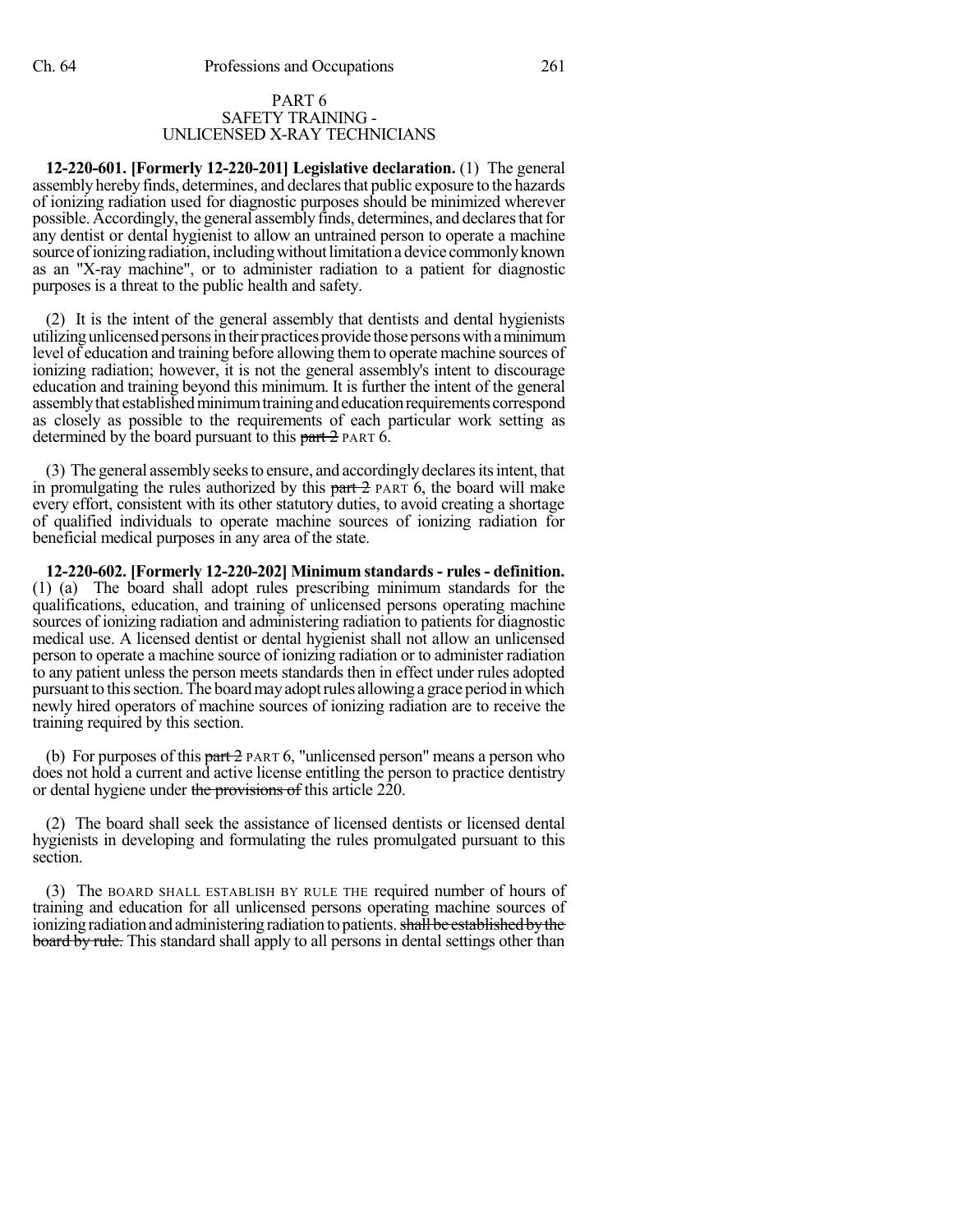262 Professions and Occupations Ch. 64

hospitals and similar facilities licensed by the department of public health and environment pursuant to section 25-1.5-103. The training and education may be obtained through programs approved by the appropriate authority of any state or through equivalent programs and training experience, including on-the-job training as determined by the board.

**SECTION 2.** In Colorado Revised Statutes, 12-30-109, **amend** (1)(b) as follows:

**12-30-109. Prescribing opioids- limitations- definition - repeal.**(1)(b) Prior to prescribing the second fill of any opioid prescription pursuant to this section, an opioid prescriber must comply with the requirements of section 12-280-404 (4). Failure to comply with section 12-280-404 (4) constitutes unprofessional conduct or grounds for discipline, as applicable, under section  $\frac{12-220-130}{220-201}$ , 12-240-121, 12-255-120, 12-275-120, 12-290-108, or 12-315-112, as applicable to the particular opioid prescriber, only if the opioid prescriber repeatedly fails to comply.

**SECTION 3.** In Colorado Revised Statutes, **amend** 12-305-111 as follows:

**12-305-111. Limitations on authority.** Nothing in this article 305 authorizes a speech-language pathologist to engage in the practice of medicine, as defined in section 12-240-107; dentistry, as defined in sections 12-220-104 (6) and 12-220-110, 12-220-305; or any other profession for which licensure, certification, or registration is required by this article 305.

**SECTION 4.** In Colorado Revised Statutes, 13-4-102, **amend**  $(1)(g)$  as follows:

**13-4-102. Jurisdiction.** (1) Any provision of law to the contrary notwithstanding, the court of appeals shall have initial jurisdiction over appeals from final judgments of, and interlocutory appeals of certified questions of law in civil cases pursuant to section 13-4-102.1 from, the district courts, the probate court of the city and county of Denver, and the juvenile court of the city and county of Denver, except in:

(g) Review actions of the Colorado dental board in refusing to issue or renew or in suspending or revoking a license to practice dentistry or dental hygiene, as provided in section 12-220-137 SECTION 12-220-208;

**SECTION 5.** In Colorado Revised Statutes, 13-21-115.5, **amend** (3)(c)(II)(R) as follows:

**13-21-115.5. Volunteer service act - immunity - exception for operation of motor vehicles - definitions.** (3) As used in this section, unless the context otherwise requires:

(c) (II) "Volunteer" includes:

(R) A licensed dentist or dental hygienist governed by article 220 of title 12 performing the practice of dentistry or dental hygiene, as defined in section  $12-220-104$  and as described in section  $12-220-110$  SECTION 12-220-305, as a volunteer for a nonprofit organization, nonprofit corporation, governmental entity,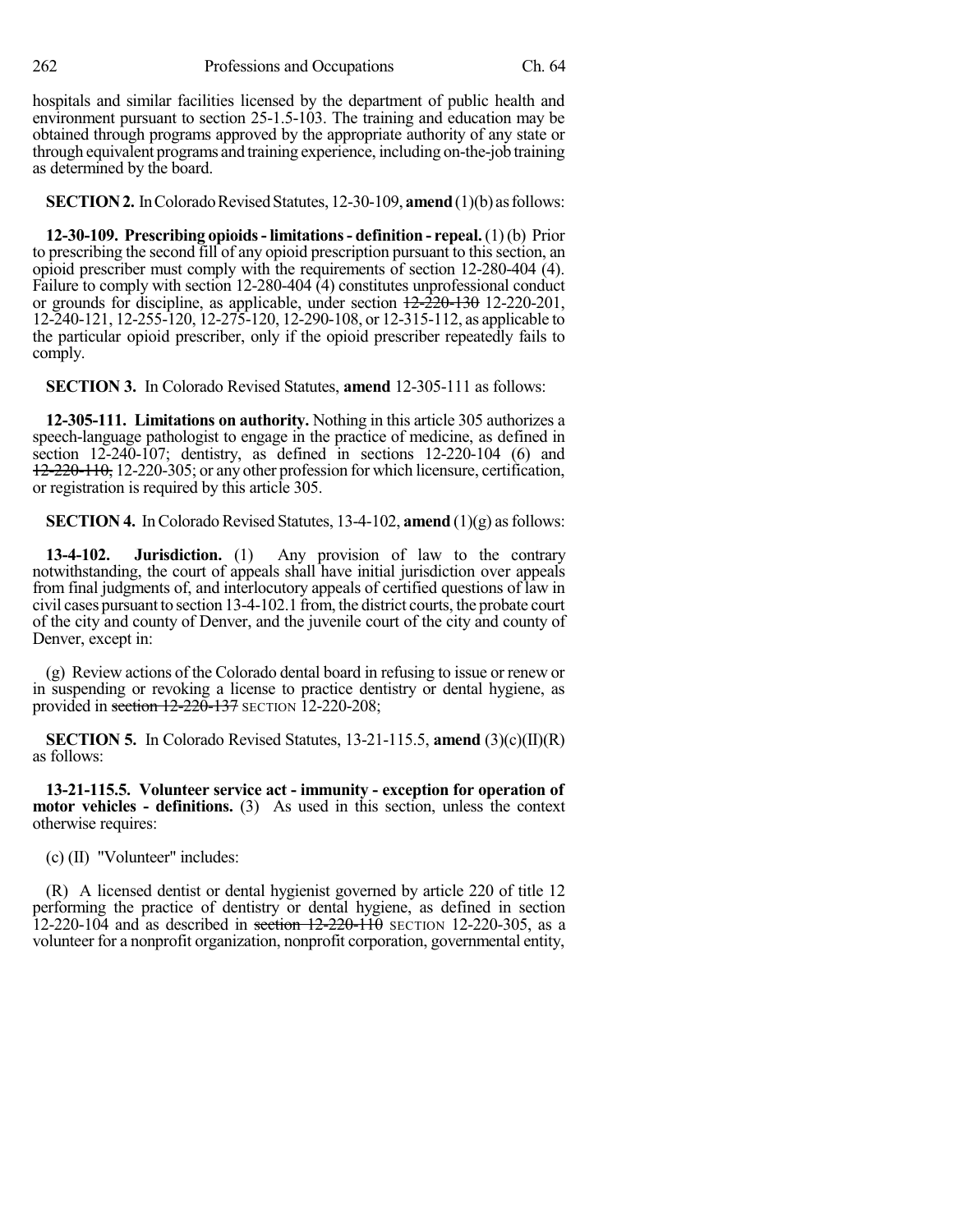or hospital; or a dentist or dental hygienist who holds a license in good standing from another state performing the practice of dentistry or dental hygiene, as defined in section  $12-220-104$  and as described in section  $12-220-110$  SECTION  $12-220-305$ , as a volunteer for a nonprofit organization, nonprofit corporation, governmental entity, or hospital pursuant to section  $12-220-112(1)(i)$  SECTION 12-220-302 (1)(i); and

**SECTION 6.** In Colorado Revised Statutes, 24-34-104, **amend** (21)(a)(IV) and  $(21)(a)(X)$  as follows:

**24-34-104. Generalassemblyreviewof regulatoryagenciesandfunctionsfor repeal, continuation, or reestablishment - legislative declaration - repeal.** (21) (a) The following agencies, functions, or both, will repeal on September 1, 2021:

(IV) The permitting of dental hygieniststo place interimtherapeutic restorations in accordance with section  $12-220-128$  SECTION 12-220-505;

 $(X)$  The application of silver diamine fluoride by dental hygienists in accordance with section  $12-220-129$  SECTION 12-220-506.

**SECTION 7.** In Colorado Revised Statutes, 25-1-1202, **amend** (1)(k) as follows:

**25-1-1202. Index of statutory sections regarding medical record confidentiality and health information.** (1) Statutory provisions concerning policies, procedures, and references to the release, sharing, and use of medical records and health information include the following:

(k) Section 12-220-130 SECTION 12-220-201, concerning disciplinary actions against dentists and dental hygienists;

**SECTION 8.** In Colorado Revised Statutes, 25-51-104, **amend** (1)(e) as follows:

**25-51-104. Payment and financial resolution.** (1) If a patient accepts an offer of compensation made pursuant to section  $25-51-103$  (5) and receives the compensation, the payment of compensation to the patient is not a payment resulting from:

(e) A judgment, administrative action,settlement, or arbitration award involving malpractice under section 12-200-106 (5), 12-210-105 (5), 12-215-115 (1)(i), 12-220-130 (1)(q) or (1)(r) *12-220-201 (1)(q)* OR *(1)(r)*, 12-235-111 (1)(i), 12-240-125 (4)(b)(III), 12-245-226 (8), 12-250-116, 12-255-119 (3)(b)(II), 12-275-120 (1)(p) or (1)(v), 12-275-129, 12-280-111 (1), 12-285-120 (1)(o), 12-285-127 (1)(a), 12-285-211 (1)(k), 12-285-216 (1)(a), or 12-290-113 (2)(b)(III).

**SECTION 9.** In Colorado Revised Statutes, 25.5-4-411, **amend** (1) as follows:

**25.5-4-411. Authorization of services provided by dental hygienists.** (1) When dental hygiene services are provided to children by a licensed dental hygienist who is providing dental hygiene services pursuant to section 12-220-122 SECTION 12-220-503 without the supervision of a licensed dentist, the executive